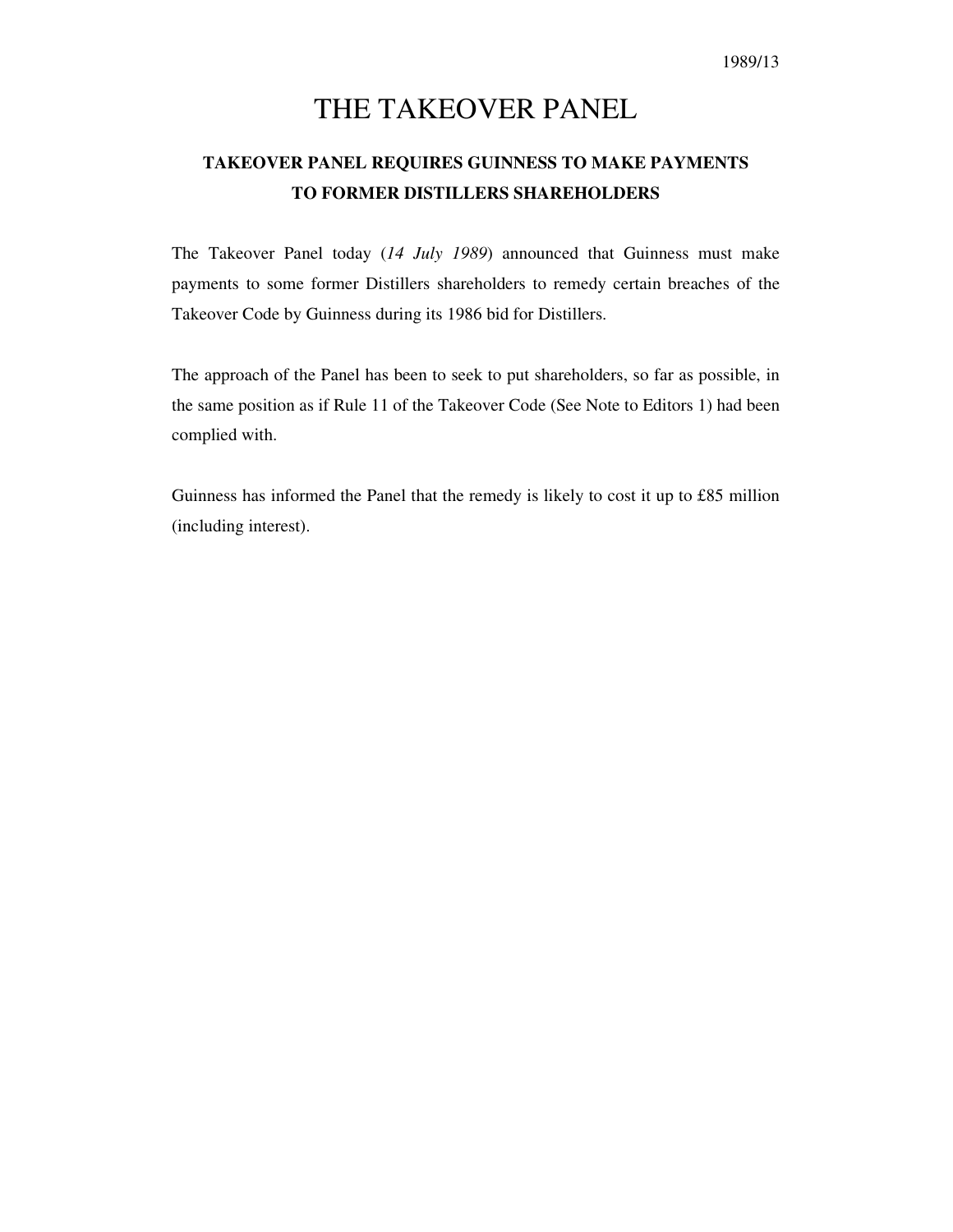#### History of the case

The Panel concluded in *September 1987* that Guinness had breached the Code by failing to treat all Distillers shareholders similarly, in that it had in *April 1986,* during the closing stages of its bid, breached Rule 11 of the Code. The Panel ruled that contrary to assurances given to it at the time (See Note to Editors 2) - Pipetec AG, a subsidiary of Bank Leu, was acting in concert with Guinness when it bought 10.6 million shares in Distillers. The ruling was based on evidence that included a letter recording an arrangement whereby Guinness agreed to indemnify Pipetec for any loss arising out of the purchase. Accordingly, under Rule 11 Pipetec's purchase should not have been made unless Guinness was prepared and able to increase its 630.3p cash alternative offer to the highest price it had paid (731p) for Distillers shares during the bid and the preceding year.

Discussions between the Panel executive and Guinness on the consequences of this Code breach had to be suspended when, in *October 1987,* Guinness commenced proceedings for judicial review of the Panel's decision. These proceedings were decided in favour of the Panel at all stages, with Guinness finally being refused leave to appeal to the House of Lords in *November 1988.*

In *January 1989,* the Secretary of State for Trade and Industry made available to the Panel executive an interim report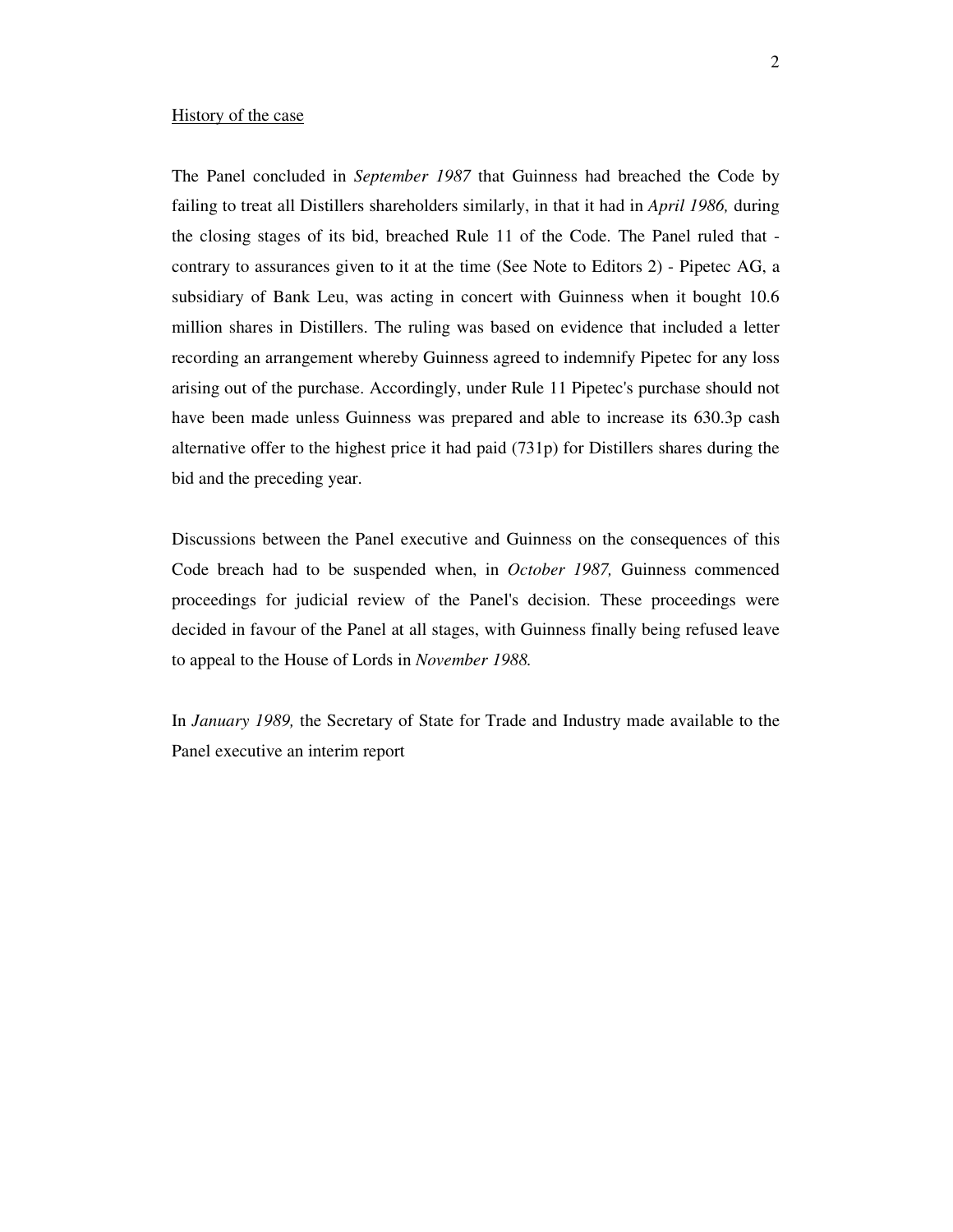from Department of Trade and Industry inspectors appointed to investigate Guinness. Permission was given for a limited number of senior executives of Guinness and selected advisers to be shown relevant extracts of that report. Having considered this material, Guinness withdrew its appeal against the Panel's finding of breach. This appeal had already been the subject of a preliminary hearing before the Panel's Appeal Committee in *December 1988.*

The inspectors' report referred to other purchases of Distillers shares (not considered by the Panel in *September 1987).* The inspectors formed the view that the purchasers should probably be considered to have been acting in concert with Guinness, in which event Rule 11 would have been breached by Guinness before the Pipetec purchase. With the support of Guinness, which was concerned to see that all known Rule 11 breaches were dealt with, these purchases were, therefore, taken into account in resumed discussions between the Panel executive and Guinness on the consequences of the Code breaches.

The Panel executive and Guinness were unable to reach agreement on some aspects of the required remedy. Panel meetings, under the chairmanship of Lord Alexander of Weedon QC, were held on *12 and 20 April* this year to finalise the appropriate remedy. Guinness appealed aspects of the Panel's decisions on this, but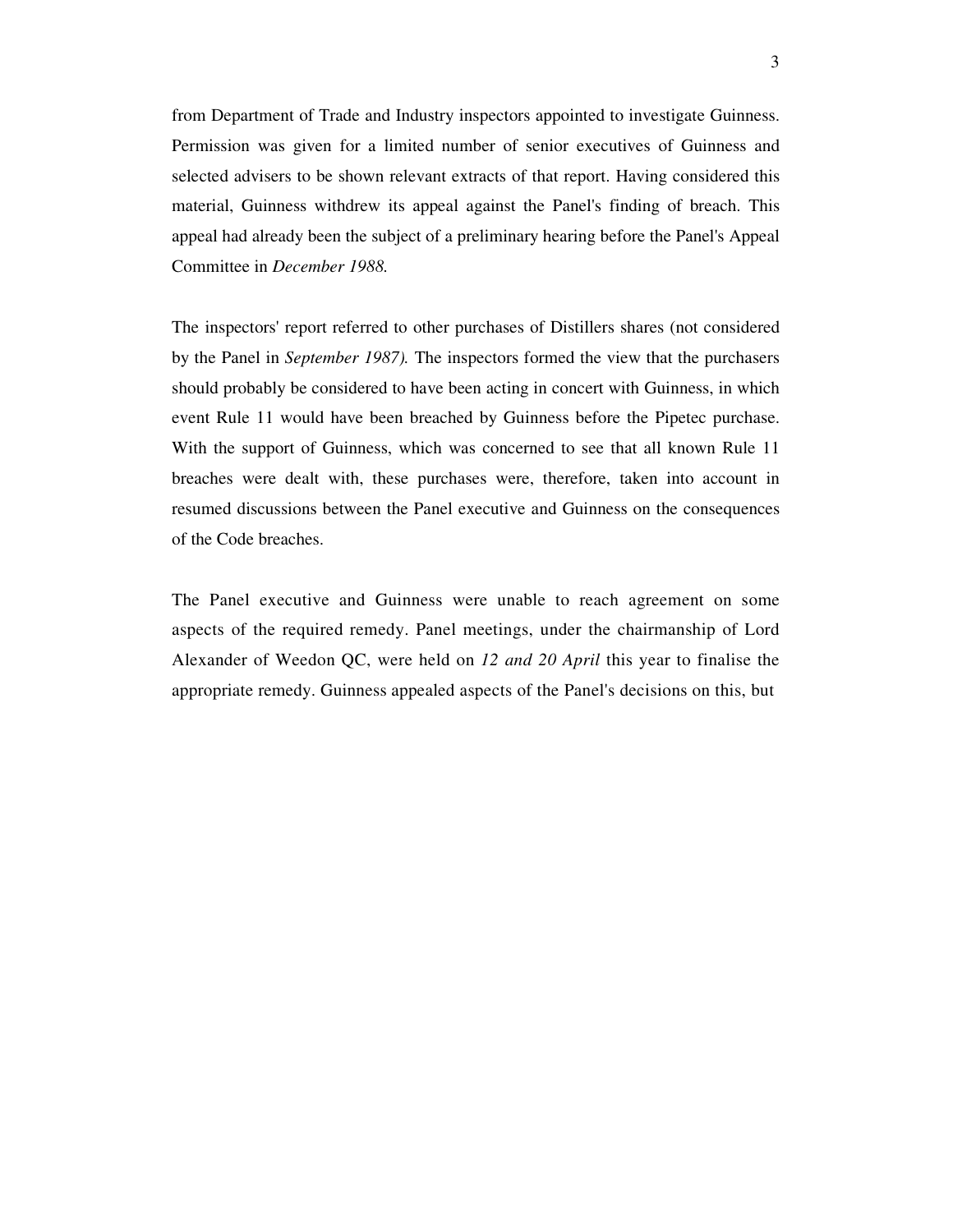its appeal was rejected on *13 June* by the Panel's Appeal Committee, chaired by Lord Roskill.

The Appeal Committee concluded: "It is the Panel's duty to be even-handed. They have in our view sought to be even-handed in a most unusual, unprecedented and complex set of circumstances. With all respect to the arguments of which we have had the benefit, we think the Panel has succeeded in its task and we think it right to say that the charge of unfairness cannot be substantiated. The Appeal is therefore dismissed in its entirety."

The Panel understands that Guinness will comply with the Panel's ruling. Guinness will be making a statement shortly and will in due course be issuing guidelines as to how claims should be made.

#### The remedy

The terms of the Guinness offer were essentially that Distillers shareholders should receive five new Guinness stock units and 516p in cash for every three Distillers shares or a cash alternative at 630.3p per Distillers share. The highest price paid by Guinness or any of its concert parties for Distillers shares during the period relevant for Rule 11 was 731p.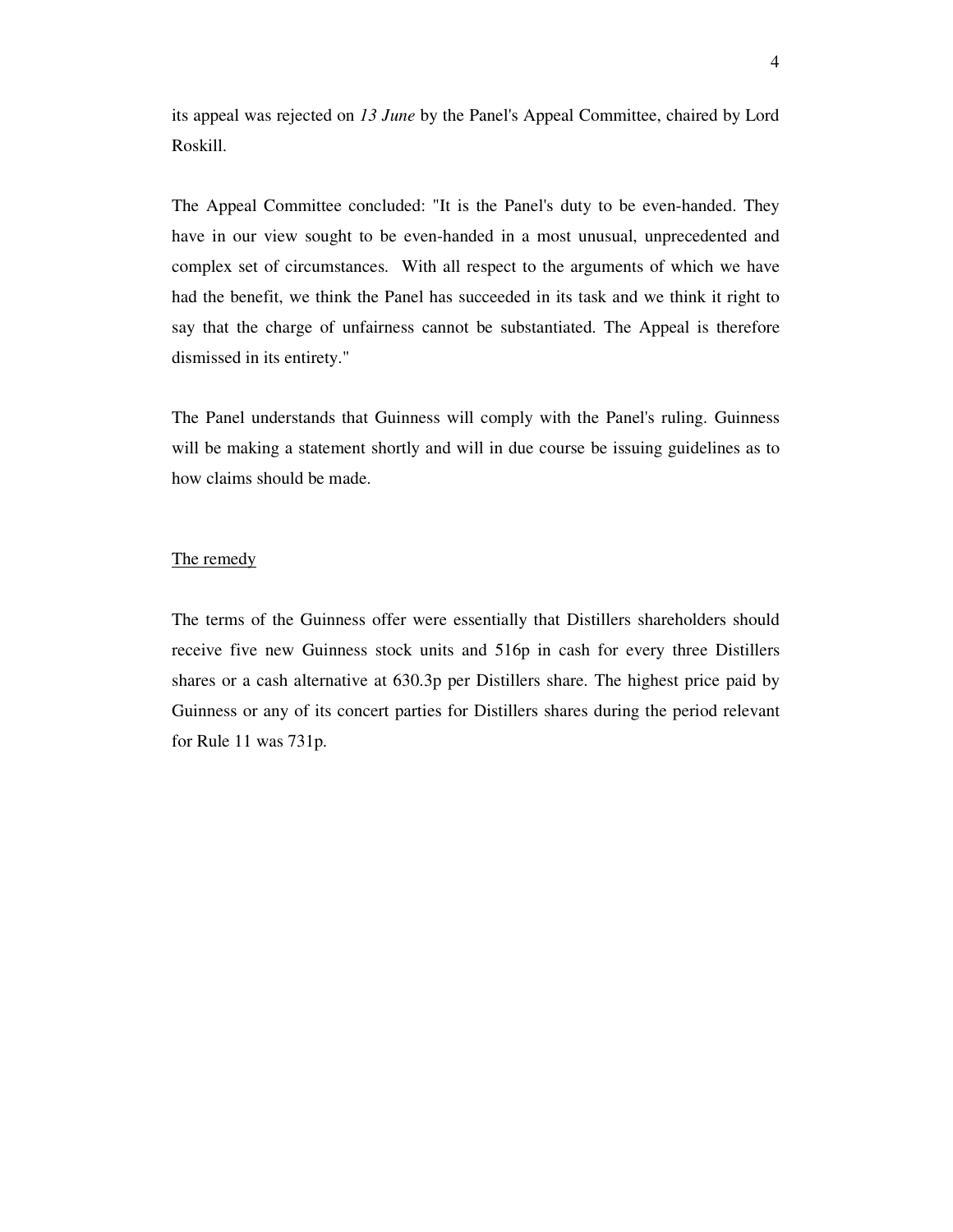The Panel considered it highly likely that, if such a cash offer had been available, some of those Distillers shareholders who accepted the basic share exchange offer would have opted for cash at 731p. For the Guinness share exchange offer to be worth this price it was necessary for Guinness shares to be worth 335.4p per share. The Panel considered that the period beginning *21 August 1986* was the first time it was reasonably possible to obtain 335.4p per Guinness share in the market; Rule 11 was first triggered by Guinness on *14 April 1986.*

Accordingly, Guinness is required to pay to former Distillers shareholders:

- $\star$ to those who accepted the Guinness cash offer - 100.7p per Distillers share.
- $\star$  to those who owned Distillers shares on *15 April 1986* and who accepted the Guinness share exchange offer and sold the Guinness shares so arising at less than 335.4p on or before *21 August 1986* - the difference between their sale price and 335.4p per share.
- $\star$  to those who owned Distillers shares on *15 April 1986* and who sold those shares between that date and *21 August 1986* - the difference between their sale price and 731p per share.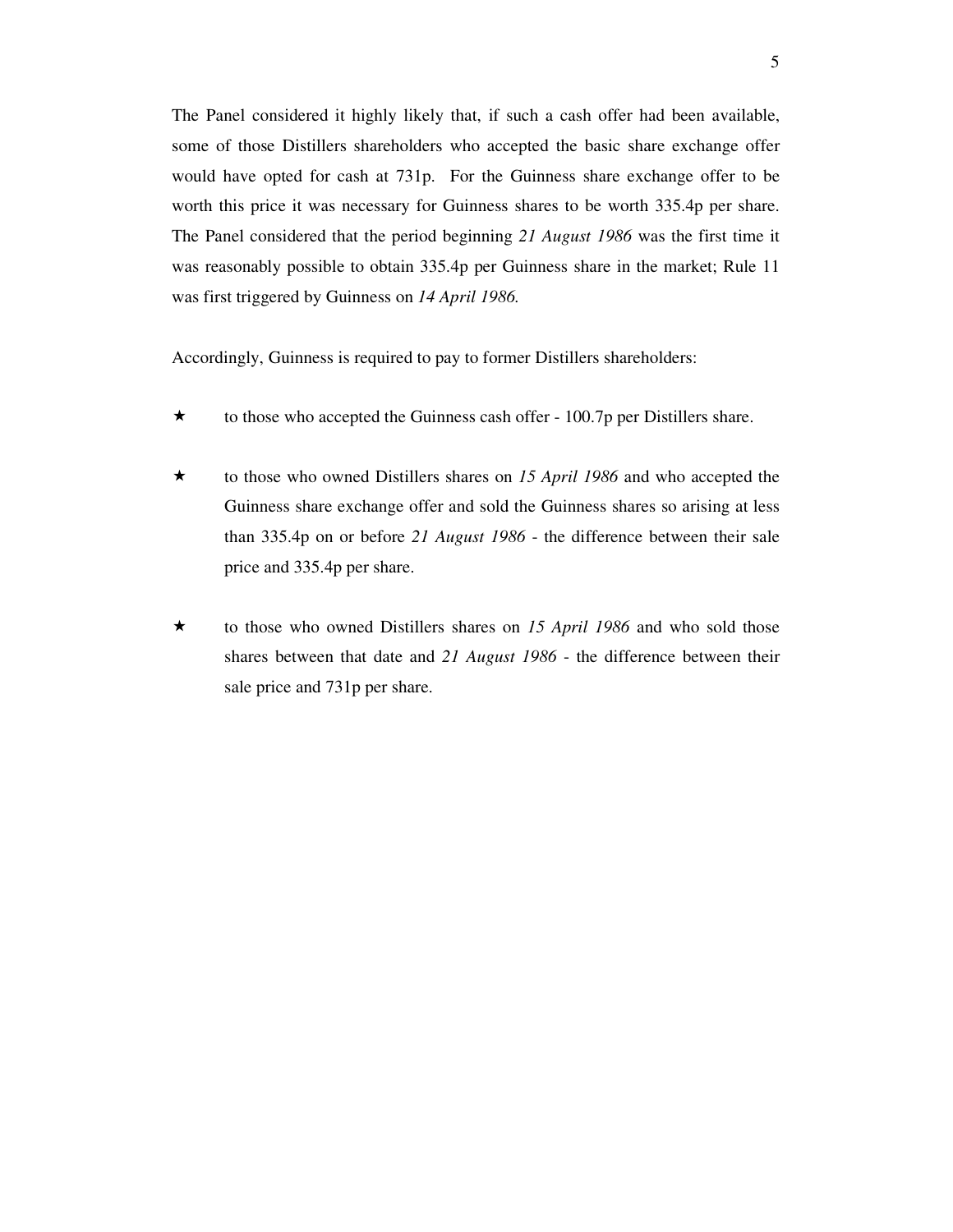In addition, Guinness is required to pay interest at the rate of 10% per annum (in each case until the date of payment):

- $\star$  to those who accepted the cash alternative - from the date when they received their cash consideration; and
- $\star$ to others - from *21 August 1986.*

## The Panel's views on key Guinness arguments

Guinness raised a number of key arguments at the Panel's *April 1989* meetings. The Panel's views on these arguments are as follows:

## 1. End date

Whilst the Panel considered that the period beginning *21 August 1986* was the first time it was reasonably possible to obtain 335.4p per Guinness share in the market, Guinness submitted that such an opportunity existed on *10 or 11 July* of that year. However, the Panel concluded that it would be adopting too rigorous an approach, especially to small investors, to take the view that this brief period constituted a reasonable opportunity to obtain 335.4p.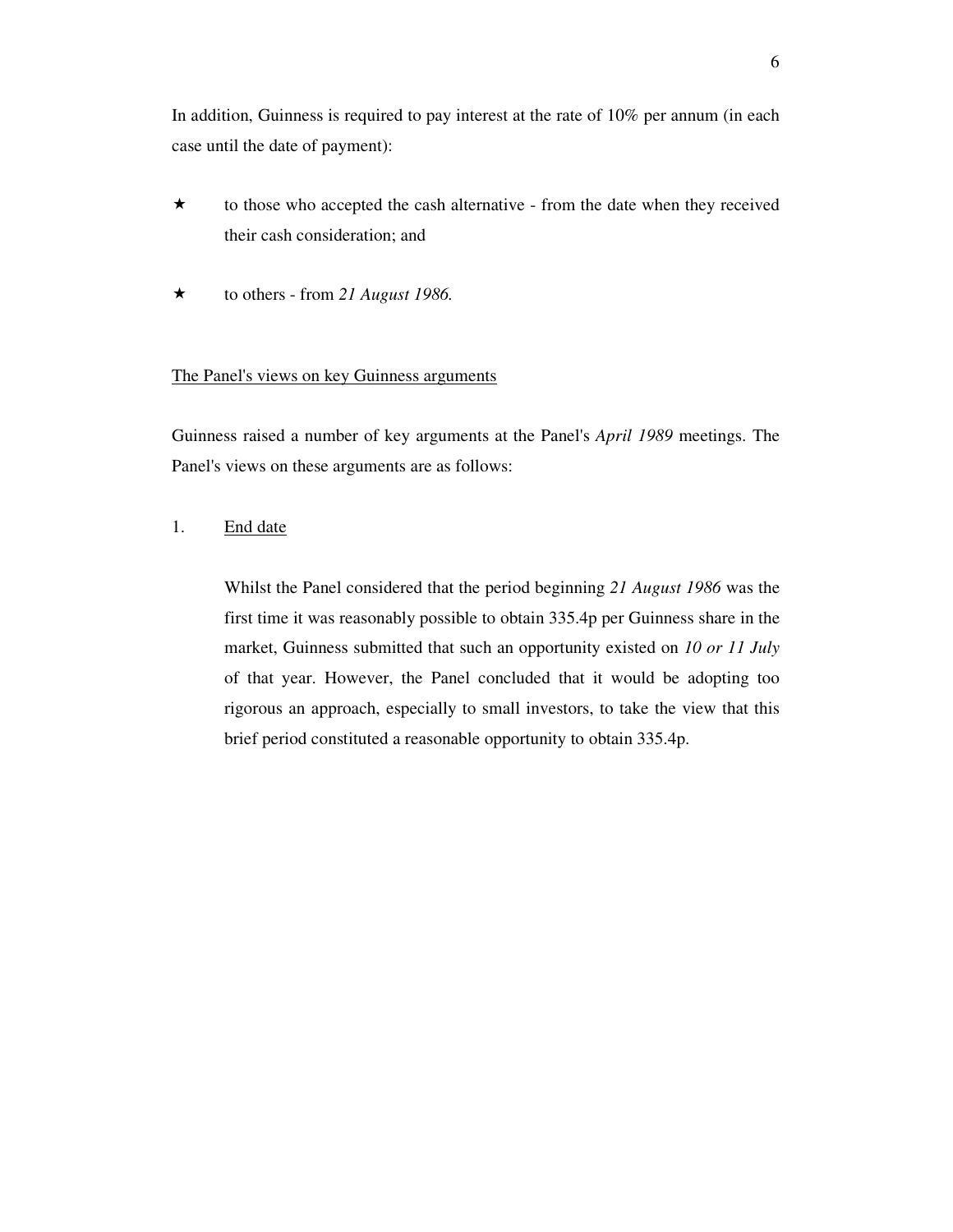## 2. Discount

Guinness submitted that some discount should be applied to the Panel's calculation of remedy on the grounds of various uncertainties to which any attempt to define the relevant class of shareholders must be subject. The Panel rejected this since - although there was no certainty, for example, that all those who sold during the period between *15 April and 21 August* would have accepted the cash alternative - any discount could be unfair to all such shareholders who would have been highly likely to do so.

## 3. Argyll

As significant shareholders in Distillers at the relevant time, Argyll and those acting in concert with it will be entitled to a large part of the total remedy.

Guinness submitted that Argyll should be treated differently from other Distillers shareholders because it was contemplating a claim against Guinness arising out of the failure of its competitive offer for Distillers. However, the Panel considered that Argyll should be compensated like all other shareholders for the absence of a higher cash offer.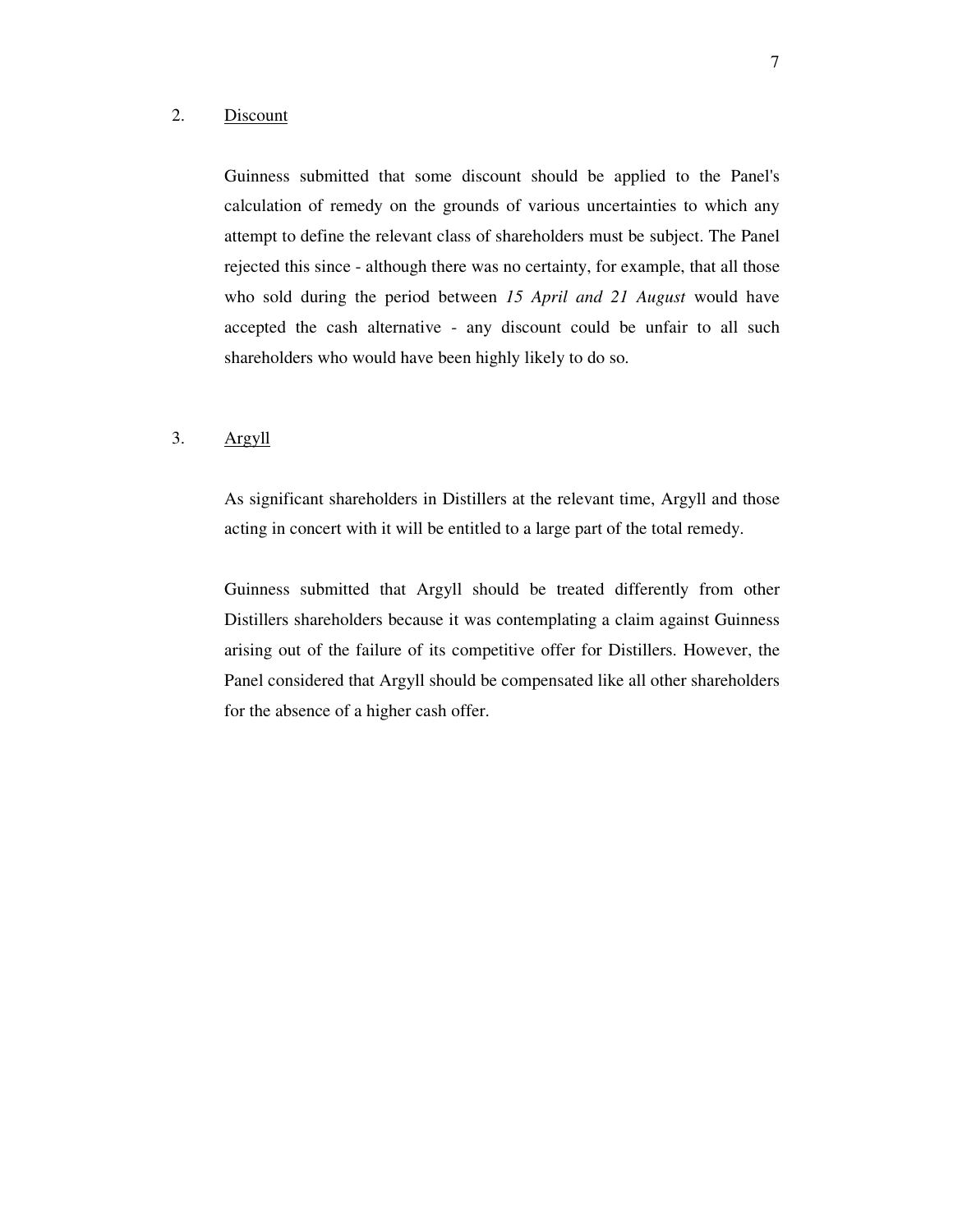#### 4. Legal release

Guinness submitted that the Panel should allow Guinness to make it a precondition that, before receiving a payment under the Panel settlement, former Distillers shareholders should execute a legal release of any claims against Guinness in respect of the Distillers takeover which those shareholders might have. The shareholder most likely to be affected by any such settlement was Argyll, the competing bidder for Distillers. The Panel concluded that Guinness should be entitled to require shareholders accepting payment in their capacity as shareholders to give such a release in respect of claims arising out of the absence of a higher cash offer as a result of the breaches of Rule 11 considered by the Panel. However, the Panel also concluded that shareholders should not be required to forego any claims in respect of other categories of loss arising out of breaches of the Code (including Rule 11) or of law in relation to the Distillers transaction.

## 5. Contribution

Guinness submitted that the Panel should consider whether it was able to require part of the cost of compliance to be imposed on Guinness' advisers. The Panel was satisfied that the primary liability to remedy the breach rested on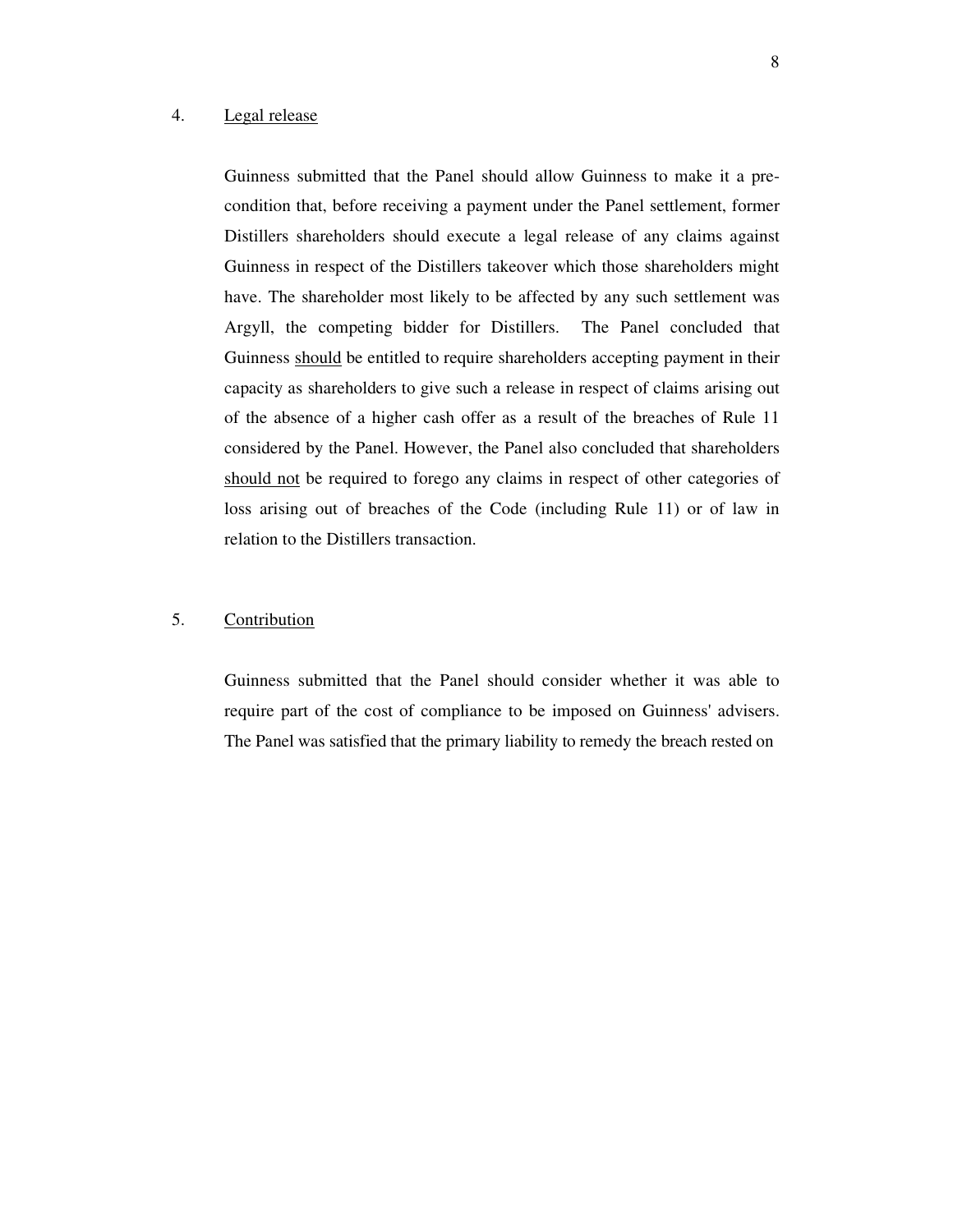Guinness and that it would be wrong for any payment in remedy to be deferred because of the possibility that Guinness might have a claim against others. No decision as to whether any such claim might be appropriate in this case was made.

There is published with this press summary:

- 1. The Panel's reasons for its conclusion, following the hearings on *25 August and 2 September 1987,* that Guinness had breached the Code.
- 2. The Panel's reasons for its conclusions, following the hearings on *12 and 20 April 1989,* as to the remedial action that Guinness is required to take.
- 3. The reasons of the Panel's Appeal Committee, following its meeting on *13 June* 1989, for rejecting an appeal by Guinness against aspects of the required remedy.

Some of this material will be of interest only to a minority but in view of the importance of this case and the variety of the considerations that it raised, it is considered appropriate that full details should be publicly available.

## ENDS

## Notes to Editors (overleaf)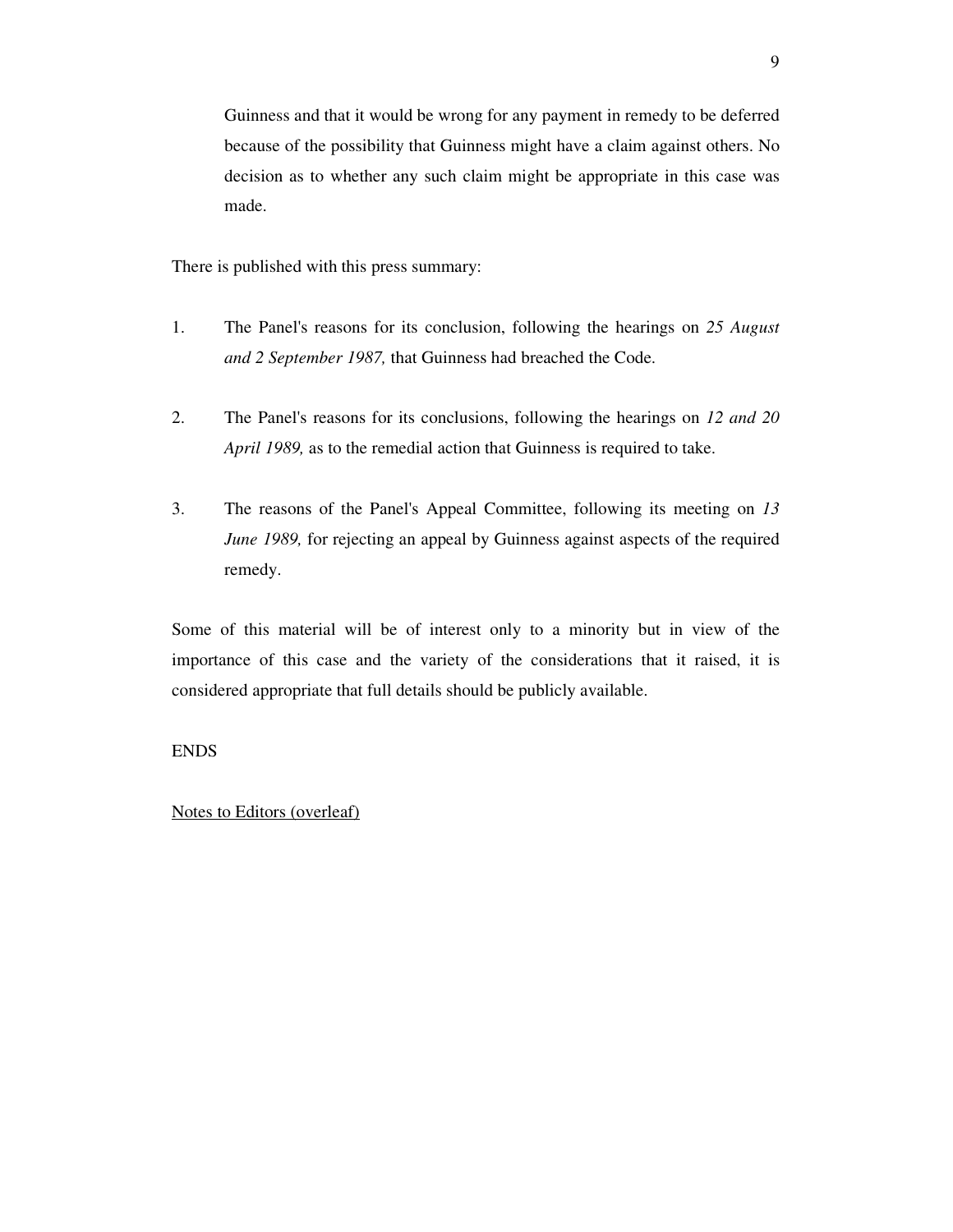Notes to Editors

1. Rule 11 (As at 1986)

11.1 WHEN A CASH OFFER IS REQUIRED

Except with the consent of the Panel in cases falling under (a), where:-

- (a) the shares of any class under offer in the offeree company purchased for cash by an offeror and any persons acting in concert with it during the offer period and within 12 months prior to its commencement carry 15% or more of the voting rights currently exercisable at a class meeting of that class; or
- (b) in the view of the Panel there are circumstances which render such a course necessary in order to give effect to General Principle 1,

then the offer for that class shall be in cash or accompanied by a cash alternative at not less than the highest price paid by the offeror or any persons acting in concert with it for shares of that class during the offer period and within 12 months prior to its commencement.

2. In a letter of *17 April 1986,* to the Panel executive signed by Mr Olivier Roux (the then Director of Financial Strategy and Development) on behalf of Guinness, assurances were given in the following terms:

"Dear Sir

## Distillers

'You have asked us to write to you with respect to the reported purchase today of approximately 10 million shares in Distillers through Cazenove & Co. We have spoken to Cazenoves and can confirm that the purchaser is not a subsidiary or associated company of Guinness, that such shares were not bought for our account and that we have made no financial arrangements with the purchaser with respect to such shares (including any arrangement linked to the sale of Distillers' listed investments).

Yours faithfully

Olivier Roux For and on behalf of Guinness PLC" For further information please contact: Antony Beevor on 020886 3308 or 01-382 9026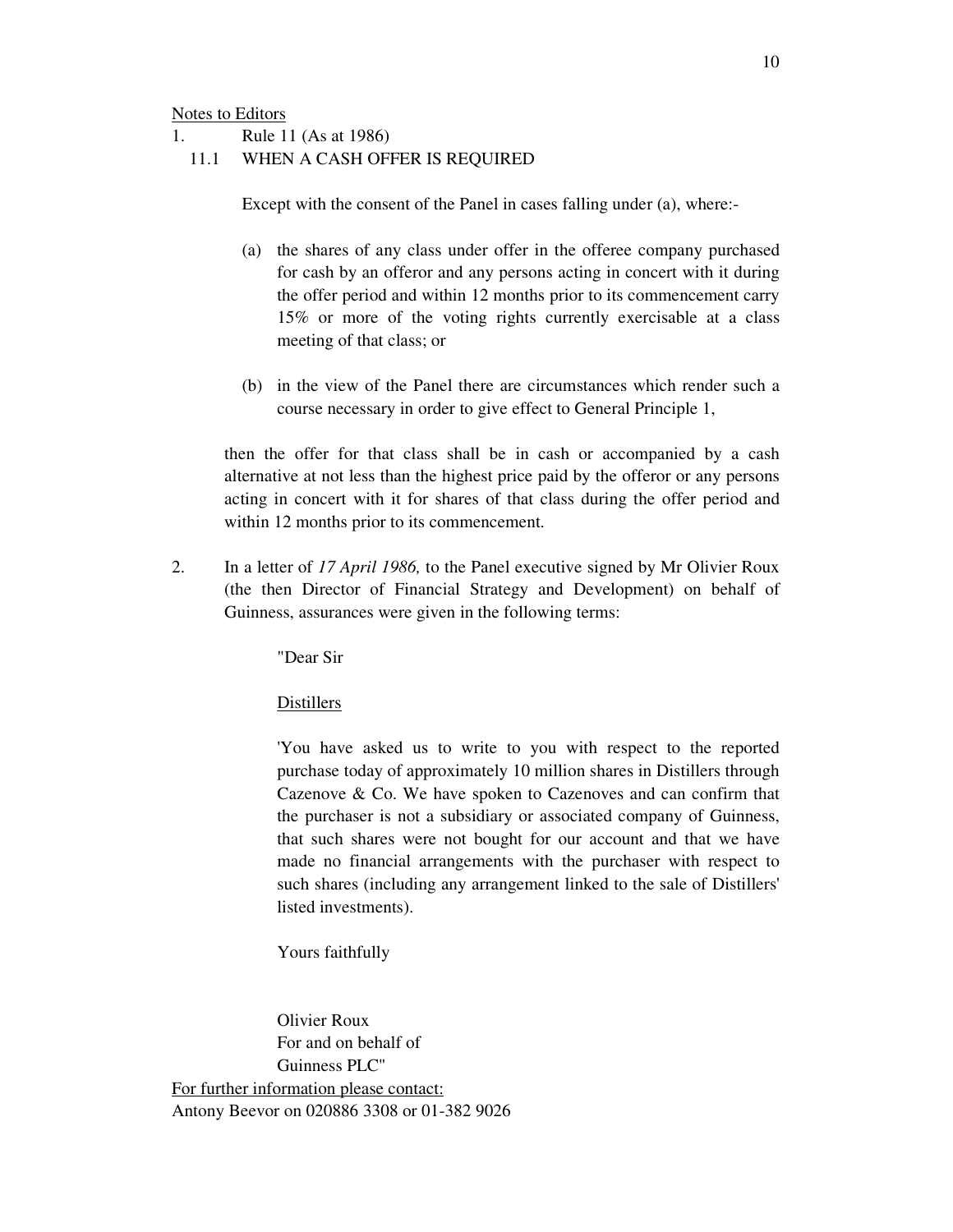# THE TAKEOVER PANEL

**GUINNESS PLC THE DISTILLERS COMPANY PLC**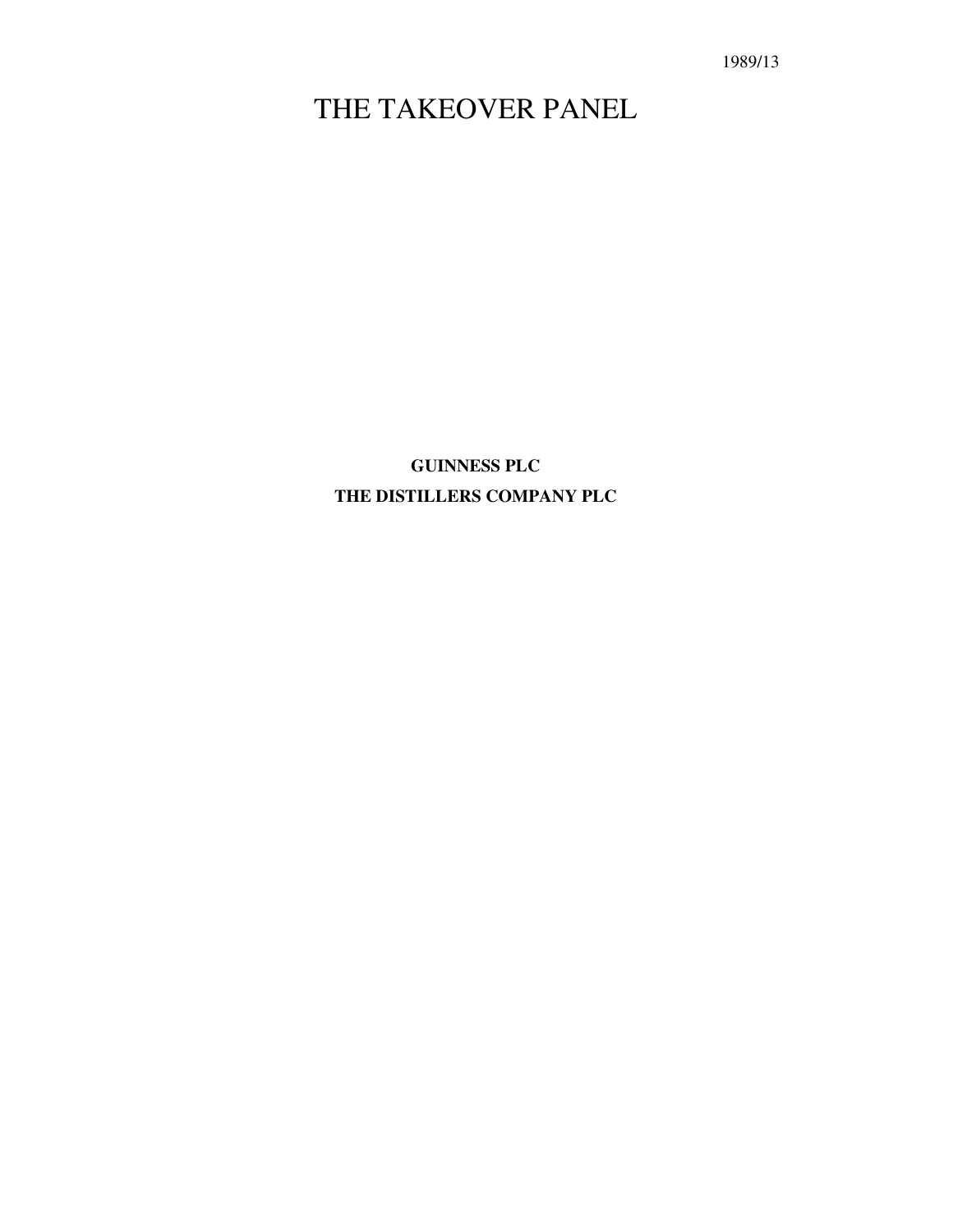## **CONTENTS**

## **FIRST SECTION**

Panel hearings on 25 August 1987 and 2 September 1987 Reasons for the decisions of the Panel

## **SECOND SECTION**

Panel hearings on 12 and 20 April 1989 Reasons for the decisions of the Panel

## **THIRD SECTION**

Appeal Committee of the Takeover Panel hearing on 13 June 1989 Reasons for the decisions of the Appeal Committee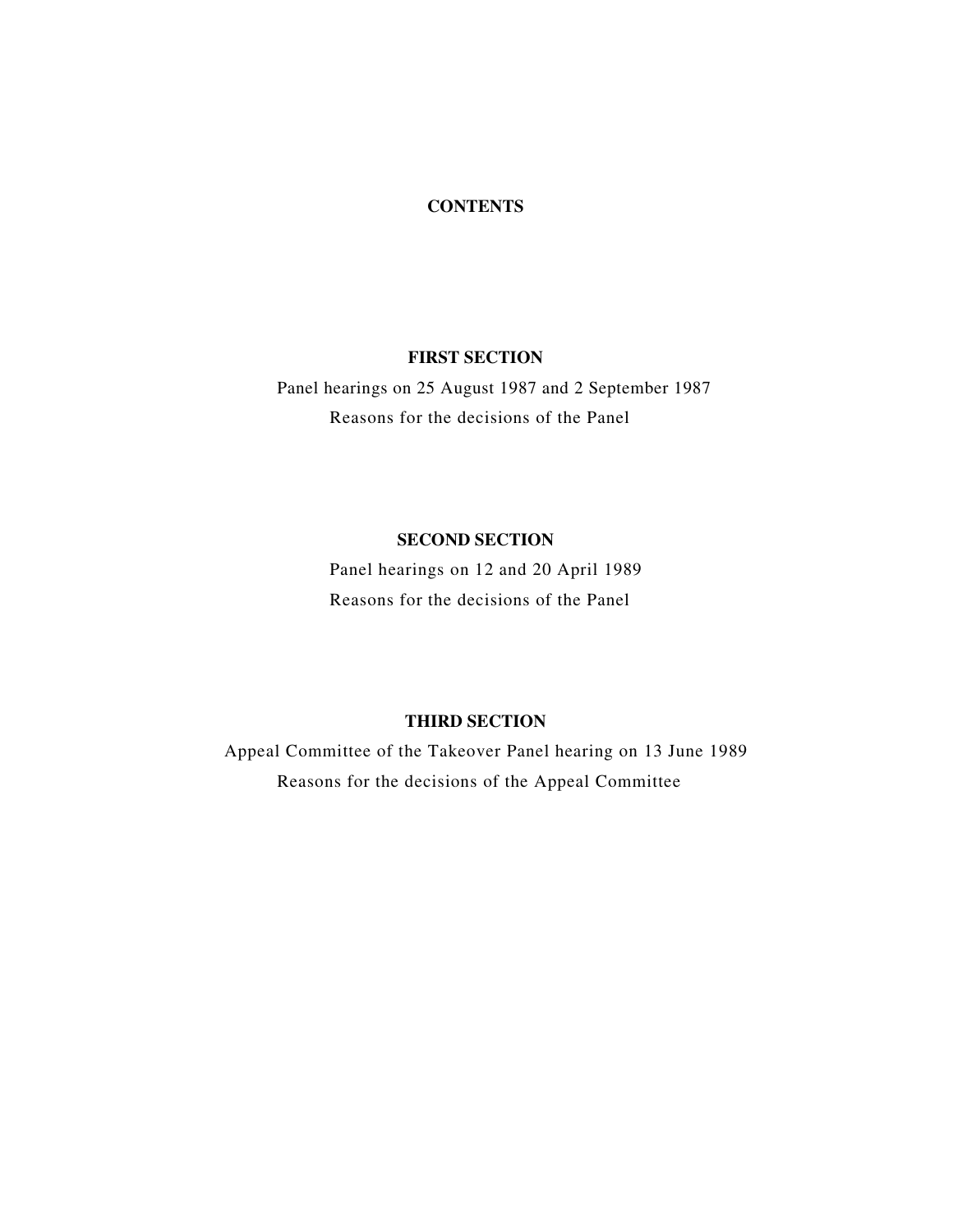## **GUINNESS PLC THE DISTILLERS COMPANY PLC PANEL HEARINGS ON 25 AUGUST 1987 AND 2 SEPTEMBER 1987 REASONS FOR DECISIONS OF THE PANEL**

#### The substantive issue

1 The issue before the Panel, which came before it on a reference by the Executive, is of considerable importance. It arises out of the successful offer in 1986 by Guinness, in competition with Argyll, for all the shares in Distillers. The issue is whether at a critical stage of the bid, Pipetec AG, a subsidiary of Bank Leu, in purchasing approximately 10.6mn Distillers shares which were subsequently assented to the Guinness offer, was acting in concert with Guinness. The purchase at a total price of some £76 million was made on 17 April 1986, at which time Guinness, and persons declared to be acting in concert with Guinness, already held 14.99% of Distillers shares acquired during the offer and within twelve months prior to its commencement. Accordingly, if the purchase by Pipetec was made in concert, such purchase should not have been made and serious consequences would have arisen under the Code.

#### Relevant aspects of the Code

2 One of the cardinal requirements of the Code stated in General Principle 1 is as follows:

"All shareholders of the same class of an offeree company must be treated similarly by an offeror"

It is in order to give effect to this principle that Rule 11.1 provides: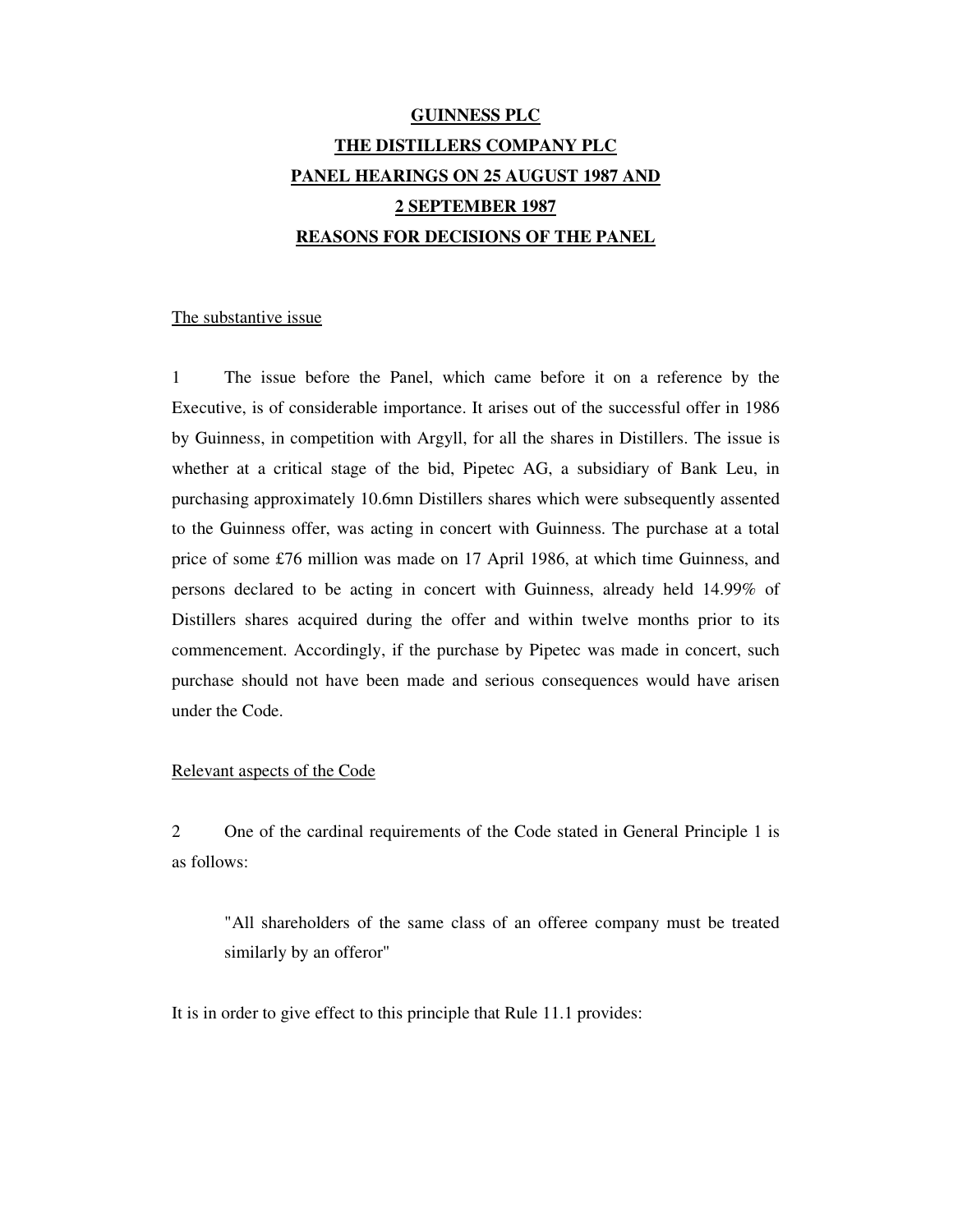"Except with the consent of the Panel in cases falling under (a), where:-

- (a) the shares of any class under offer in the offeree company purchased for cash by the offeror and any person acting in concert with it during the offer period and within 12 months prior to its commencement carry 15% or more of the voting rights currently exercisable at a class meeting of that class; or
- (b) in the view of the Panel there are circumstances which render such a course necessary in order to give effect to General Principle 1,

then the offer for that class shall be in cash or accompanied by a cash alternative at not less than the highest price paid by the offeror or any person acting in concert with it for shares of that class during the offer period and within 12 months prior to its commencement."

3 The reason why the Rule applies to persons acting in concert with the offeror is that, if such persons were free to make share purchases and yet to be regarded as independent of the offeror, the Rule, and consequently the General Principle, could be easily and completely circumvented. The Code contains a definition of acting in concert. It provides:

"Persons acting in concert comprise persons who, pursuant to an agreement or understanding (whether formal or informal), actively co-operate, through the acquisition by any of them of shares in a company, to obtain or consolidate control (as defined in the Code) of that company."

This definition is supplemented by a statement of certain situations where a presumption arises that parties are acting in concert unless the contrary is established. There follows a non-exhaustive description of the application of the concept of acting in concert in practice.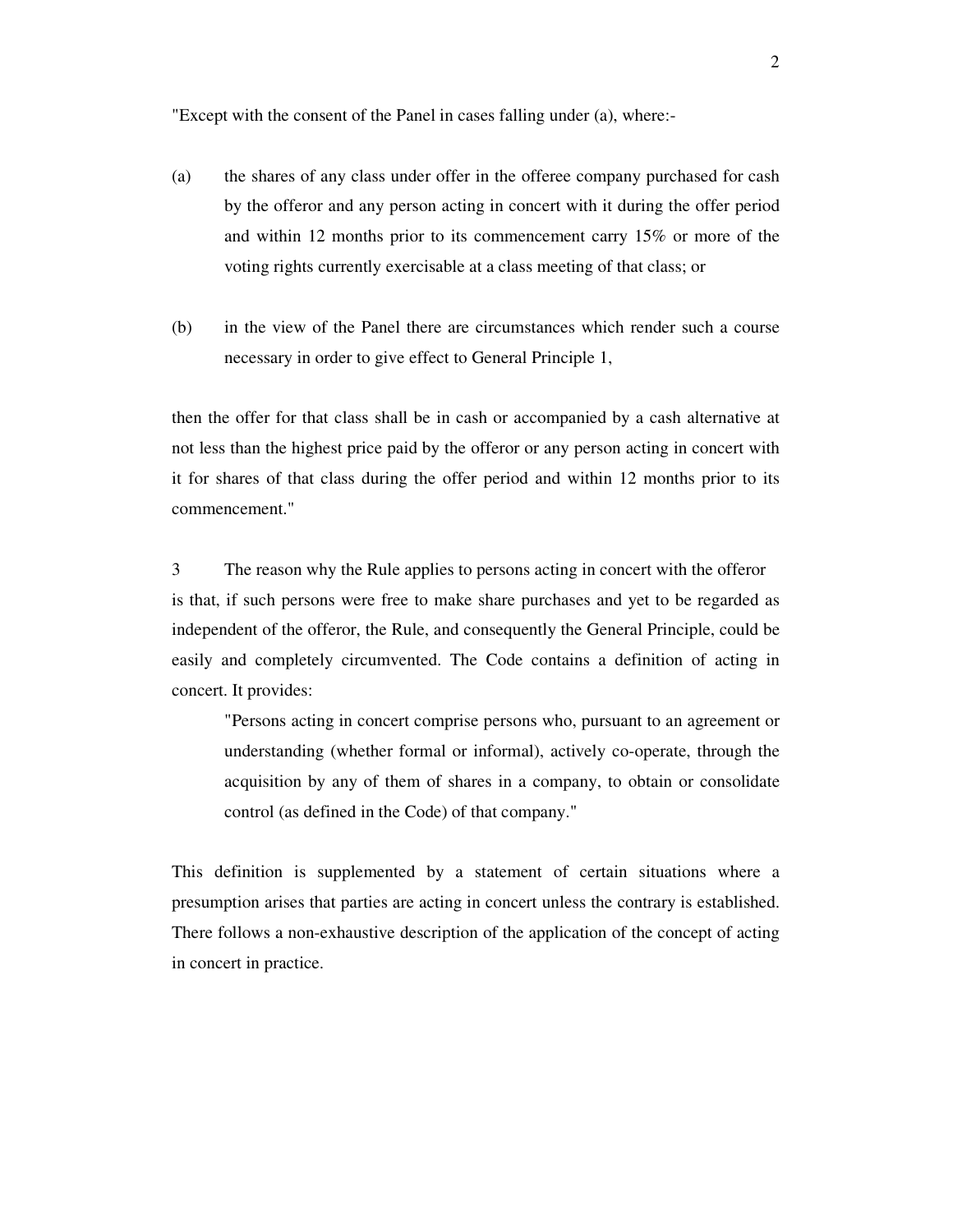4 The nature of acting in concert requires that the definition be drawn in deliberately wide terms. It covers an understanding as well as an agreement, and an informal as well as a formal arrangement, which leads to co-operation to purchase shares to acquire control of a company. This is necessary, as such arrangements are often informal, and the understanding may arise from a hint. The understanding may be tacit, and the definition covers situations where the parties act on the basis of a "nod or a wink". Unless persons declare this agreement or understanding, there is rarely direct evidence of action in concert, and the Panel must draw on its experience and commonsense to determine whether those involved in any dealings have some form of understanding and are acting in co-operation with each other. In a typical concert party case, both the offeror and the person alleged to be acting in concert with it are declaring that, notwithstanding the circumstances, they have no understanding or agreement. The Panel has to be prepared realistically to recognise that business men may not require much by way of formal expression to create such an understanding. It is unnecessary for the Panel to know everything that actually passed between the parties in a take-over. In addition, the judgment required in an acting in concert issue must usually be made in the context of the assertions and arguments of persons whose interests will not be served by a finding of acting in concert - this is because such a finding inevitably entails consequences under the Code, often to the benefit of offeree company shareholders, which is the object of the concept, with a cost to the offeror.

5 It is common in the course of a bid for a broker acting for the offeror to seek to persuade a third party to acquire shares in the offeree company and assent them to the bid. It is perfectly legitimate, provided that any persuasion by the broker is limited to encouraging the purchase on investment grounds and no other form of incentive or hint of future co-operation is given. Where the contact between the offeror and the potential purchaser goes beyond such orthodox persuasion by brokers, the circumstances must be examined with great care.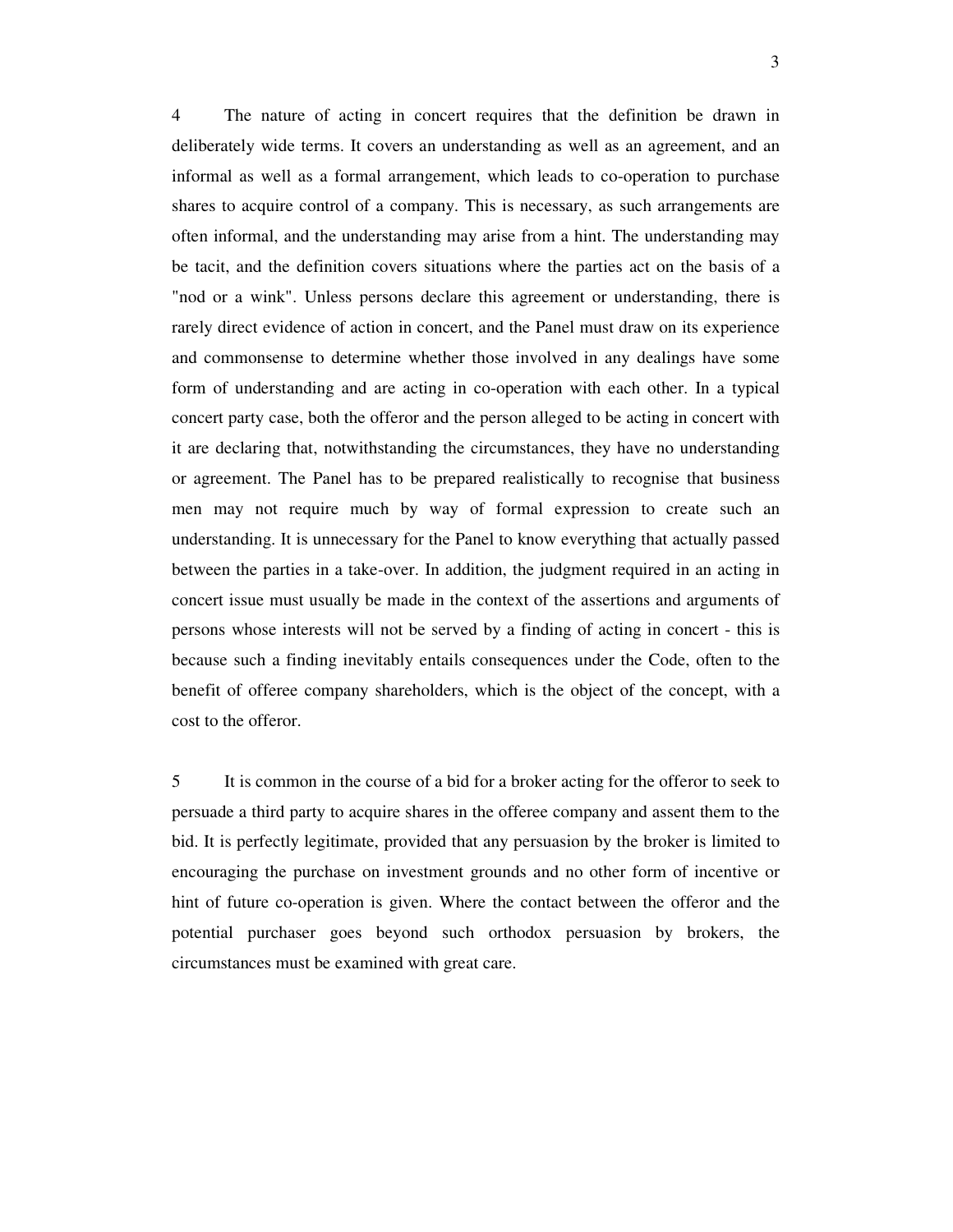Since there is a variety of ways in which parties may act in concert, no one circumstance will necessarily be determinative. Relevant factors will be whether the offeror himself makes direct contact with the proposed purchaser and, if so, why; whether there is any pre-existing relationship between the offeror and the purchaser and, if so, its nature; what is the relationship, in working and personal terms, between persons on the offeror side and the potential purchaser; whether there is any form of inducement, or assistance, or hint of future benefits other than by way of shareholder benefits if the bid succeeds or fails, which might contribute to the decision to purchase. In order to reflect reality, the Panel does not hesitate to draw inferences where it can reasonably do so where the offeror and purchaser deal otherwise than through the normal channels whereby a purchaser would customarily make an investment. The Panel in making its judgments on the facts is not acting as a court of law but is applying the combined experience of its members to evidence which is almost invariably circumstantial.

6 There are other provisions of the Code which, in the light of the timing of the purchase with which the Panel is concerned, should be referred to. The last date for the Guinness offer (and the Argyll offer) to be successful or to lapse was 18 April 1986. It therefore followed, from Rule 32.1, which requires that a revised offer must be kept open for 14 days, that the last day on which the revision of any offer by Guinness (or Argyll) could be posted was 4 April. However, where a party has made a statement that an offer is final and will not be increased, the Panel requires such a statement to be adhered to. Guinness had made such a "no increase" statement on 3 April 1986. It follows that, if the purchase by Pipetec on 17 April was made in concert with Guinness and this had been ascertained at the time, the question would have arisen as to whether Guinness would have been allowed to comply with the terms of Rule 11 by increasing the cash offer; or whether the Panel would have ensured that the Guinness offer lapsed. This is now an academic question.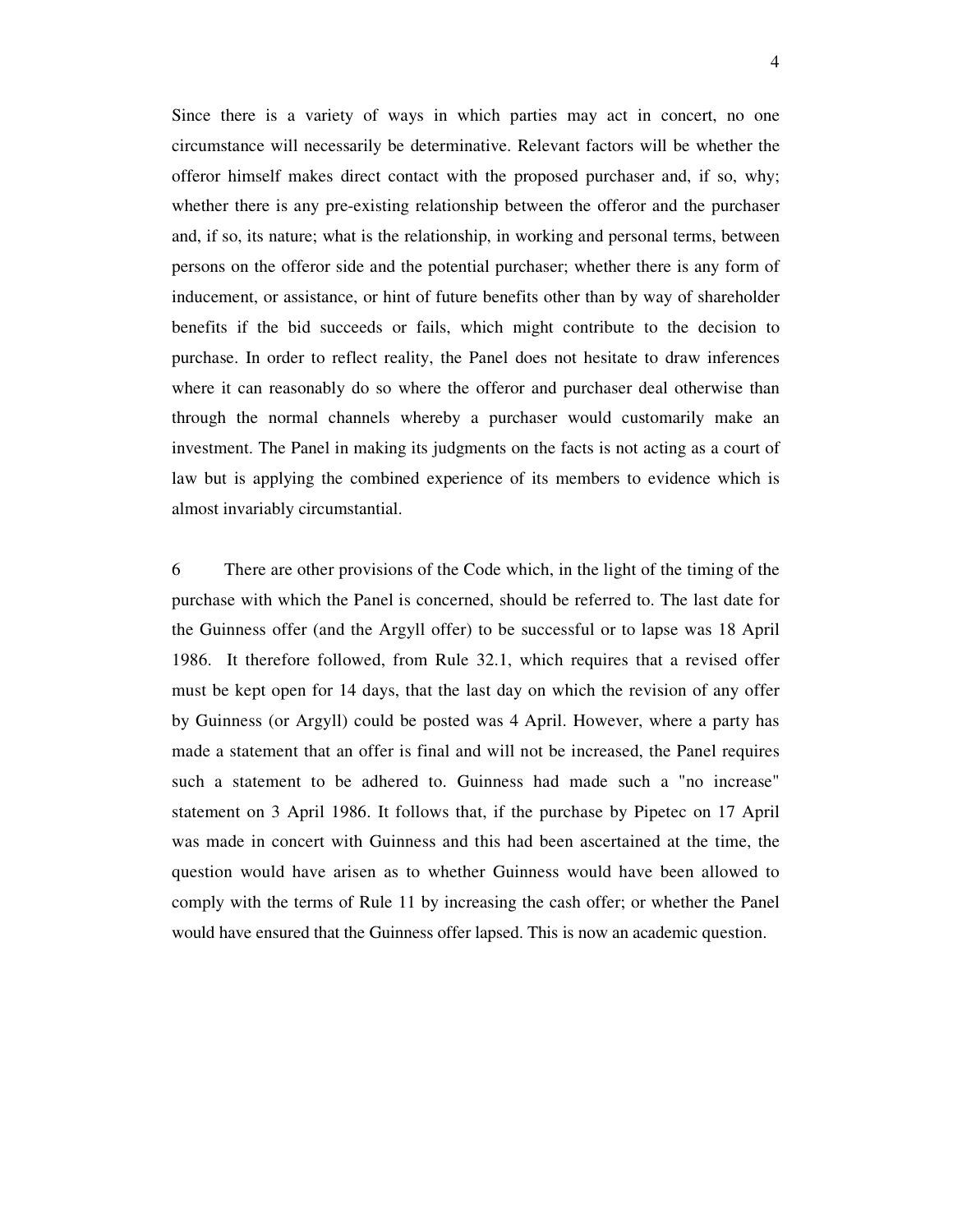#### Background facts

7 We turn to the facts which provide the background to the issue to be decided. Competitive offers for Distillers gave rise to one of the most highly publicised, and hotly contested, take-over bids which has been seen in this country. We do not think it necessary to set out in detail the early history. The initial Argyll offer was made on 2 December 1985. On 20 January 1986 Guinness also announced an offer for Distillers, which was recommended by the board of Distillers. On 6 February 1986 Argyll increased its offer for Distillers. On 14 February 1986, prior to the posting of the Guinness offer document, the Secretary of State for Trade and Industry announced that the Guinness offer was to be referred to the Monopolies and Mergers Commission. Guinness thereupon committed itself to a disposal of certain assets of Distillers, if it succeeded in acquiring control, and withdrew its initial offer; the investigation by the Monopolies and Mergers Commission was then dropped.

On 20 February 1986 Guinness announced a new offer for Distillers, also recommended by the board of Distillers, which is the offer from which the present issue arises. Its essential terms were that, for every three Distillers Ordinary Shares Guinness offered five new Guinness Ordinary Stock Units and 516p in cash. There was a right for shareholders to elect to take Convertible Preference Shares in Guinness or further Ordinary Stock Units in place of the cash element. A full cash underwritten alternative at 630.3p per Distillers share was available. The offer document was posted on 3 March 1986.

8 On 21 March 1986 Argyll announced a final increased offer. The terms were that, for every 100 Distillers shares, 125 new Argyll Ordinary Shares, 100 new B Convertible Preferences shares and £162.75 in cash would be offered. A full underwritten cash alternative of 660p per Distillers share was included.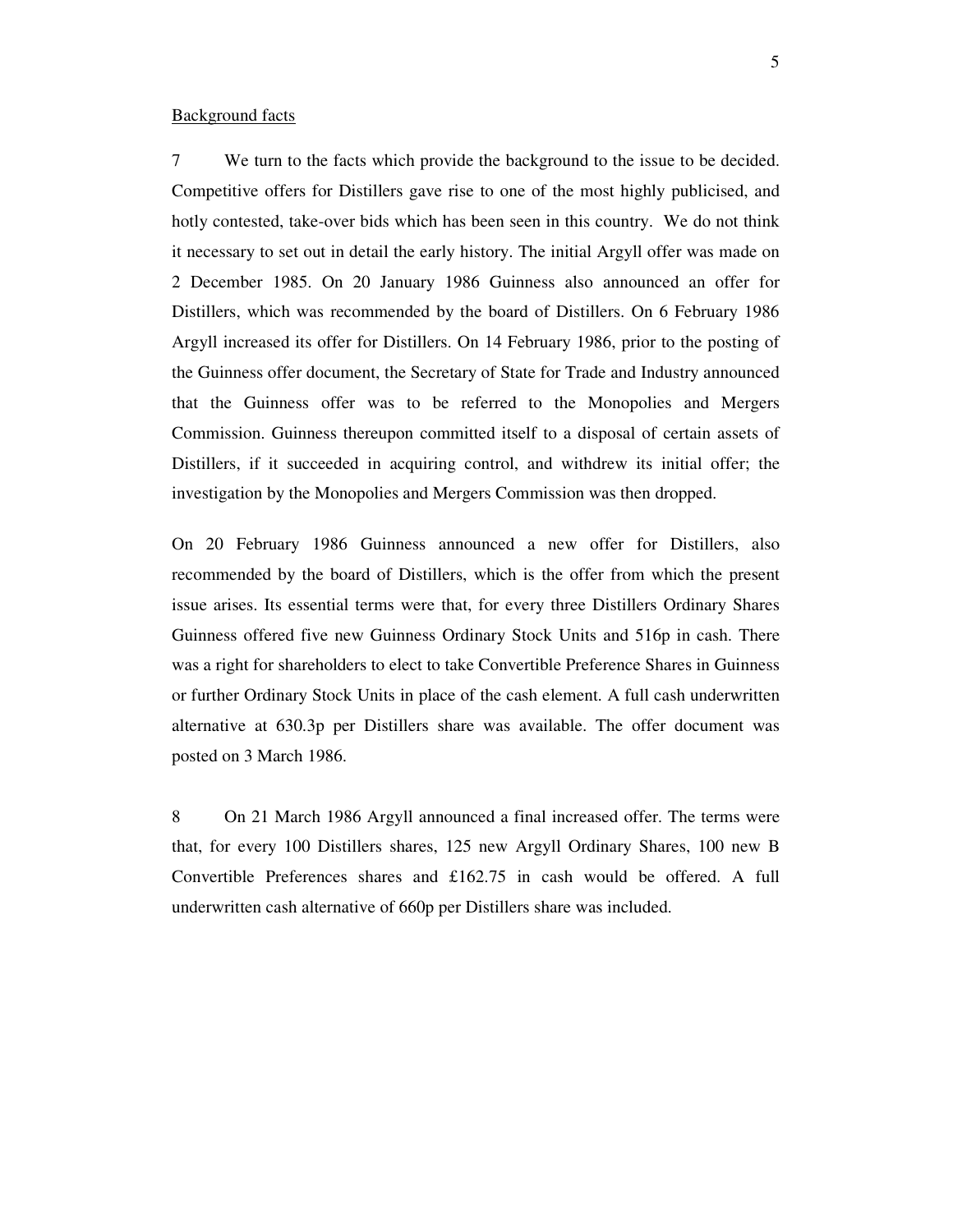9 On 3 April 1986 Guinness announced that its offer was final and would not be increased. On 17 April 1986, the day of the purchase which falls to be considered by the Panel, an announcement on behalf of Guinness showed that the level of purchases made by Guinness and persons acting in concert with it totalled just under 15% of Distillers shares: thus Guinness and persons acting in concert with it could purchase no more Distillers shares.

10 On 17 April 1986, Samuel Montagu & Co Ltd, as advisers to Argyll, informed the Executive that they understood that Cazenove  $\&$  Co, as brokers to Guinness, had purchased some 10 million Distillers shares at £7 a share in the stock market that morning. They asked the Executive to investigate this purchase. The Executive spoke to Mr Mayhew of Cazenove. Mr Mayhew said that the order had been received from Bank Leu in Switzerland, but he thought that they were acting as agents rather than principals in the deal. The Executive accordingly telephoned Bank Leu in Zurich, and were informed that Pipetec, an investment company and a client of Bank Leu, had agreed to buy the shares. The Executive sought to speak to a representative of Pipetec, and was informed in the morning of the following day (ie 18 April 1986) by telephone by Dr Frey, speaking on behalf of Pipetec, that Pipetec had no connection with Guinness, Distillers or Argyll. Dr Frey expressed the view that the shares were a good investment as a potential way into Guinness. As the Guinness shares on 17 April stood at about 330p, and the terms of the Guinness offer translated a Distillers price of 700p to a Guinness price of approximately 317p, such an investment decision could not be regarded by the Executive as impossible. The Executive, however, sought from Guinness, through its merchant bankers Morgan Grenfell, formal assurances that there were no arrangements which might give rise to any form of acting in concert between Guinness and Pipetec. Such an assurance was given to the Executive in a letter of 17 April 1986, signed by Mr Roux on behalf of Guinness in the following terms: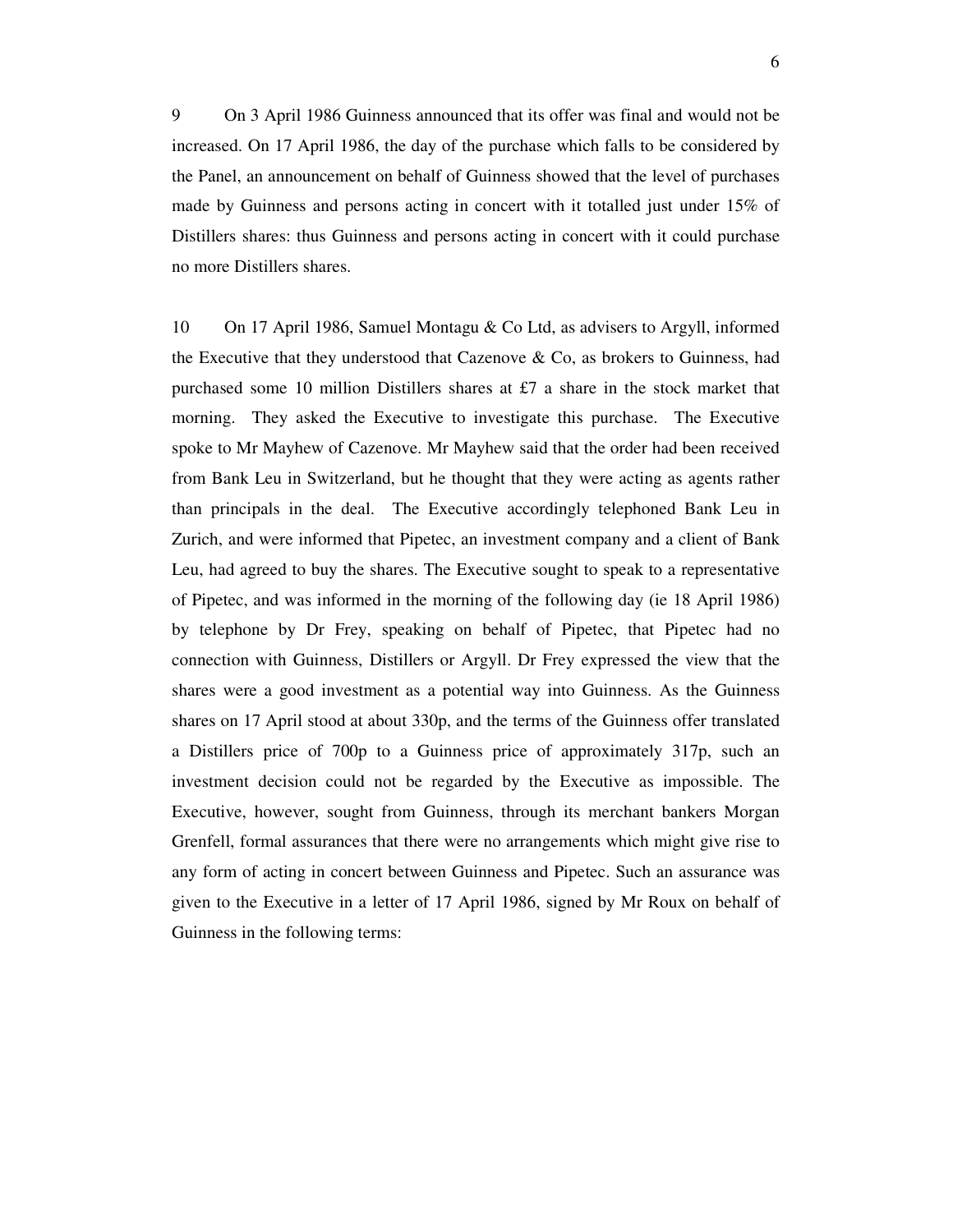"Dear Sir

#### Distillers

You have asked us to write to you with respect to the reported purchase today of approximately 10 million shares in Distillers through Cazenove & Co. We have spoken to Cazenoves and can confirm that the purchaser is not a subsidiary or associated company of Guinness, that such shares were not bought for our account and that we have made no financial arrangements with the purchaser with respect to such shares (including any arrangement linked to the sale of Distillers' listed investments).

Yours faithfully,

Olivier Roux For and on behalf of Guinness PLC"

11 It will be apparent from this history that the Executive was not informed by anyone in response to their enquiries that, as is now known and revealed by Bank Leu, Pipetec is a subsidiary company of Bank Leu. Mr Mayhew of Cazenove told the Panel that, if he had known this, he would have made further enquiries since Dr Furer was a director of Bank Leu and also of Guinness.

The Executive was also not informed that, as has now become clear, at short notice on 17 April 1986 Guinness provided Cazenove with £76 million to cover the purchase of the shares in case funds were not remitted by the purchaser that day. Clearly these facts, if known at the time, would have called for further investigation.

12 On 18 April, Mercury Warburg Investment Management Limited, as a seller of the 10.6 million shares on behalf of discretionary investment clients, made a normal disclosure of that sale to the Panel. In the event, the price was 705p per share and not  $\pounds$ .

13 It is public knowledge that on 1 December 1986, Inspectors were appointed under Sections 432 and 442 of the Companies Act 1985 to report on Guinness. The Panel issued a statement on 30 January 1987, indicating that it considered it appropriate to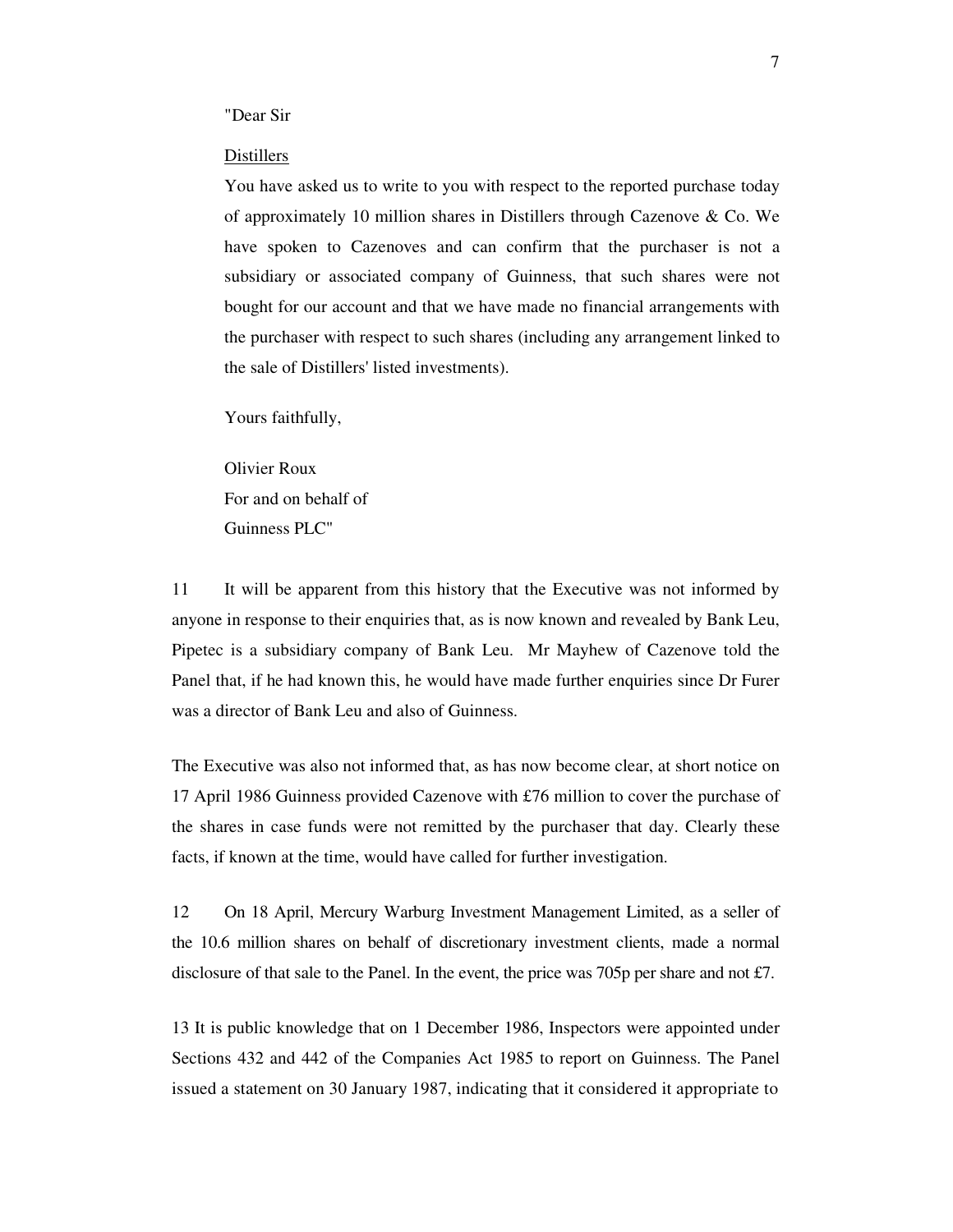await the outcome of the enquiries of the Inspectors before publishing any findings or judgments of its own. The Executive has, however, kept the position regularly under review, and in the light of developing events considered it appropriate to refer the present issue to the Panel. It became apparent that the report of the Inspectors was unlikely to be published until considerably later than the Panel had first supposed. In addition, there were statements made by Guinness to its shareholders, which specifically referred to purchases of shares in Distillers by a subsidiary of Bank Leu under an agreement with Guinness. This posed a question as to whether there had been a breach of the Code and whether the former shareholders in Distillers had been treated equitably. This appeared to be a distinct, single issue, which required consideration in fairness to those shareholders, and did not have to involve any form of disciplinary investigation. The Executive accordingly took the view that the issue should properly be brought before the Panel as soon as enough material was available to enable a decision to be made. It pursued its enquiries, and became satisfied that there was evidence suggesting that the purchase of Distillers shares by Pipetec had been made in concert with Guinness. In the light of the importance of the issue, the Executive referred it to the full Panel rather than following its general practice of giving a ruling of its own in the first instance.

14 Enquiries by the Executive included enquiries of Guinness. These were first made informally on 17 June 1987, through its advisers, and were followed by a meeting on 25 June. At that meeting, between the Executive and Lazards and Herbert Smith, as merchant bankers and solicitors to Guinness respectively, the Executive stated its intention to pursue enquiries relating to this purchase, and, if appropriate, raise the issue before the Panel. It was informed by Herbert Smith that under the present circumstances it seemed unlikely that Guinness would be able to co-operate with the enquiries of the Executive and that communications with Guinness should be made through Herbert Smith. Herbert Smith were invited by the Executive to set out their view in detail, and did so by letter of 23 July. On 31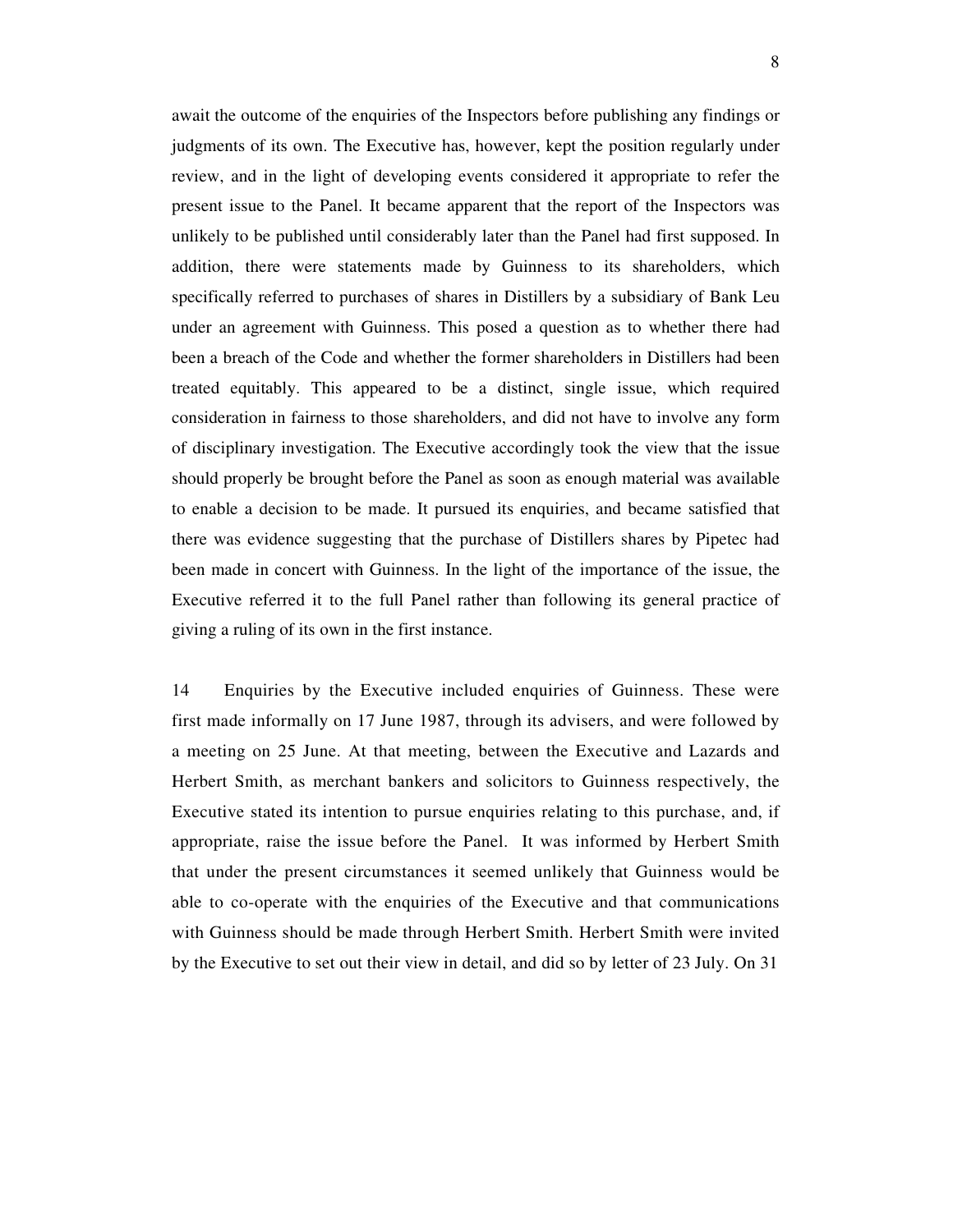July, the Director-General informed Herbert Smith that the Executive would continue its enquiries and that the potential date for the Panel hearing was 2 September. Other correspondence ensued, in which Guinness suggested that debating the issue at the hearing on 2 September would be premature and inappropriate; the Executive in fairness to Guinness took the unusual step of arranging a separate preliminary hearing on 25 August for the Panel to consider an application by Guinness to adjourn the substantive hearing.

## Preliminary Hearing on 25 August - should 2 September hearing be - adjourned?

15 At the hearing on 25 August, Guinness, through its solicitors, submitted that this was not a case where the Panel were seeking to give a ruling during the course of a take-over and that, accordingly, it was appropriate to defer consideration of the issue until all information bearing on all matters being investigated by the Inspectors, being considerably wider than the one purchase relevant to the issue, became available. It submitted that procedures and standards of evidence applied during a take-over should be different, in fairness and in the light of the needs of the time, to those applicable in a case such as this.

16 Guinness drew attention to the fact that the Inspectors had not yet completed their enquiries, and might well obtain more evidence than was available to the Panel, and also that civil litigation was threatened by Argyll against Guinness. Herbert Smith pointed to the serious consequences to Guinness which could flow from a Panel finding that there was action in concert. It was submitted that, in the absence of certain witnesses such as Mr Ward, who would not attend on 2 September, it was impossible for the Panel to determine whether Pipetec was acting in concert with Guinness. It was also suggested that further information might be necessary in order to enable the Panel to consider the seriousness of any breach of the Code and, accordingly, what would be the appropriate consequences. It was suggested that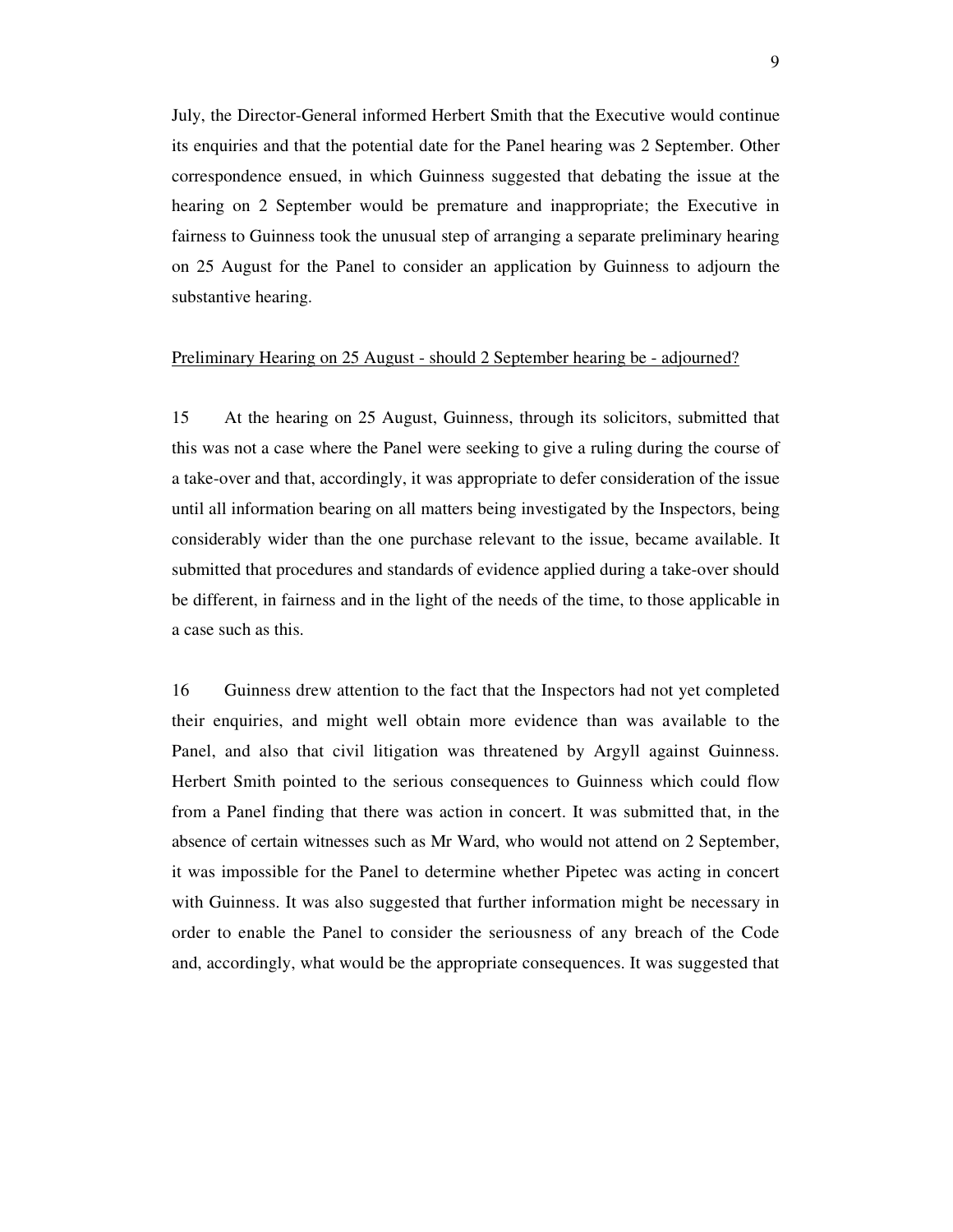the issue could not be decided in isolation from other transactions affecting the course of the acquisition of Distillers by Guinness and that, at the very least, the hearing should be deferred until after publication of the report of the Inspectors. The essential submission underlying these arguments was that there would be a serious risk of injustice to Guinness and that there was a danger of the Panel reaching an incorrect conclusion unless the issue was deferred until a considerably later date when some further information might be available.

17 The Panel wholly accepted that there could be serious consequences for Guinness if a decision was reached that there had been action in concert. The Panel recognised that, while seeking to ensure that the former shareholders in Distillers were treated equitably, it was also important to be fair to Guinness. The Panel had regard to the fact that there was no suggestion that the present executive directors of Guinness had been involved in any conduct giving rise to a breach of the Code. The Panel took account of the view expressed that the fact that there was no current takeover in progress made speed unnecessary.

18 The Panel considered, however, that there were considerations which pointed strongly towards holding the hearing on 2 September. The issue which had been raised was not concerned with the taking of disciplinary action by the Panel, but rather with ensuring fair treatment of the former shareholders in Distillers. If Pipetec had been acting in concert with Guinness, then this should have been disclosed as early as 17 April 1986. If the fact that Guinness had provided cover of £76 million for the purchase of the shares on 17 April 1986 had been disclosed at the time, this would have led to further investigation by the Panel. Moreover, depending upon the consequences which the Panel might decide should flow from a finding of acting in concert, in addition to the obvious need that Distillers shareholders should receive any further payment promptly rather than at an undetermined date, it might be more difficult as time passed to identify those former shareholders in Distillers who would be entitled to any further payment. The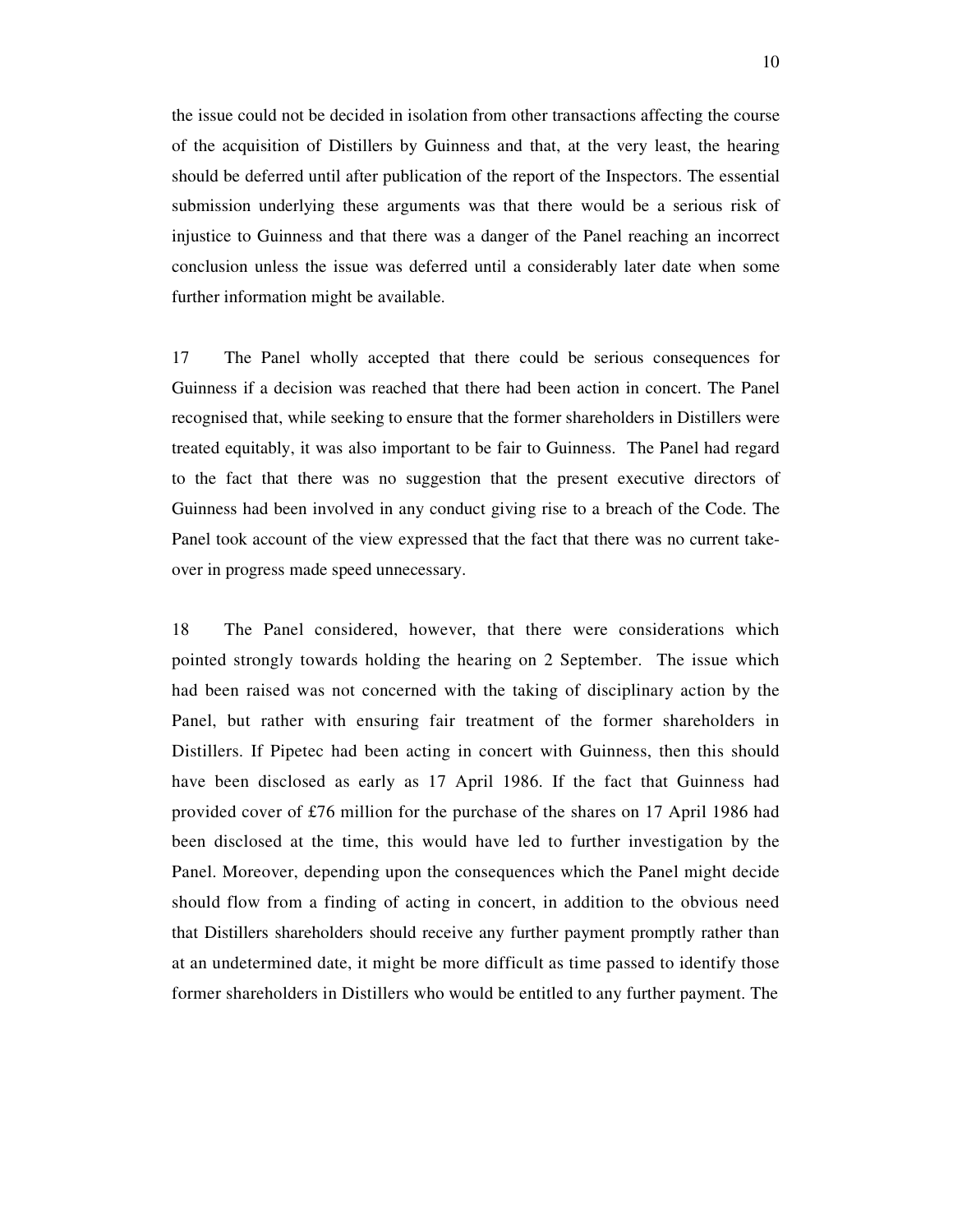Panel was mindful of its duty to Distillers shareholders and the prejudice that might be inflicted on them if the issue was deferred.

19 The Panel endorsed the view of the Executive that, insofar as any disciplinary proceedings are concerned, it would be inappropriate to anticipate the findings of the Inspectors. There might be a number of persons subject to such proceedings, and it would be sensible to consider the position in the round. Disciplinary action is of no consequence to Distillers shareholders. The present case was not concerned with making criticisms of individuals or Guinness, but rather of considering whether persons acting in concert with Guinness had made purchases that resulted in inequality to Distillers' shareholders and, if so, what consequences should follow. It was a single issue, which the Panel considered could be dealt with separately from other wide-ranging issues which were the subject of the enquiries of the Inspectors and from which criminal or civil proceedings might arise.

20 The Panel would nevertheless have adjourned the hearing if it had taken the view that there was any substantial risk of injustice to Guinness. The material to be before the Panel on 2 September for consideration, which is referred to later in this decision, suggested clearly upon its face that there was a case to be enquired into as to whether there was action in concert between Pipetec and Guinness. Whilst Guinness had suggested that facts might not be capable of full investigation, it had provided no material to the Panel to indicate the nature of any answer to the suggestion that there had been action in concert. Yet it asked the Panel to defer a hearing for a substantial time, and at least until after the publication of the report of the Inspectors, which may not be until all criminal proceedings that may arise are finally completed.

21 The Panel accordingly refused the application for an adjournment of the hearing fixed for 2 September. The Panel indicated that it would bear in mind the submission which had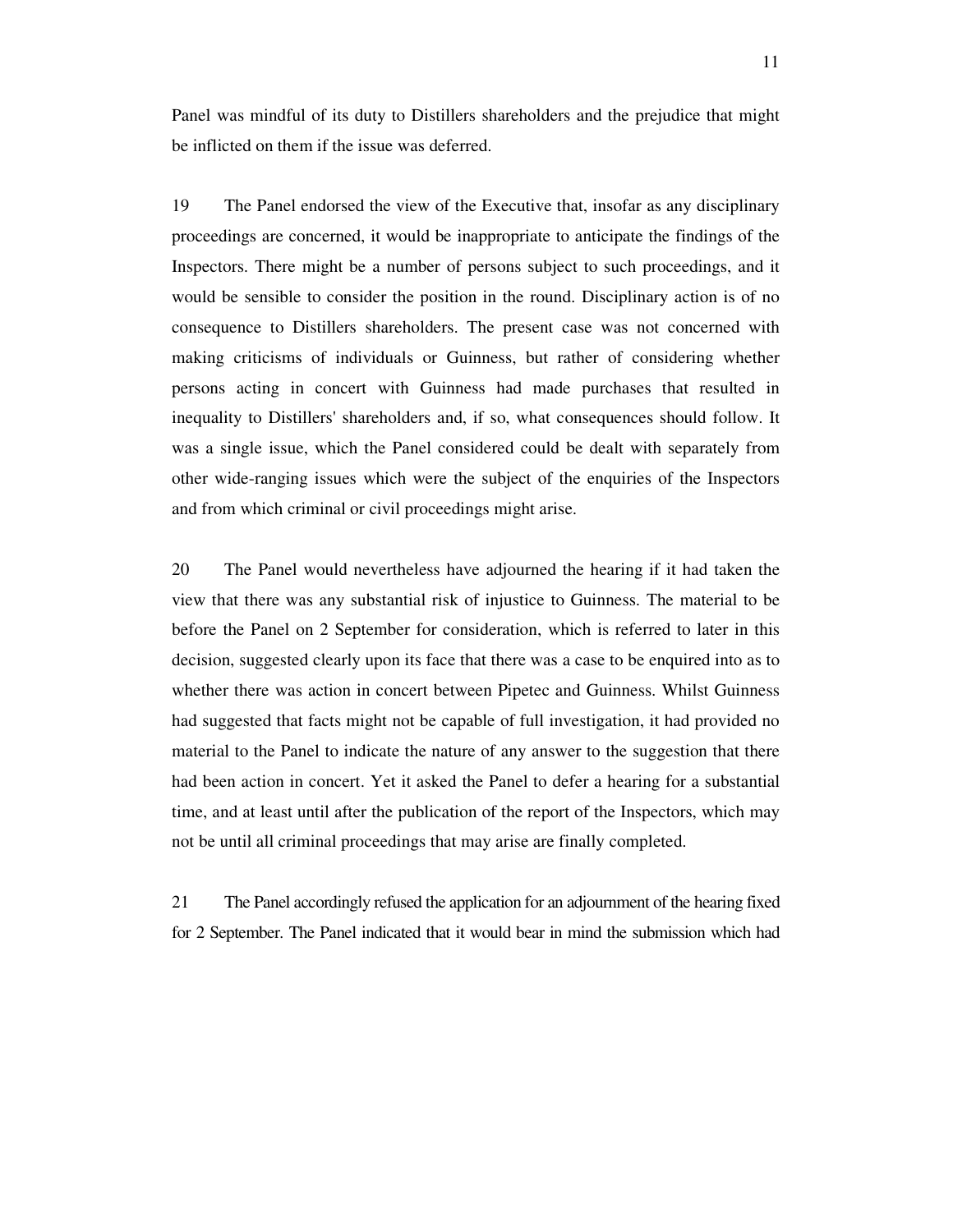been made on behalf of Guinness during the hearing of 25 August. If it emerged in consideration of the substantive issue on 2 September that there was a genuine risk of injustice to Guinness, the Panel stated that it would be willing to reconsider the position as to an adjournment notwithstanding the length of time which was involved. Moreover, the Panel indicated that, if a finding was made against Guinness on 2 September, it would grant leave to appeal to the Appeal Committee against its ruling that the Panel could properly and fairly consider the case prior to publication of the Inspectors report.

The Panel considered that, in the event that the substantive decision went against Guinness, serious hardship could arise and that, accordingly, it was right and in accordance with the provisions of the Code that Guinness should be entitled to have the Appeal Committee consider whether the Panel in deciding on 25 August to hear the case without granting the adjournment sought was unfair to Guinness in the circumstances.

#### Further application for adjournment

22 On 2 September, before the commencement of the hearing Guinness made a further application for an adjournment. The grounds were set out in a letter of 1 September 1987, to which the Executive responded on the same day. Guinness alleged that it had had insufficient time to prepare. The Panel essentially took the view that, whilst Guinness had only had the final statement by the Executive relatively shortly before the hearing, it had been given ample notice of the nature of the issue, the evidence and the nature of the possible consequences, from communications with the Executive, including a draft paper setting out the facts relied on and the general approach of the Executive to consequences as well as having these explained in meetings; and from Guinness' own investigations it should have known clearly the issues it had to address. Indeed, by a very late change in the stance which it had taken consistently since 25 June, Guinness decided to co-operate with the Panel by making a submission on the facts of the case. It did not suggest during the course of the hearing that, if the case was further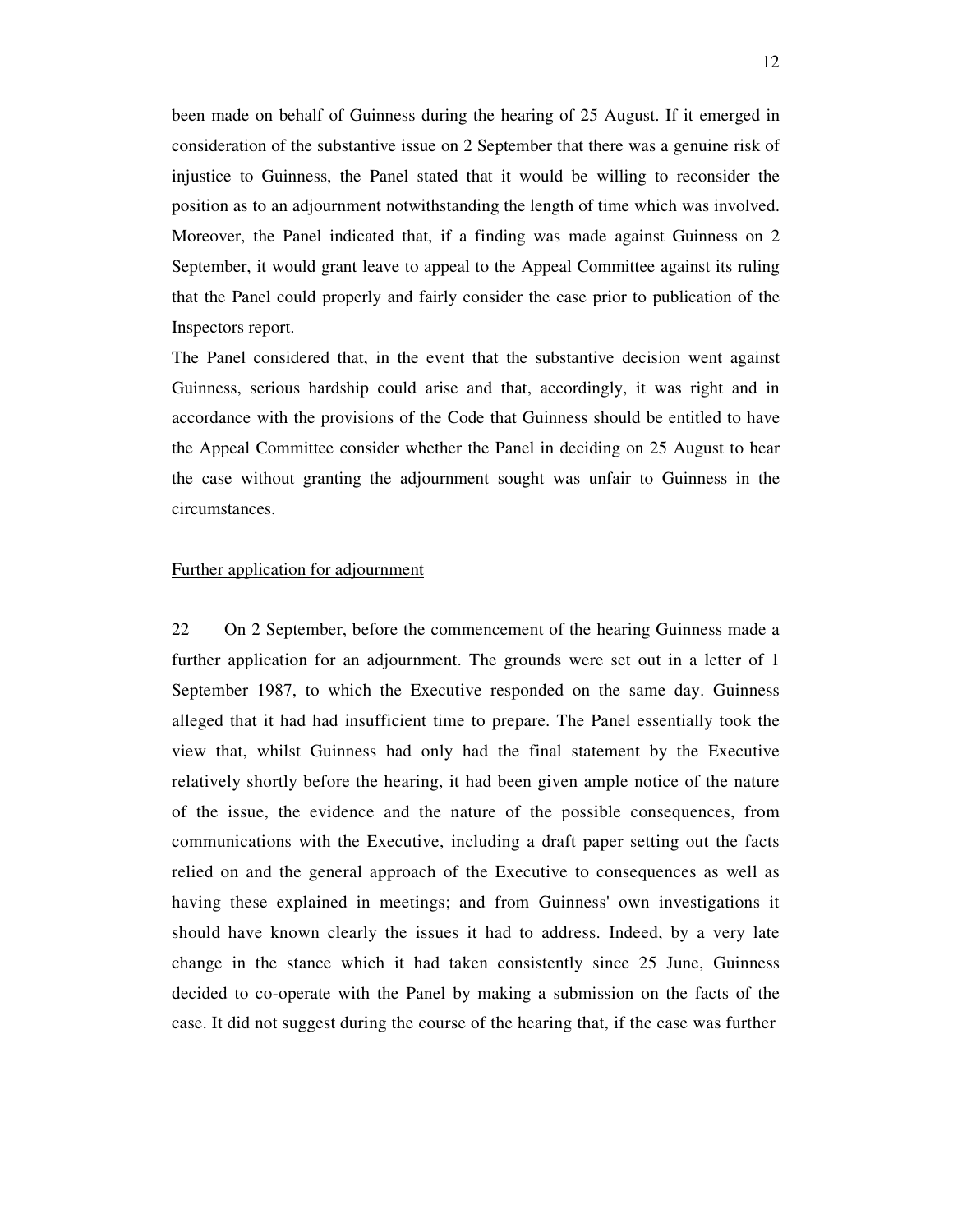adjourned for a few days, Guinness would be able to put any further material before the Panel. The essential submission made by Guinness at the hearing, to which we refer subsequently, is similar to that which it made on the application for an adjournment on 25 August. Guinness, in its written submission and in oral argument, accepted that it was unable to assert that there was no concert party in respect of the purchase of the shares. It submitted, however, that it was premature for the Panel to reach such a decision, which should be deferred until further material became available in the light of the report of the Inspectors. The Panel refused the application for adjournment.

#### Analysis of evidence

23 We turn to the facts relied upon by the Executive in support of the submission that there was action in concert. We have already commented that the very essence of acting in concert makes it necessary in most cases to draw inferences from circumstantial evidence. In the present case, however, there was a considerable body of evidence put before the Executive, all of which was considered, and a number of elements are dealt with in detail below. We will outline first the general circumstances of the transaction.

24 The block of shares in Distillers was offered for sale by Mercury Warburg Investment Management Limited through the stock market to the highest bidder. The block amounted to some 3% of Distillers shares in issue. It was important to Guinness and its advisers that a purchaser of the shares should be found who would assent them to the Guinness bid. There was potential competition from Argyll to secure the shares. Argyll could have paid up to 660p per share. There was extremely little scope left for the purchase by institutional investors of a very large block of shares involving an outlay of some £76 million. It is normally the function of the broker to seek out a purchaser of shares, and Mr Mayhew of Cazenoves considered it would be impossible for his firm to find a purchaser. Mr Seelig, of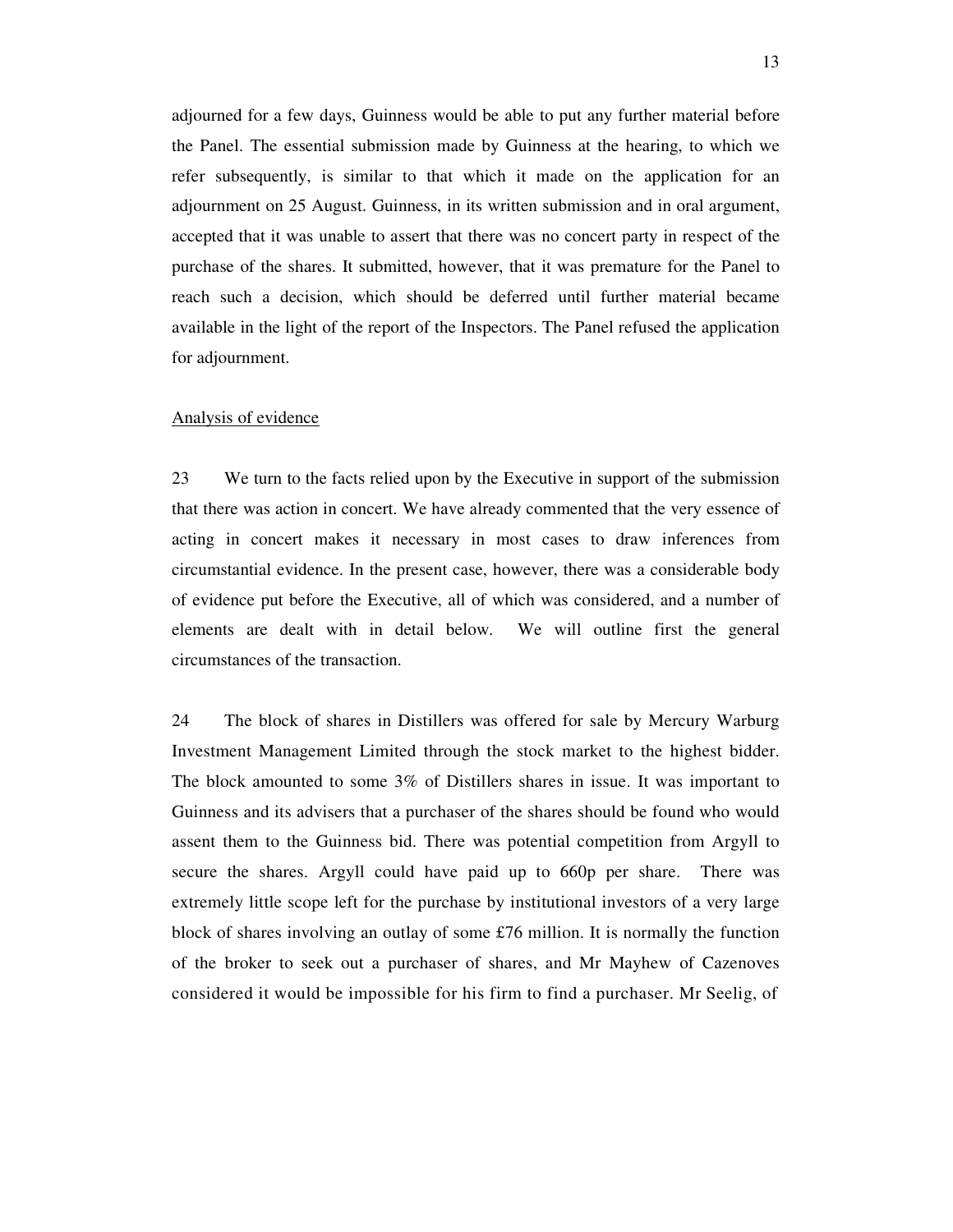Morgan Grenfell, also thought that it would be very difficult to find a purchaser for a block of shares of this size on investment grounds. The availability of the shares was reported to Guinness, and Mr Mayhew was very shortly thereafter informed that Guinness had found a purchaser. He was informed later that day, by Mr Roux of Guinness, that it was Mr Ward of Guinness who had actually found the purchaser. Guinness was therefore able to find a purchaser of this very large block of shares at short notice in a way which experienced stockbrokers themselves felt quite unable to do. This suggests the unlikelihood that such an investor should buy a large block of shares on purely investment grounds and without some form of comfort or reassurance from Guinness, as the offeror which had a vital interest in the shares being purchased by a favourable party.

25 The approach to Bank Leu, the Panel considered, reflected the close relationships that existed between certain personalities in the two companies. Dr Furer, then Chairman of Bank Leu, was apparently well known to both Mr Saunders, then Chief Executive of Guinness, and Mr Ward, then a director of Guinness, from previous business dealings. Dr Furer had relatively recently been brought onto the board of Guinness. In the course of its submission Guinness indicated that Bank Leu had disclosed letters suggesting that a subsidiary of Bank Leu, other than Pipetec, had already invested in shares in Guinness, on a basis which would suggest it was acting in close association with Guinness. During the hearing, however, Guinness indicated it did not accept that the documents evidencing these transactions were genuine. The Panel has made no investigation of these transactions and, accordingly places no reliance upon them as evidence of a close relationship between Bank Leu and Guinness. It is, however, clear that by 7 January 1987 Bank Leu held 41,080,599 shares in Guinness. The Panel considered this would be an investment far beyond the size which would normally be held by a commercial bank for its own account as an investment. This, coupled with the close relationship between the individuals to whom we have referred, tends to suggest that Guinness turned to Bank Leu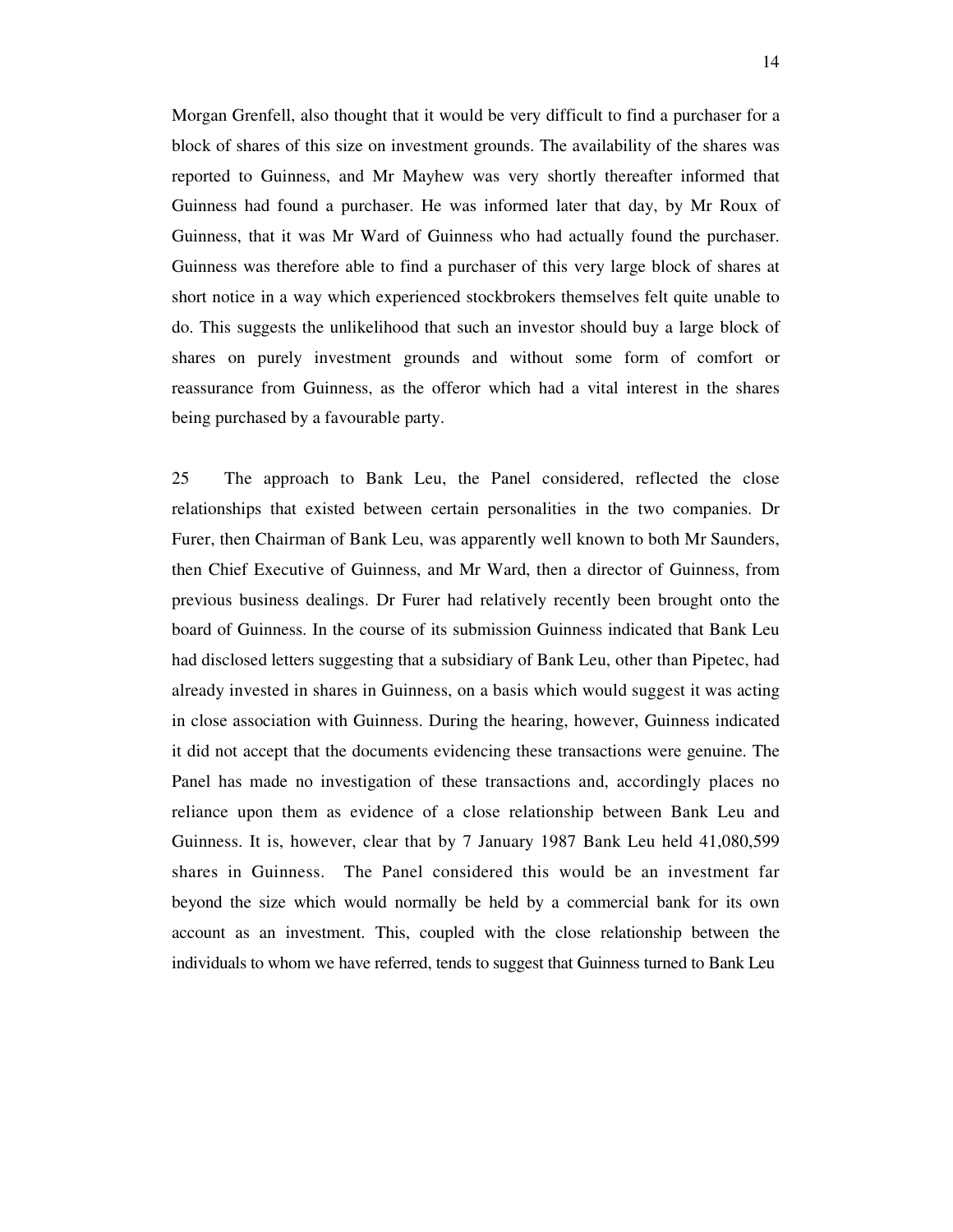because, in the absence of other investors, it felt that the nature of the relationship was such that it could obtain help from Bank Leu at the critical time in April 1986.

26 The Panel further considered that the willingness of Guinness to provide some £76 million to Cazenove to cover the purchase on 17 April 1986 was consistent with the existence of a special approach on the part of Guinness to this purchase. The purchase which was concluded in the late morning was for immediate settlement that day against the delivery of the share certificates. Cazenove paid out the  $£76$  million in settlement but given the size of the transaction would be vulnerable, or at least embarrassed, if funds were not received into its bank account on that day. Concerned at the possibility of this, Mr Mayhew asked Mr Seelig of Morgan Grenfell if Morgan Grenfell would be able to help with an overnight loan if necessary. This proved to be impossible, but it was arranged that Guinness drew down available bank lines and paid the £76 million into Cazenove's account. In the event the £76 million arrived in Cazenove's account from Bank Leu by telex transfer a few hours after the purchase; but it was too late to stop the advance from Guinness to Cazenove being made. This advance remained in Cazenove's account overnight from 17 to 18 April 1986 and was repaid to Guinness on 18 April. The advance from Guinness to Cazenove was recorded in the records of Guinness ' dealing room as "in respect of Distillers share purchases". These were unusual settlement arrangements and acknowledged as such by Mr Mayhew.

27 We have not, as Guinness observed, heard evidence from Mr Ward. He may or may not give evidence to the Inspectors, but there is no reason for assuming that he would ever be willing to give evidence to the Panel. He declined to do so on this occasion though he was asked. The Panel has, however, been provided with a photocopy of a letter from Pipetec to Mr Ward, as a Director of Guinness, and countersigned by Mr Ward. This letter, of which the present management of Guinness have known since January 1987, only became known to the Executive on 7 August 1987. By a Statutory Instrument made in May 1987 it was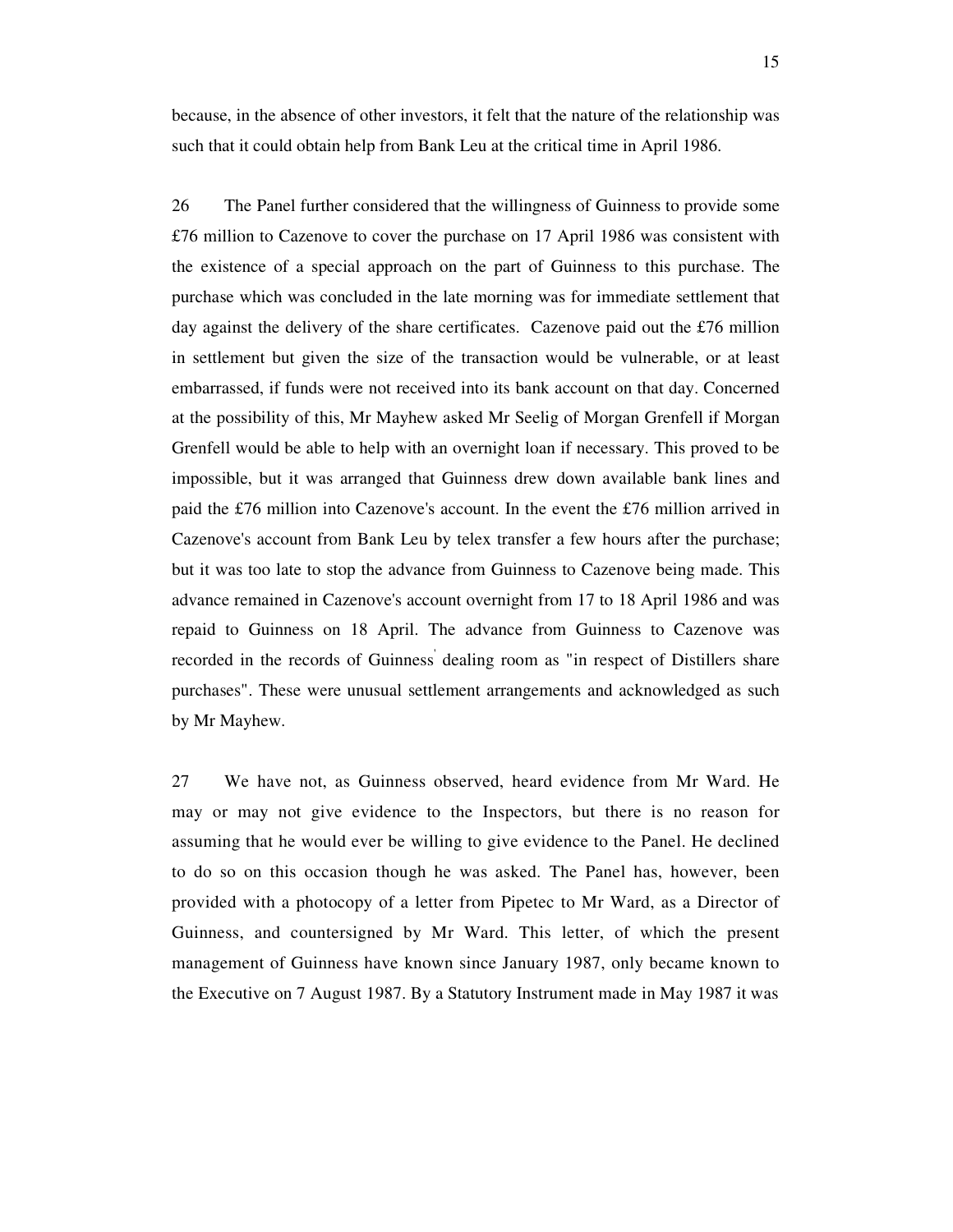ordered, in summary, that the DTI should be able to disclose to the Panel, for the purposes of the Panel's functions, information obtained by Inspectors, which disclosure would otherwise be prohibited. Pursuant to this power, the DTI have made available to the Panel, subject to certain undertakings, a copy of the Pipetec letter. The DTI have also informed the Panel in a letter dated 7 August 1987 that no evidence had been given to the Inspectors which contradicts the Pipetec letter.

28 The terms of the Pipetec letter are of such importance that we set out a photocopy of the letter on the following page.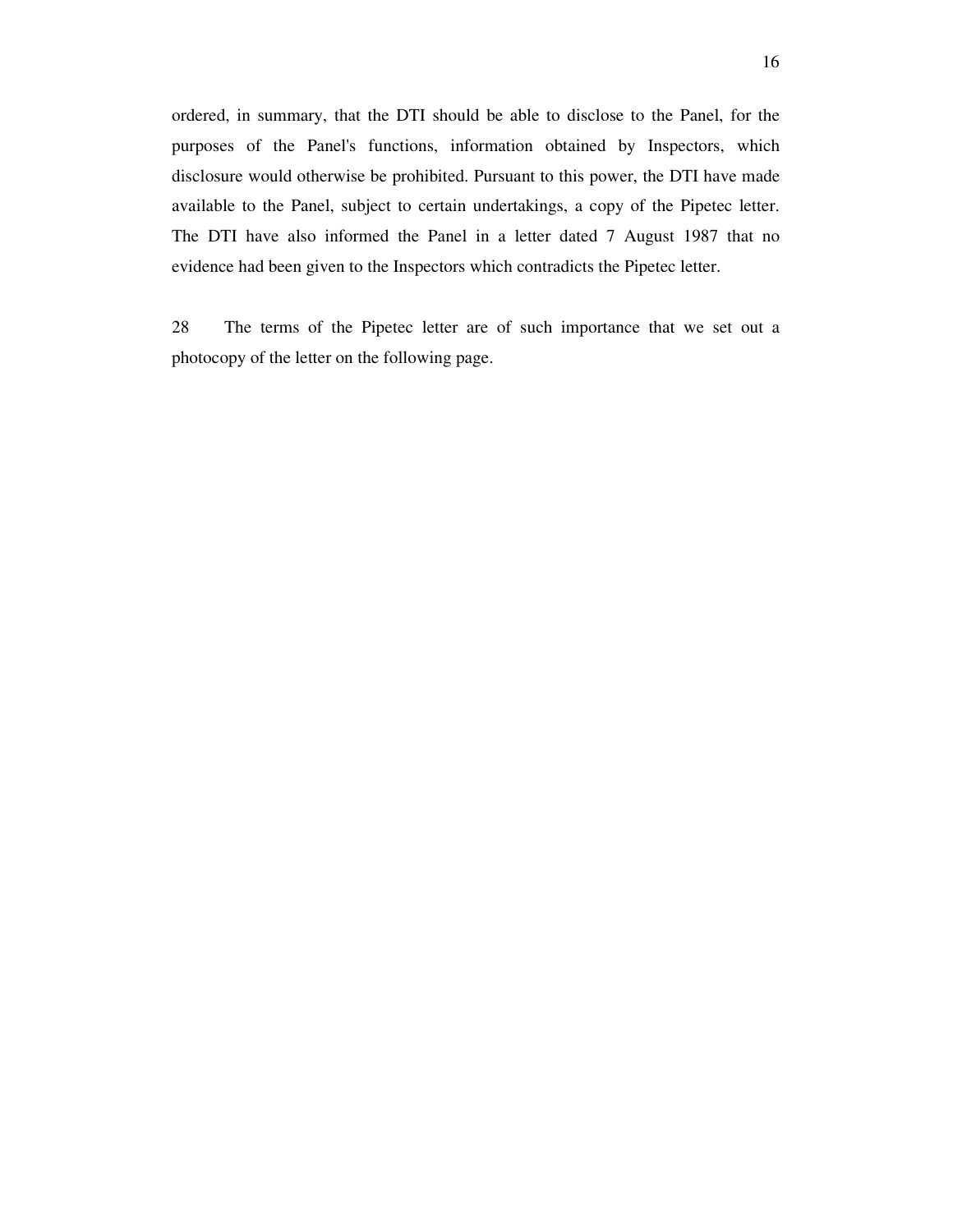## **Photocopy of the "Pipetec letter" referred to on page 16**

PIPETEC AG

6003 Luzern

Murbacherstrasse 3 Lucarne. April 18, 1986

Private and Confidential MR. Thomas E. Ward **Director** GUINNESS PLC Office of theChief Executive 39 Portman Square

London W1H 9HB

**––––––––**

Dear Mr. Ward,

We are pleased to confirm our yesterday's telephone conversation with Mr. W. Frey as follows:

We. Pipetec AG, Luzern/Switzerland, have upon respective instructions received from yourself bought Distillers Shares on the London Stock Exchange in an aggregate value of 75'612'149.38 pound sterling.

Guinness Plc, London, on the other hand undertakes to

- a) To pay to us an up front arrangement fee of 47'250.—pound Sterling
- b) Repurchase from us the shares bought as per above (or the respective securities issued by Guinness Plc upon conversion, as the case may be) within 60 days at a price determined by adding (I) the original purchase price, (II) commissions, fees and other costs charged in London in connections with such purchase (III) the taxes levied in Switzerland for securities transactions of 0,33 % flat (i.e. 0,165 % each for purchase and sale of the shares), (IV) our commission of 0,1  $%$  flat calculated on the purchase price and (V) our refinancing cost for the period from the purchase of the shares to their sale on the basis of our actual funding cost plus a margin of 1/8 % p.a.

We ask you to kindly confirm your agreement with the above by returning to us the enclosed duplicate of this letter duly signed on behalf of Guinness Plc.

> Yours faithfully, PIPETEC AG

Dr. F. Burger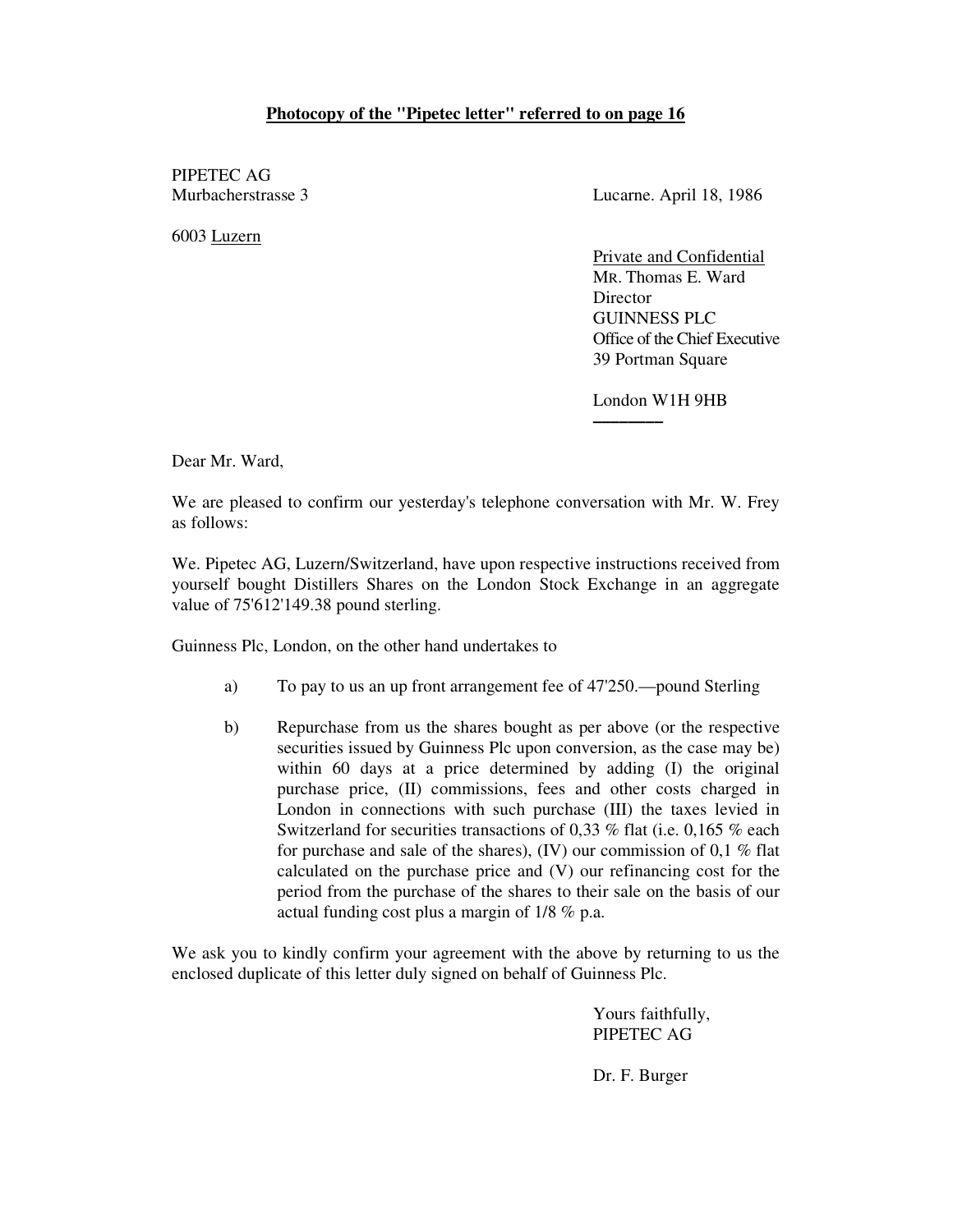29 Guinness, no doubt after seeing this letter, made a statement to shareholders on 16 January 1987. Insofar as relevant, it reads as follows:-

"In particular, it has been established that substantial purchases of both Guinness and Distillers shares were made by wholly-owned subsidiaries of Bank Leu AG on the strength of Guinness ' agreement, signed on its behalf by Mr Ward or Mr Roux, to repurchase the shares at cost plus carrying charges an agreement which, at least as regards its own shares, Guinness could not lawfully have fulfilled."

Guinness modified this statement in a further circular to shareholders on 1 May 1987 where it was said:-

"You may recall that Bank Leu, through two of its subsidiary companies, made purchases of Guinness and Distillers shares, on the basis of purported agreements for Guinness to repurchase these shares within a given period. Guinness subsequently deposited £50 million with a Bank Leu subsidiary, which the Bank regarded as security. Guinness maintains that the supposed agreements with the Bank Leu subsidiaries are null and void, and has sought the return of the deposit. Bank Leu disputes this interpretation, but both parties are currently discussing how best to resolve their differences."

30 Guinness informed the Panel that its first statement was made at a time when it had no reason to doubt the Pipetec letter, but it no longer stood by that statement. The Panel does not, accordingly, give weight in reaching its decision to the terms of the Guinness circular to shareholders of 16 January. The Panel considers, however, that there are a number of factors which entitle it to rely on the Pipetec letter. That letter accurately records the purchase price of the shares. It contains a warehousing arrangement which, but for its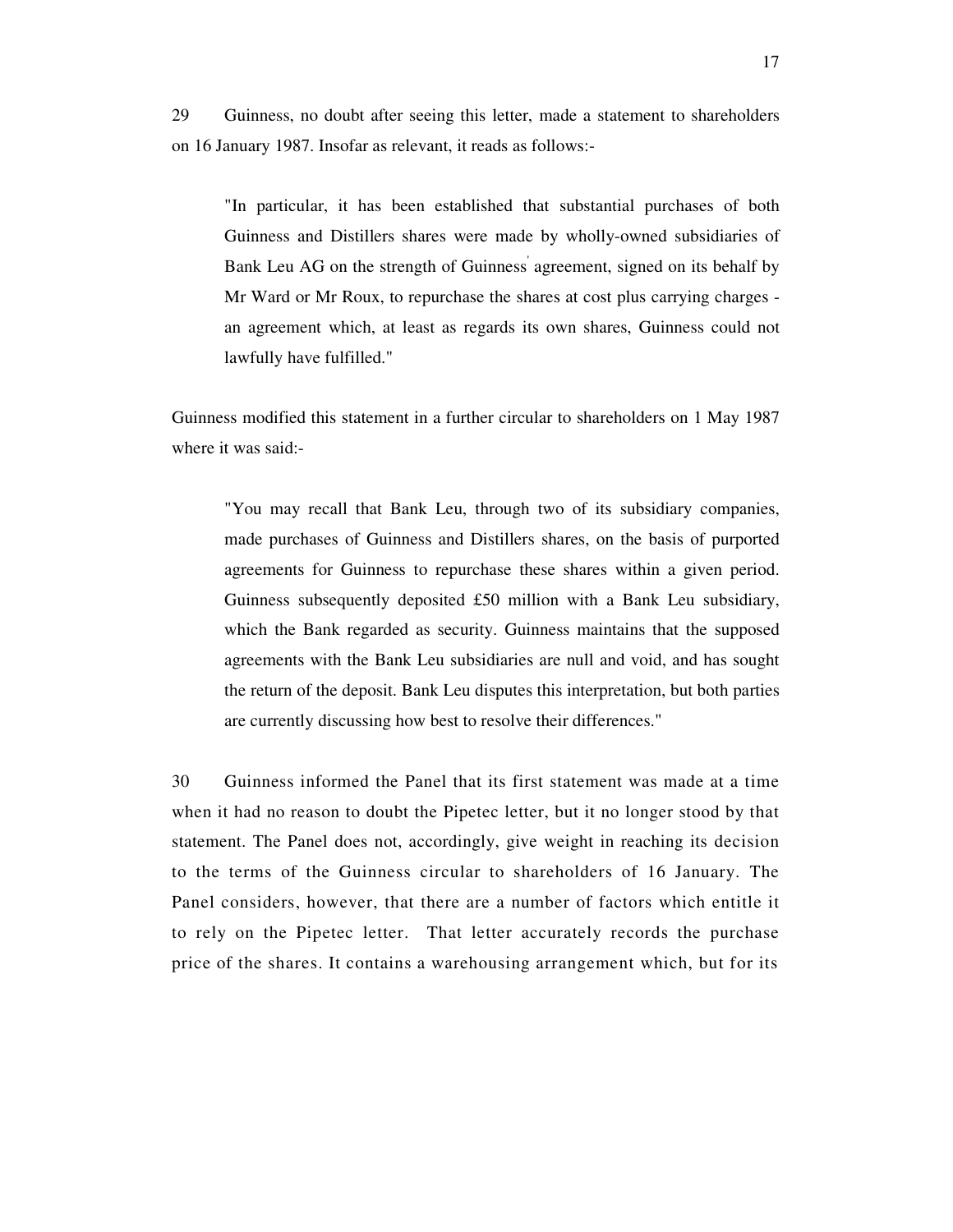consequences under the Code, would be a satisfactory financial arrangement from the point of view of Pipetec and would be of value to Guinness insofar as it secured support for the bid.

Bank Leu made a separate written statement to the Panel which is set out on the following page.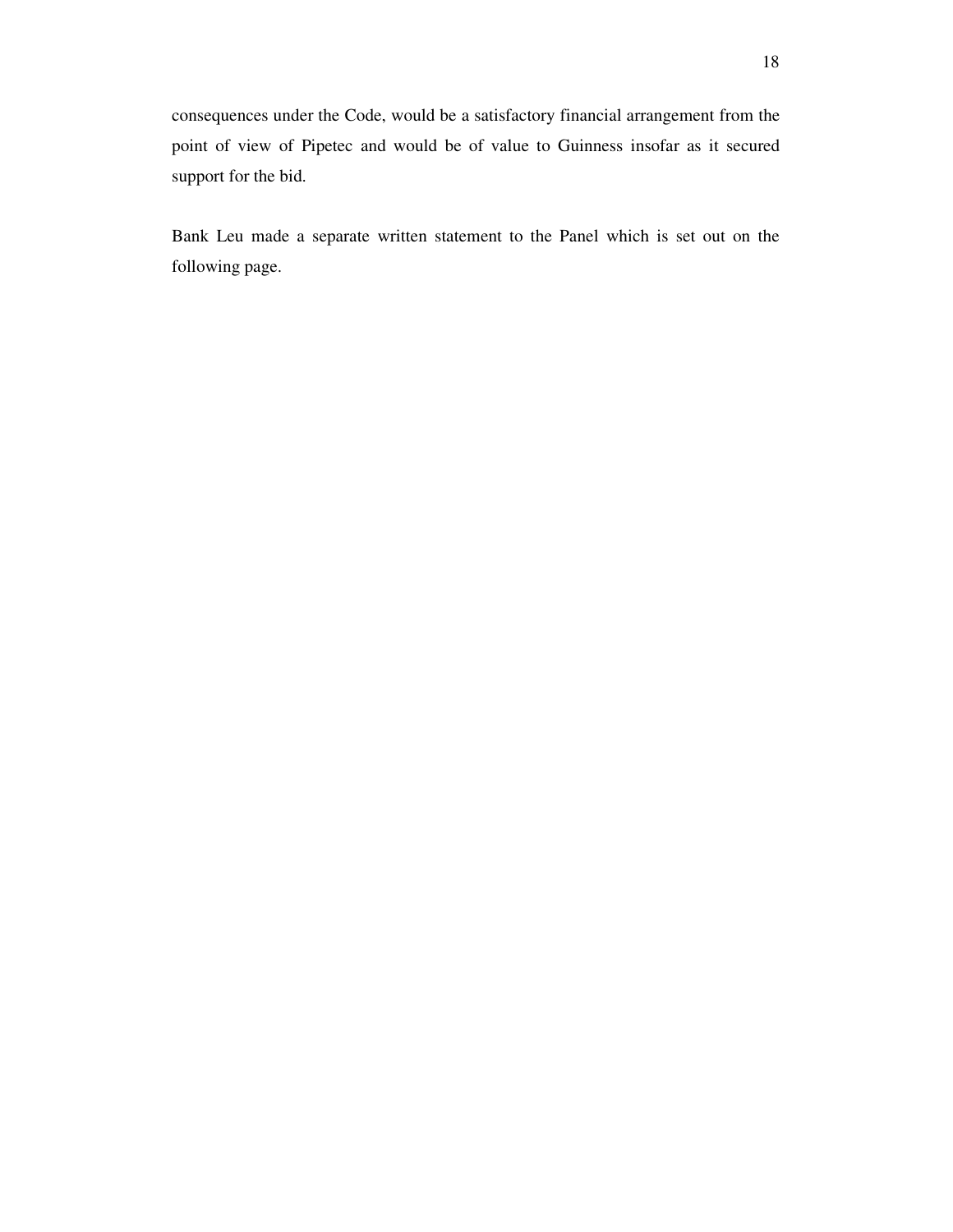#### Copy of the Bank Leu statement referred to on page 18

"The question of Bank Leu buying Distillers shares was first raised on the morning of 17th April 1986 when Tom Ward, a Guinness director, telephoned Dr. Werner Frey (a senior vice president of the Bank and deputy head of its trading division) at the Bank's offices in Zurich. Mr. Ward explained that approximately £75m worth of Distillers shares was being offered for sale and asked whether the Bank would be in a position to make an immediate purchase of these shares for cash settlement that same day. After Dr. Frey had first consulted with members of the Bank's board of management and reverted to Mr. Ward, he spoke (at the suggestion of Mr. Ward) to David Mayhew of Cazenove, Guinness' brokers, and confirmed the purchase of a total of 10,598,826 shares for the account of Pipetec AG, an investment company which was a sub-subsidiary of the Bank. The price was  $\text{\pounds}7.0544$  per share (exclusive of commission and stamp duty). The Bank's efforts to secure the necessary funds at short notice were successful and Cazenove duly received payment of the inclusive purchase price of £75,612,149.38 during the afternoon of 17th April. (The Bank has no knowledge whatever of any funds being advanced, temporarily or otherwise, by Guinness in connection with the transaction).

Following the purchase, on 17/18th April, both Mr. Kurt Baumann (in charge of the foreign stock exchange department within the Bank's trading division and responsible to Dr. Frey for processing the transaction) and Dr. Frey himself received telephone calls from Mr. Hinton of the Take-over Panel. Mr. Hinton was primarily concerned to know whether Pipetec had any connection with either Guinness, Distillers or Argyll. There being no shareholding relationship between Pipetec and any of those companies, Mr. Baumann and Dr. Frey confirmed in separate conversations that Pipetec had no such connection.

The arrangements agreed between Mr. Ward and Dr. Frey for the purchase of the Distillers shares were subsequently confirmed in a letter from Pipetec to Mr. Ward dated 18th April 1986, of which the Panel apparently has a copy, supplied (it is understood) by the DTI. This letter sets out the arrangements for an up-front fee and the repurchase of the shares (or the Guinness shares representing them) within a 60 day period. The fee was not in fact paid nor were the shares repurchased.

The Distillers shares were purchased by Pipetec in non-assented form and registered in the name of Cazenove Nominees. They were subsequently accepted to the Guinness offer for a mix of Guinness ordinary and convertible preference shares.

The £50m was not deposited by Guinness with the Bank until some weeks after the Distillers share purchase: no such security was in contemplation at the time of the purchase.

To the best of the Bank's knowledge, no other Distillers shares were bought for the account of the Bank or any of its subsidiaries in connection with the Guinness bid, either before or after 17th April 1986."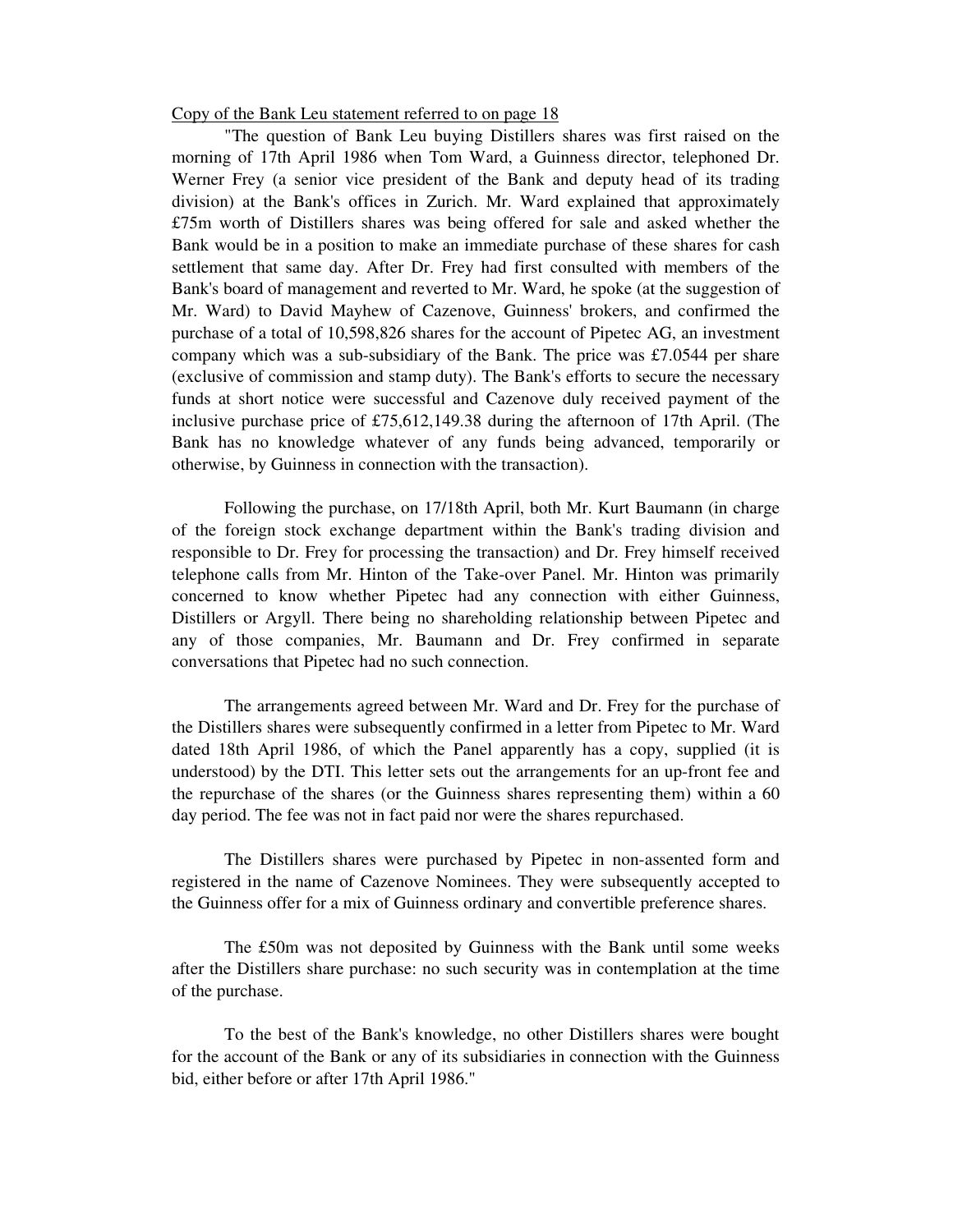This statement by Bank Leu is, of course, a clear admission by Bank Leu of its acting in concert with Guinness in respect of the purchase.

31 We consider that further support is derived from the subsequent payment by G & C Moore, a subsidiary of Guinness, of £50 million on deposit to Bank Leu. At that time Bank Leu had made no loans to Guinness and, accordingly, such a deposit could not be explained by such a pre-existing loan. The Panel considers that it was probably arranged in a manner to ensure maximum confidentiality within Guinness. As the Guinness submission discloses, the apparent reason that it was made by G and C Moore was to preserve confidentiality. Guinness did not have a previous history of placing funds on deposit with Bank Leu. The terms offered by Bank Leu are not suggested to have been in any way commercially more advantageous than other forms of bank deposits. Moreover, the requirement of confidentiality within a very limited number of people within Guinness also suggests that there were some dealings with Bank Leu which Guinness were concerned to conceal. It points to a close relationship, and is fully consistent with Guinness having acted in concert with Bank Leu along the lines described in the Pipetec letter.

32 The Panel considered carefully the grounds advanced by Guinness for suggesting that it was premature to place reliance on the Pipetec letter. It was suggested that Mr Ward had not hesitated to produce documents which described transactions in an artificial or misleading way. We were given examples, but all of them can be explained on the basis that Mr Ward had an intelligible motive, either for personal benefit or for the benefit of Guinness, for disguising the true nature of the transactions. We are not in a position to pass judgment on whether he did disguise transactions, but, if he did, his actions can therefore be explained. In the present case, however, Guinness was unable to suggest any motive why Mr Ward should sign the Pipetec letter unless the contents were accurate. He would have had no motive for entering into such an agreement unless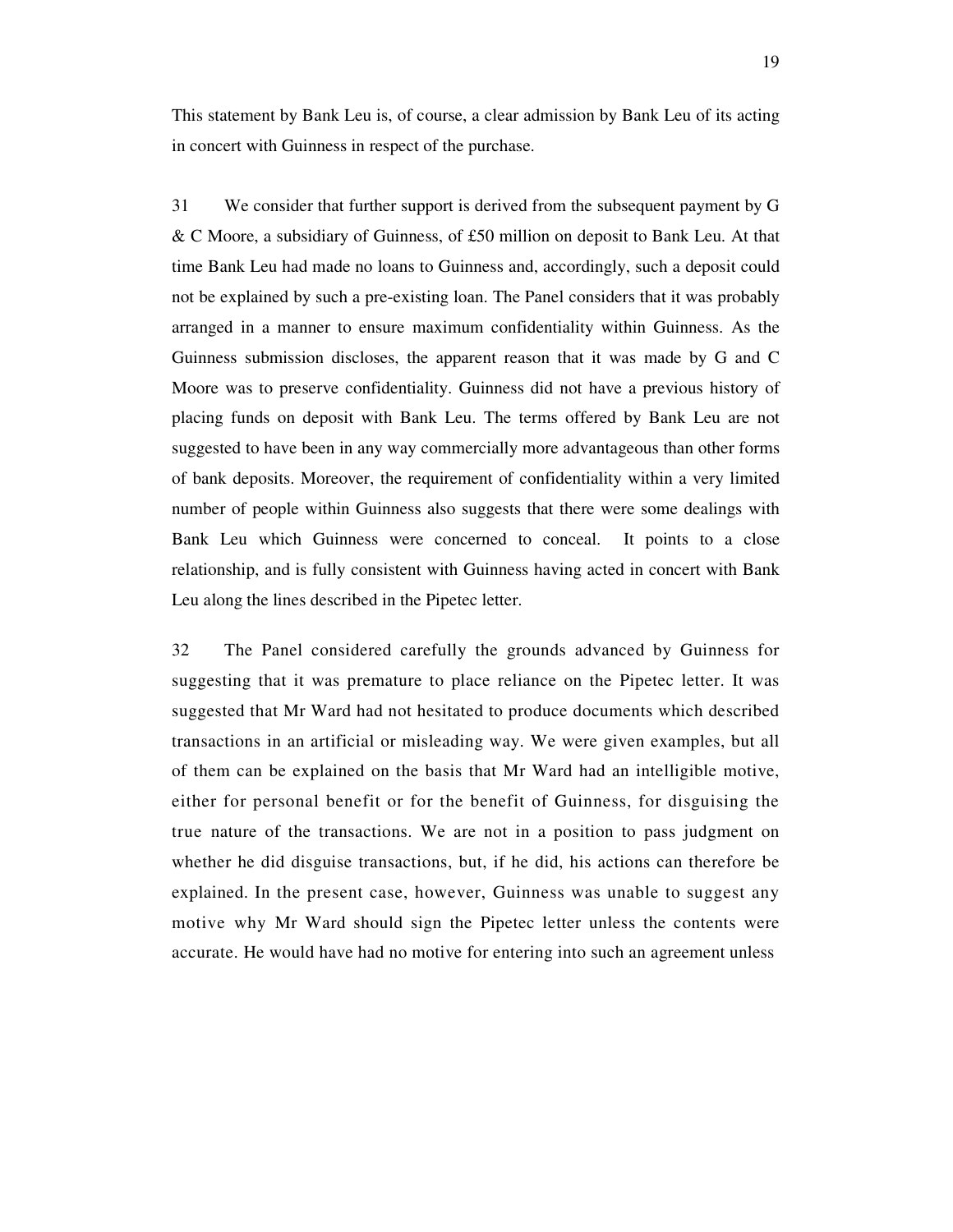Guinness and Bank Leu had an understanding underlying the purchase. By contrast Mr Ward, who was concerned to secure the success of the Guinness bid and who may well have had a substantial personal stake in its outcome, had every incentive to enter into an agreement which ensured that a purchaser bought this crucial block of shares and assented to the Guinness bid. Given such incentive, it is not suggested by Guinness that Mr Ward would have been scrupulous to avoid committing a breach of the Code.

33 The Panel had regard to the suggestion that it may be established, as a result of the Inspectors' report in due course, that the Guinness director responsible for the arrangement with Pipetec, perhaps Mr Ward, was acting totally alone, quite apart from the rest of the Guinness side involved in the offer. The Panel considered that nevertheless Pipetec would have to be regarded as having acted in concert with Guinness: the arrangement was made by a person with charge of the conduct of the offer for Guinness in material ways; the purchase was very significant in enabling Guinness to succeed in the offer; such success would be to the detriment of Distillers shareholders with disregard for the equality of treatment principle.

34 Guinness also relied on the fact that the transaction as now described by Bank Leu differed from the terms in which it was put to the Panel Executive in April 1986. In particular, at that time it was suggested to the Executive that Pipetec was a client of Bank Leu, and it was denied that there was any connection between Pipetec and Guinness. As to the latter point, Bank Leu said in their statement of 27 August 1987:

"There being no shareholding relationship between Pipetec and any of those companies, Mr Baumann and Dr Frey confirmed in separate conversations with the Executive that Pipetec had no such connection."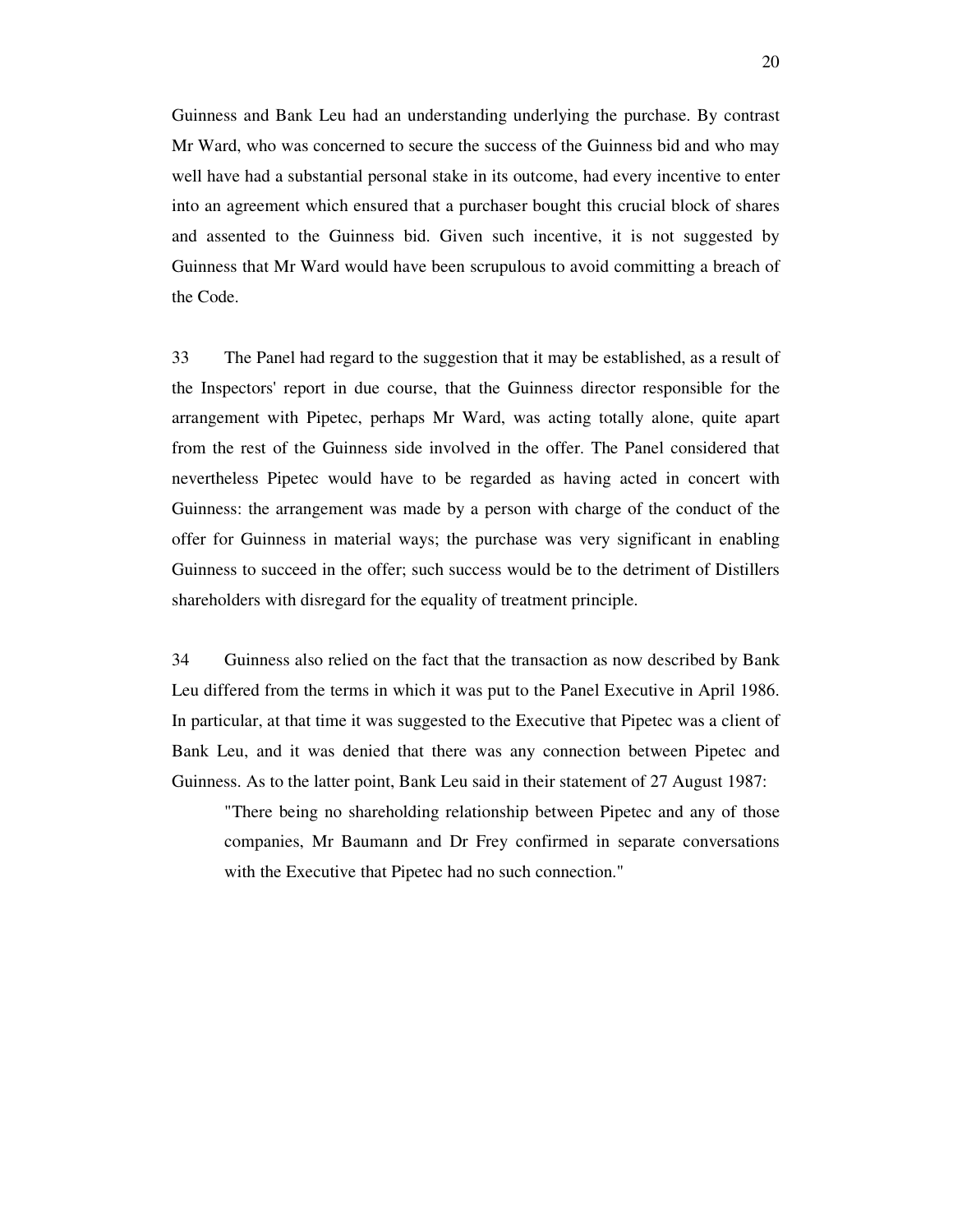Whether this explains a misunderstanding at the time or not, there was obvious reason for Bank Leu, Pipetec and Guinness to gloss the true nature of the transaction in their dealings with the Executive on 17 and 18 April 1986. This does not, in our view, cast doubt on the true nature of the transaction.

35 Nor does the fact, relied upon by Guinness, that neither the up front fee arrangements nor the re-purchase arrangements described in the Pipetec letter were implemented cast doubt on the true nature of the transaction. There would have been difficulties of implementation, in the sense that the creation of the necessary records in Guinness would have drawn attention (whether to accountants or otherwise) of the existence of an arrangement which could have been in breach of the Code. We find it understandable that the arrangements were not implemented. It may well be that the £50 million deposit was made in recognition of the fact that the transaction would ultimately have to be resolved in some different way.

36 It was urged by Guinness that, however much the available material pointed to a concert party, it would be wrong to make such a finding before the report of the Inspectors was available. Whilst it was accepted that the Inspectors had heard evidence from the Bank Leu witnesses, it was pointed out that they had not yet heard from Mr Ward. Possibly they have not heard from other witnesses. The Panel gave careful consideration to this submission, but took the view that there was clear material on the basis of which it could and should properly make a judgment now on the issue of whether there was a concert party. If the material now available had been put before the Panel in April 1986, it would have demonstrated a strong case for a concert party. It continues to do so and the Panel considered that there was no doubt on the totality of the evidence that Guinness acted in concert with Pipetec/Bank Leu.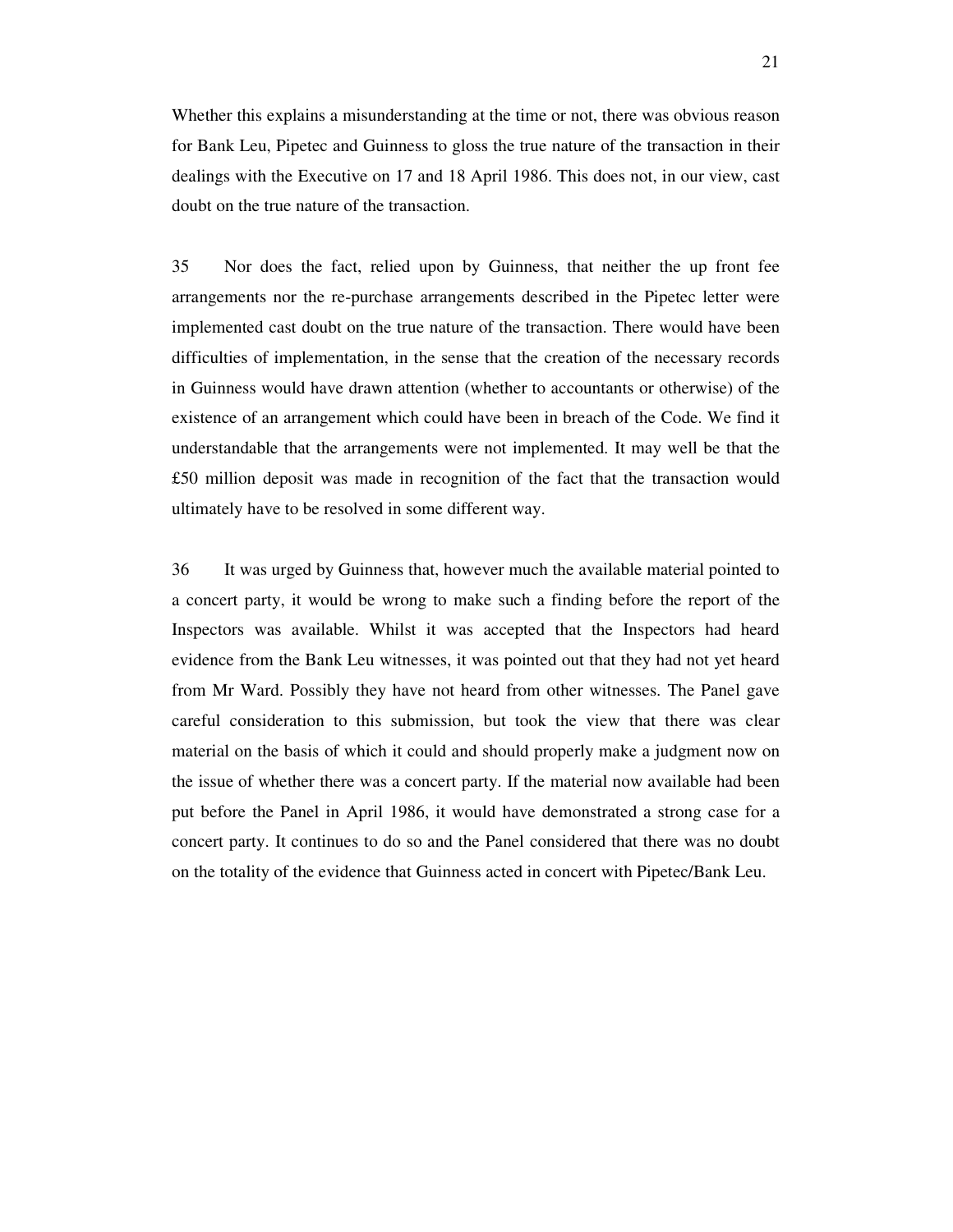#### Summary of conclusions

37 Whatever the nuances of dealings between Mr Ward, or any other representative of Guinness, and Bank Leu, the Panel was in no doubt that the material demonstrated that there was clearly an understanding leading to co-operation between Bank Leu/Pipetec and Guinness in the terms of acting in concert for the purposes of the Code. The combination of circumstances including the difficulty of dealing with the 10.6 million shares in a normal way, the close relationship between personalities involved in Bank Leu and Guinness, the size of the investment made by Bank Leu so speedily, and the subsequent deposit of £50 million, and the willingness of Guinness to advance funds to Cazenove to cover the purchase and describe that advance in its own records as being "in respect of Distillers share purchases" all point to acting in concert. In the view of the Panel, the Pipetec letter is given support by these factors and can properly be relied upon. Even if, however, the letter is disregarded, the Panel considers that the other factors all demonstrate acting in concert.

The Panel takes the view that there is no doubt that Guinness and Pipetec, as a subsidiary of Bank Leu, were acting in concert and that it would be contrary to reality to defer such a decision on the ground that it was premature. The Panel did not consider such a finding would be unfair to Guinness; it did, however, consider that to defer it could well be unfair to Distillers shareholders, with whose interests the Code is principally concerned. The Panel accordingly concludes the existence of the concert party has been established.

September 1987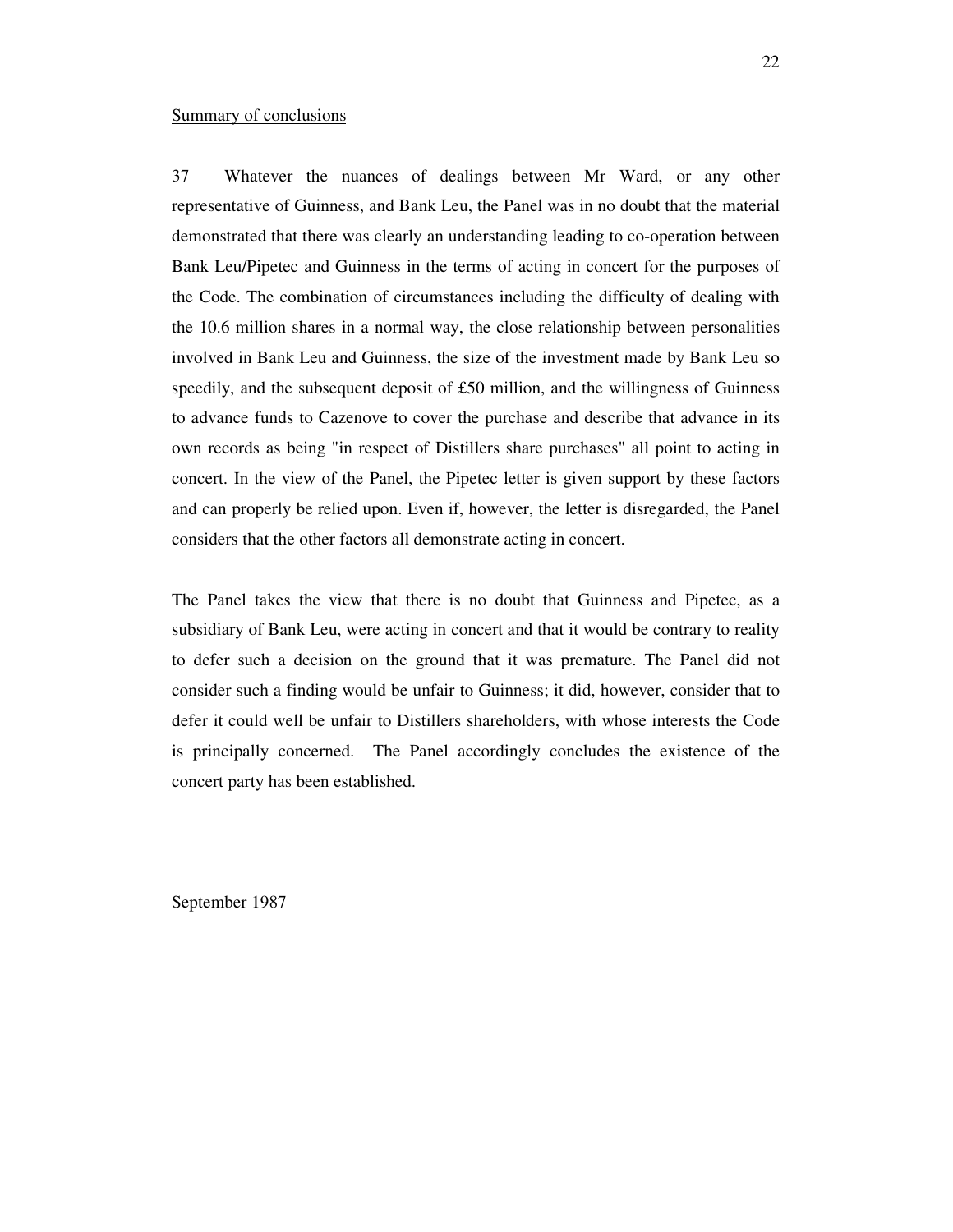# **GUINNESS PLC ("GUINNESS") THE DISTILLERS COMPANY PLC ("DISTILLERS") PANEL HEARINGS ON 12 AND 20 APRIL 1989 REASONS FOR THE DECISIONS OF THE PANEL**

### **Introduction**

- 1 On 2 September 1987 the Panel determined that Guinness was acting in concert with Pipetec AG in the purchase by Pipetec of approximately 10.6mn Distillers shares on 17 April 1986. This purchase, which represented around 3% of Distillers, was made at a critical stage of the bid by Guinness for Distillers, and the shares were subsequently assented to the Guinness offer. The purchase was made at a time when Guinness, and persons declared to be acting in concert with Guinness, already held 14.99% of Distillers shares acquired either during the offer or within 12 months prior to its commencement. So, if the fact that Guinness had been acting in concert with Pipetec had been disclosed at the time, serious consequences would have arisen under Rule 11 of the Code which (broadly) requires a cash offer from an offeror which, with persons acting in concert, acquires more than 15% of the offeree company for cash.
- 2 The Panel then adjourned the hearing as to the consequences which should follow from its decision ("Consequences"), so as to enable discussions to take place between the Executive and the advisers to Guinness, and so that further submissions could be made. We prepared draft reasons for our finding that a concert party existed, and intended to incorporate those reasons as part of our decision at the end of the hearing on Consequences. It had been made clear to Guinness that it would be entitled to appeal all issues to the Appeal Committee of the Panel.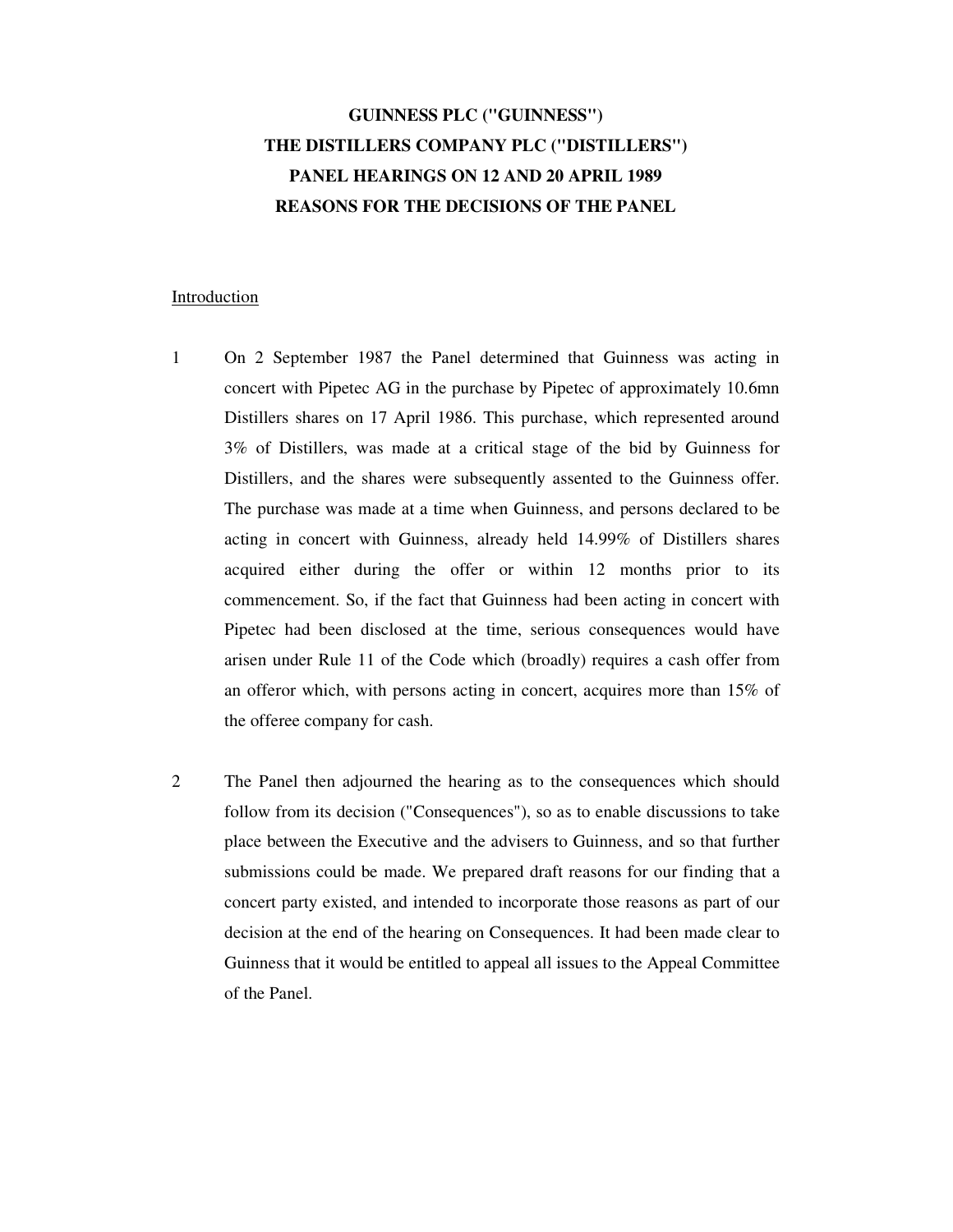- 3 In the event, although some discussions on Consequences took place as contemplated between the Executive and the advisers to Guinness, proceedings for judicial review of the Panel's decision of 2 September were commenced by Guinness on 28 October. This meant that a Panel hearing to consider Consequences, which was due to have taken place on 12 November 1987, had to be adjourned until the legal proceedings were decided. Proceedings for judicial review were decided in favour of the Panel at all stages, although Guinness exercised its right to pursue proceedings as far as the House of Lords, which refused Guinness ' petition for leave to appeal in November 1988. Guinness then initiated and prepared for an appeal to the Appeal Committee of the Panel and, after consideration of procedural issues, a substantive hearing was fixed for 9 February 1989.
- 4 In January 1989, however, the Executive received the interim report of the DTI Inspectors, who had been investigating the affairs of Guinness since November 1986. With the consent of the DTI, a limited number of senior executives of Guinness and selected advisers were shown that part of the report which dealt with the Pipetec transaction. Guinness then informed the Executive that, in the light of the contents of the report, it no longer wished to pursue any appeal against the 2 September 1987 finding of breach of the Code. Accordingly, the Executive and Guinness resumed discussions to consider the extent to which a common position could be reached on the extent to which former shareholders in Distillers should be compensated for the breach.
- 5 Whilst proceedings before the Panel were adjourned pending the outcome of the judicial review action, two former advisers of Guinness were charged with criminal offences concerning the Pipetec purchase. They are Mr David Mayhew, of Cazenove, and Mr Roger Seelig, formerly of Morgan Grenfell. It is not expected that the trial of these charges will commence before late 1989.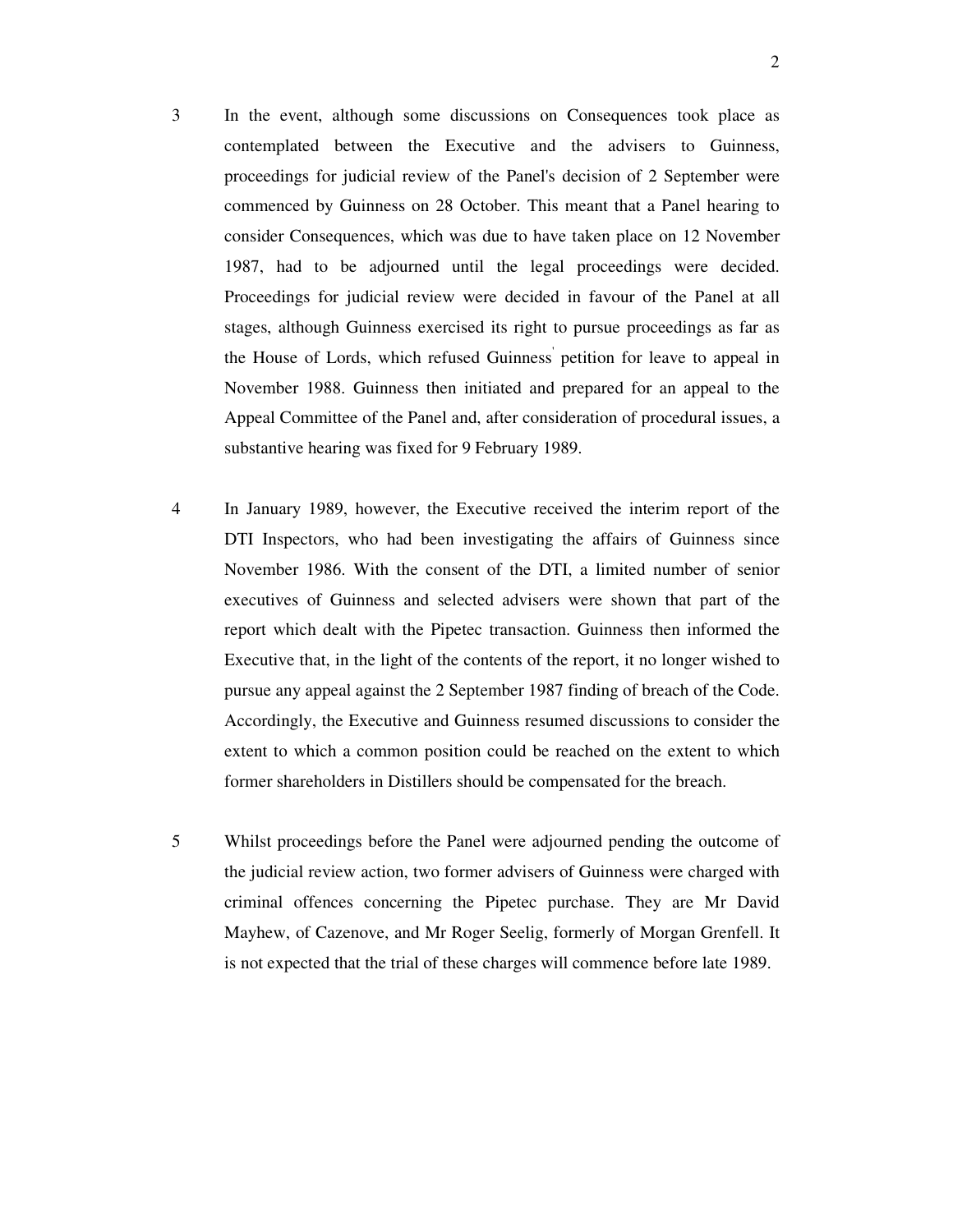- 6 We do not propose to repeat here the facts on the basis of which the Panel concluded that there was a breach of the Code. These have received substantial publicity in the course of the judicial review proceedings, and it is sufficient if we include a copy of the reasons for our decisions of 25 August and 2 September 1987 as Appendix A to this statement. **(See previous document in this folder)**
- 7 The interim report of the Inspectors also refers to other purchases of shares in Distillers which were not considered by the Panel on 2 September. The Inspectors formed the view that the purchasers should probably be considered to have been acting in concert with Guinness, in which event Rule 11 would have been breached by Guinness prior to the Pipetec purchase. On the basis of the facts disclosed by the interim report, the Executive agreed with this view. Again, the relevant parts of the report have, with the consent of the DTI, been released to Guinness on the same basis as the Pipetec chapter.
- 8 Guinness first raised a number of arguments with regard to the principles on which the Panel should approach the issue of Consequences. It requested that these issues be heard prior to any consideration by the Panel of the approach to, and the computation of, the actual quantum of any remedy. The issues raised were, as Guinness agreed at the hearing, conveniently summarised in the Executive's submission as follows:-
	- (a) whether the Panel has the power to make a "compensatory money order" after the completion of an offer ("Jurisdiction");
	- (b) whether the Panel has the power to order advisers or others to make or contribute to any payments ordered by the Panel ("Contribution");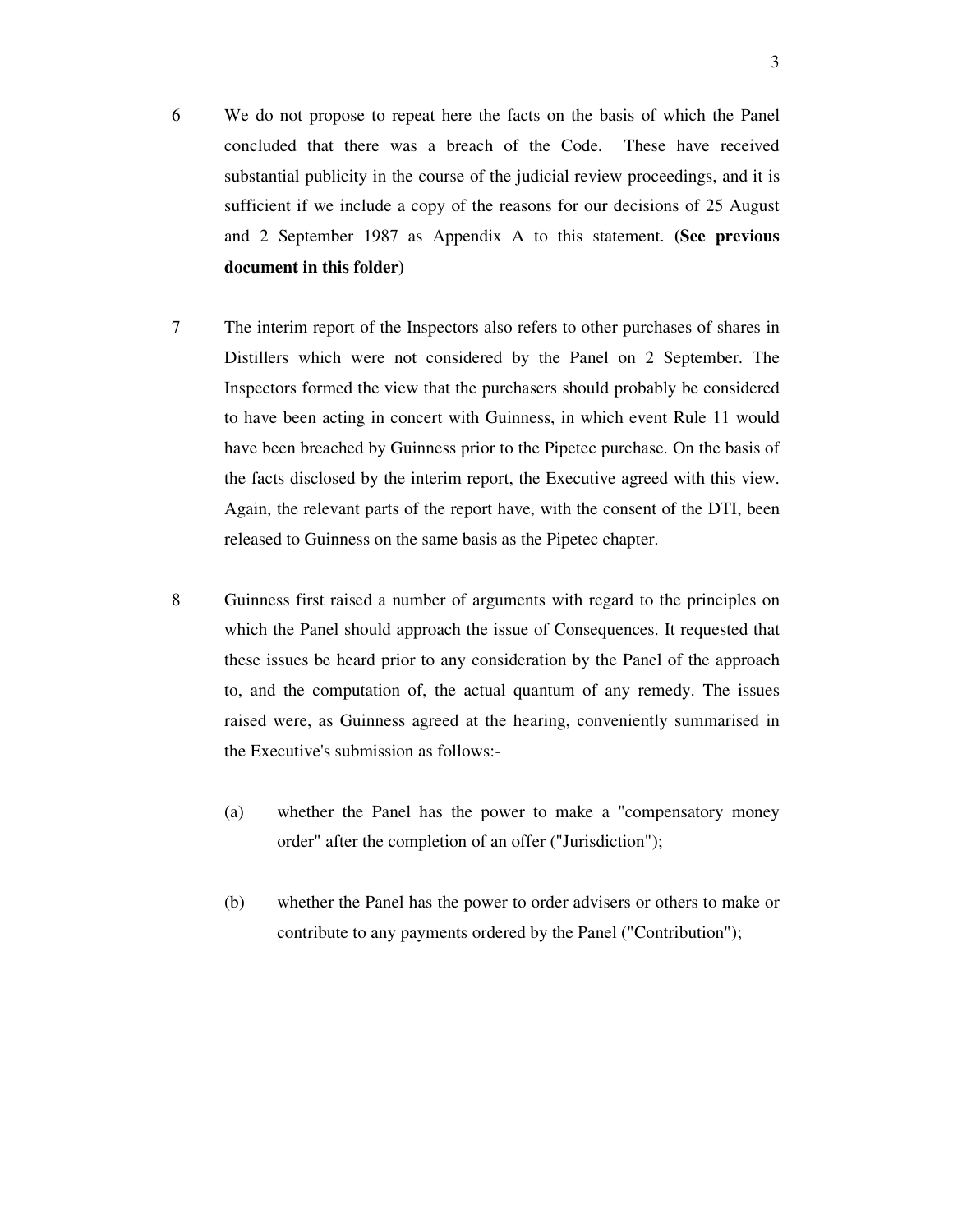- (c) whether the Panel can confirm that any order made by the Panel against Guinness should take into account all breaches of the Code by Guinness which are referred to in the interim report prepared by the DTI Inspectors ("Other Code Breaches"); and
- (d) whether the Panel should permit Guinness to make it a precondition that, prior to receiving a payment under the Panel settlement in respect of Consequences, former Distillers shareholders execute a legal release in favour of Guinness of any claims against Guinness which those shareholders might have ("Legal Release").

On 12 April 1989 the Panel considered written submissions on those issues from the Executive and from Guinness, and heard oral argument which was presented on behalf of Guinness by Mr Walker-Arnott of Herbert Smith & Co. We heard further argument on the issue of Legal Release on 20 April. Also on 20 April we heard argument from Mr Marcus Agius of Lazard Brothers & Co Limited on the proper approach to the computation of the remedy. We deal with each of the issues separately.

### **Jurisdiction**

9 The Panel is confronted with an unusual situation. The relationship between Pipetec and Guinness was not disclosed, as it ought to have been, at the time of the purchase. The Executive made enquiries of Guinness and its advisers as to the circumstances of the purchase, but in the event was misled. In the case of the earlier concert party purchases, the relationship between the purchaser and Guinness was only established following the receipt by the Executive in January 1989 of the Inspectors' interim report. At the time of the purchases which triggered Rule 11 Guinness had already made a "no increase" statement. Moreover the offer was in its final 14 days. Both these factors would have meant that, in normal circumstances, Guinness would not have been allowed to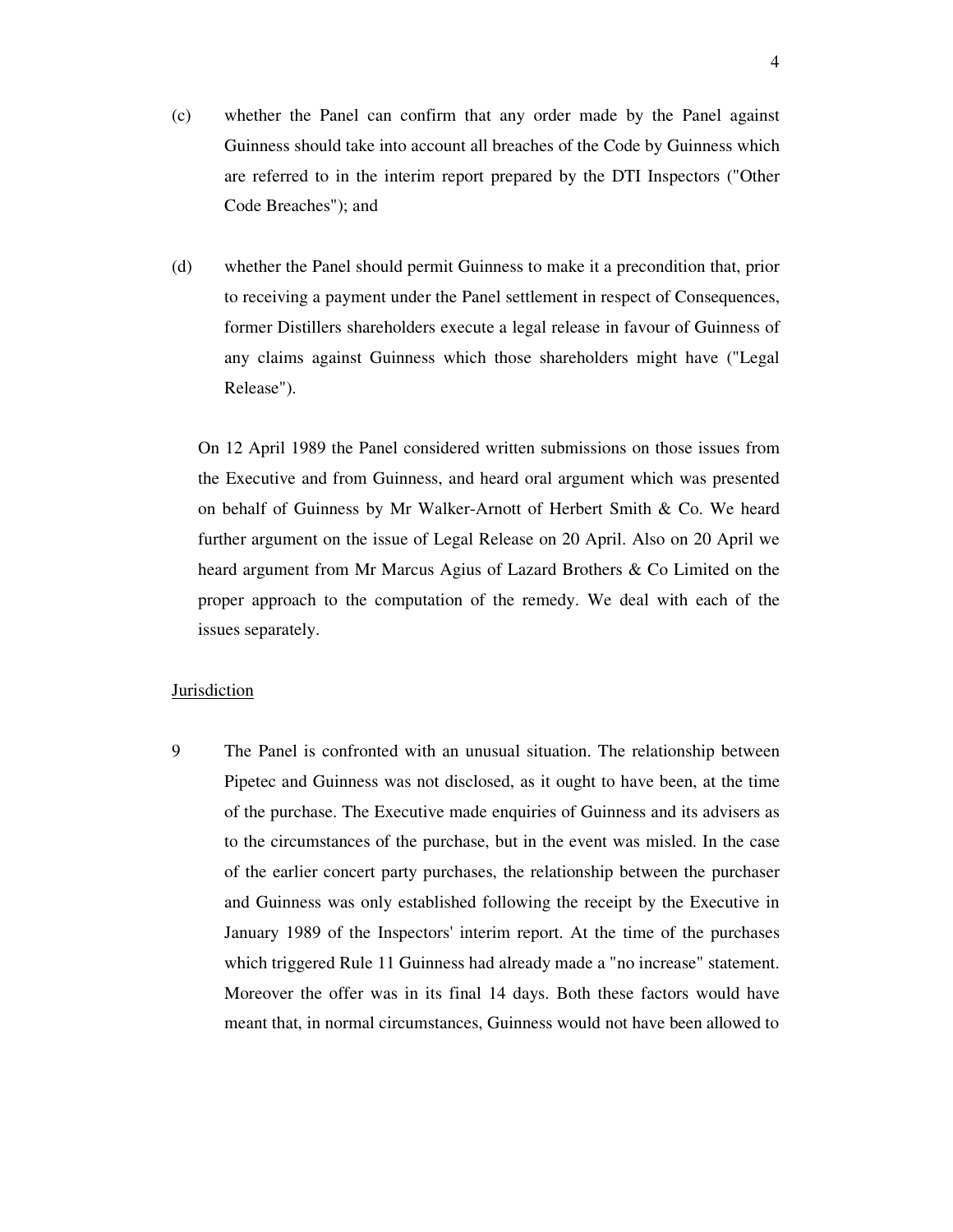fulfil what would otherwise have been the requirements of the Code that it should increase its cash offer to 731p per Distillers share, as the highest price paid by any of the Guinness concert parties. It would have been necessary, however, to hear submissions from all interested parties before reaching any conclusion on the issue. It is not now possible, as Guinness and the Executive accepted, to determine with certainty what would have happened had the breach of the Code been disclosed or discovered as soon as it occurred.

- 10 The Panel therefore has to consider the position as it exists today. This position is that Guinness acquired Distillers in breach of the Code, and enjoyed, and continues to enjoy, the benefit of that acquisition. It did not, however, comply with the obligation to afford shareholders similarity of treatment, which is contained in General Principle 1 and given effect, in part, through Rule 11.
- 11 In this situation, the Executive submitted that Guinness was and remained in breach of the Code and therefore came within paragraph l(c) of the Introduction to the Code, which requires parties to conduct themselves in takeovers in accordance with best business standards, including compliance with the Code. This paragraph reminds parties that, if they do not do so, the sanction may be that the facilities of the securities markets are withheld from them. The Executive submitted that the Panel would be entitled under the Code to seek to have the facilities of the securities markets withheld from Guinness. If such penalties are not to be sought, Guinness ought to be required, as far as possible, to remedy its breach of Rule 11 in a way which is acceptable to the Panel and accords with Code principles.
- 12 Guinness submitted that the Panel had no jurisdiction to make any compensatory money order after completion of the takeover. It reminded us that our powers derive from our constitution, and that we should not act outside the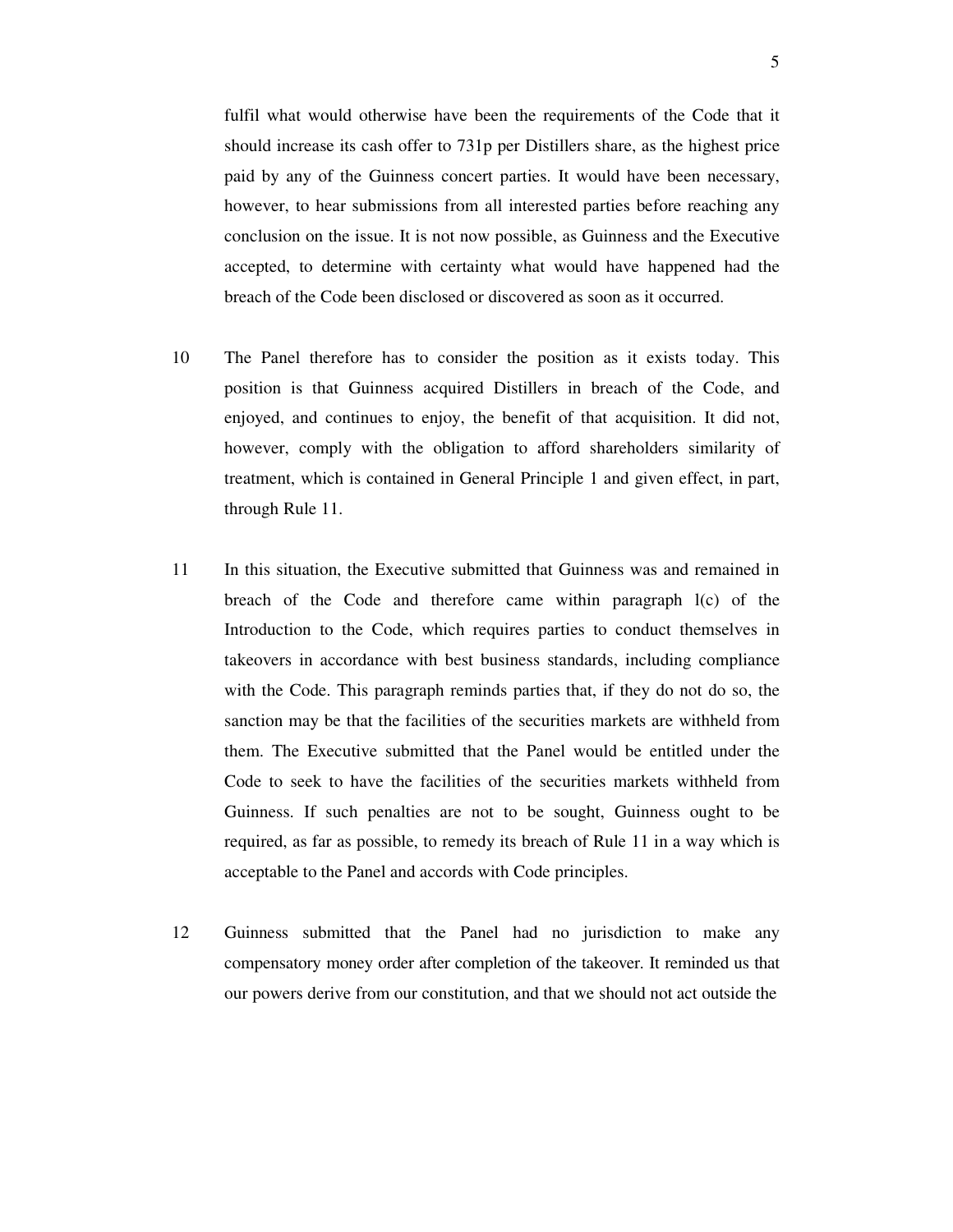boundaries of our constitution. It was submitted that whilst the Panel had considerable latitude in interpreting its own Rules, its decisions must be founded upon the terms of the Code as drafted at the relevant time. The need for the Panel to have flexibility during the course of a bid did not extend to imposing retrospective sanctions which were never envisaged by the Rules. The Panel had no specific power to award compensation if a takeover had been successfully completed in breach of the Rules. Whilst the Code contemplates disciplinary proceedings in respect of past breaches, it says nothing about a compensatory order. Any breaches of the Code might give rise to rights and remedies at law, and claims have been threatened against Guinness on a number of grounds. The Panel would, accordingly, be adjudicating on claims which might subsequently arise at law. In essence, Guinness submitted that the power of the Panel to ensure fairness to shareholders, and to require a breach to be remedied, did not exist once a takeover had been completed.

13 It is true, and an essential aim of the Panel system, that its duty to secure fairness to shareholders is normally discharged during the course of a takeover. The present case is exceptional because Guinness concealed from the Panel that its purchases were made in concert. The purpose of Rule 11 of the Code is to give effect to the important principle that shareholders of the same class should receive similar treatment. This is set out in General Principle 1 in the following terms:

"All shareholders of the same class of an offeree company must be treated similarly by an offeror."

The only way in which the Panel can secure compliance with this principle now is to require Guinness to remedy its breach by paying an appropriate sum to those former shareholders in Distillers who would probably have accepted the higher cash offer. We have to have regard to the fact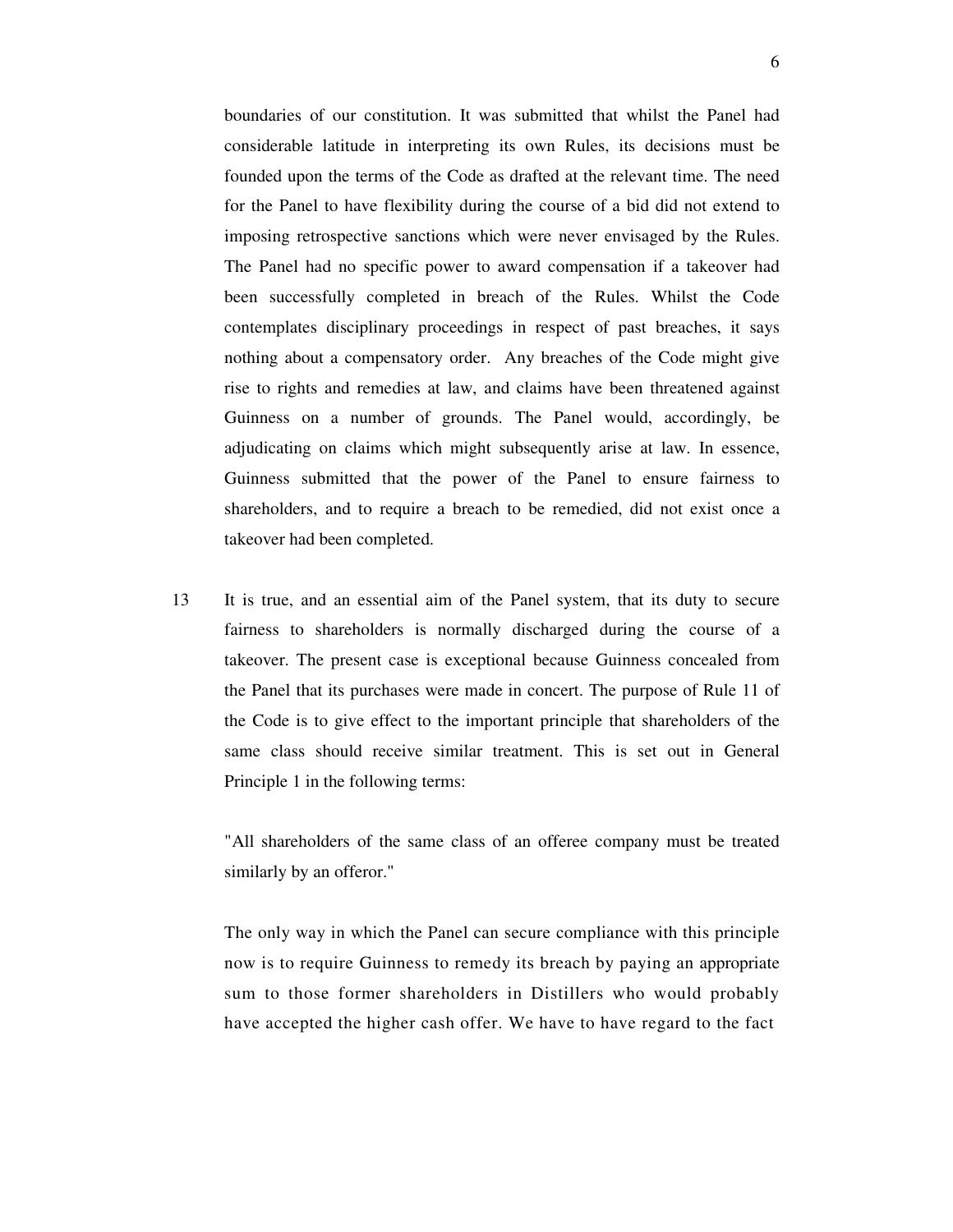that, in the event, Guinness did acquire control of Distillers. The choice is between allowing Guinness to retain control of Distillers without having complied with General Principle 1 or Rule 11, or requiring the company to make compliance at this late stage. We consider that our duty to ensure fairness to offeree shareholders admits of only one answer. Guinness should redress their breach, and so belatedly make compliance with the Code. We consider that this is the only way which is now possible of achieving fairness between Guinness and former shareholders in Distillers. We would add that to hold otherwise would allow Guinness to take unfair advantage of, and indeed would put a premium upon, the concealment of conduct which gave rise under the Code to a potential liability to shareholders.

14 We also consider that this approach accords with the general practice of the Panel. Whilst we agree that it is highly unusual to have to require a party to remedy a breach after the completion of a takeover, the principle that a breach must be remedied is one which is regularly applied by the Panel in its ordinary work. For example, the Panel may sometimes require a party which has bought shares in inadvertent breach of the Code or the Substantial Acquisition Rules to remedy the breach by selling down the shares in the market. Similarly parties are frequently required to issue circulars correcting previously published inaccurate or inadequately justified information. Because the party is prepared to remedy its breach, the Panel is often able to take the view that it is unnecessary to seek to have the sanctions at its disposal imposed upon that party. The Panel considers that the position is, in principle, essentially the same in the present case, despite the fact that the takeover has been completed. We therefore are satisfied that we can properly make an order requiring Guinness to remedy the breach after completion of the takeover.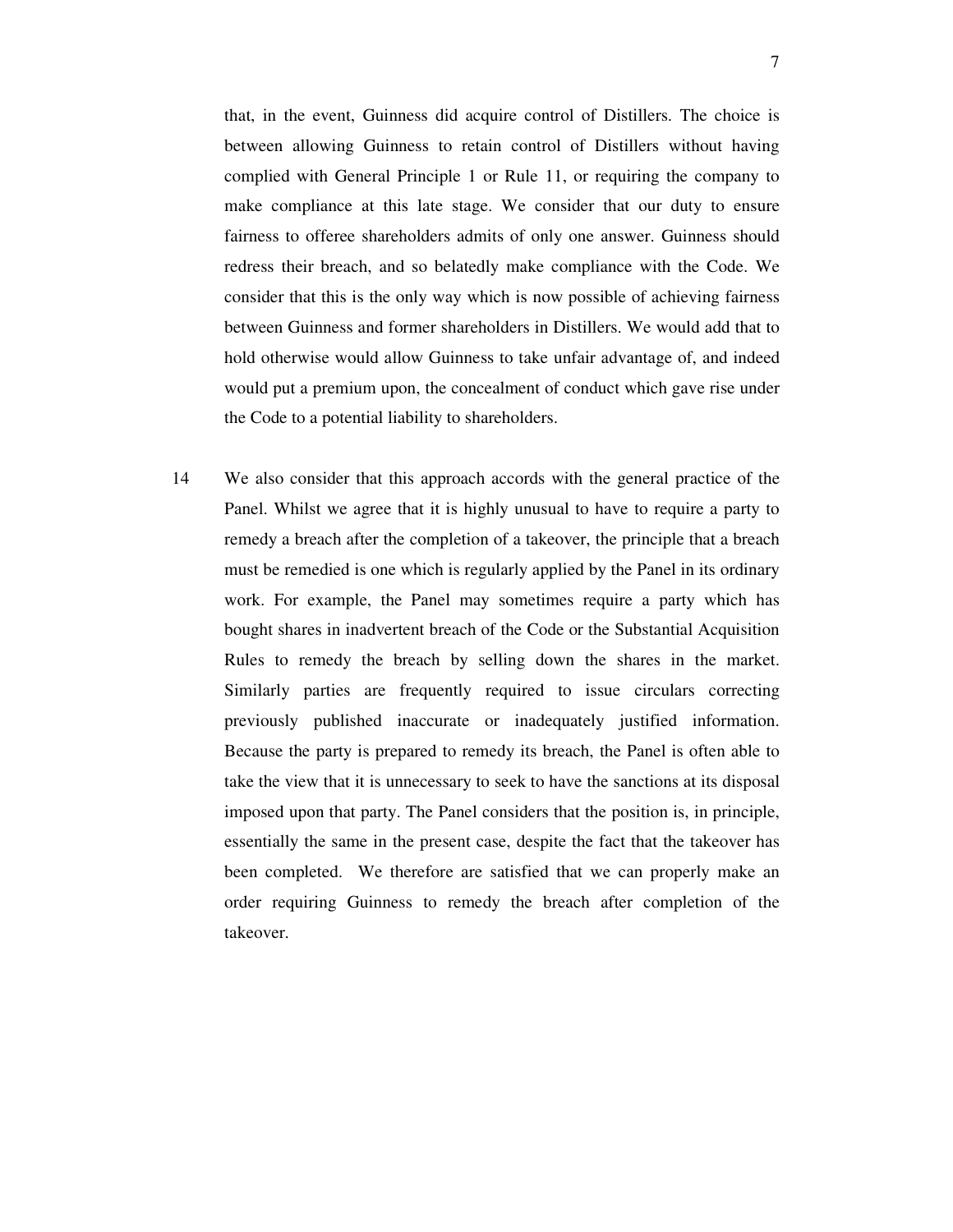#### Contribution

- 15 Guinness submitted that the Code was intended to regulate the behaviour of advisers as well as parties, and that such advisers were subject to the jurisdiction of the Panel. It submitted that there could be circumstances in which it would be unjust to require a party to incur the expense of remedying a breach without imposing some part of the cost upon the advisers. Guinness gave examples in its written submission of circumstances in which it was suggested that an order might be made against advisers. It was submitted that the Panel should not simply take the view that the party who had acquired the benefit of the acquisition should pay. Such a view would mean ignoring questions of culpability and also the fact that there might be limitations on the price a bidder was prepared to pay which, Guinness submitted, should not be overturned by the actions of an adviser taken without the bidder's knowledge or authority. It was further observed that, if the Panel left Guinness to any remedy it might have in the courts against its advisers, the payment might not be recoverable from those advisers since it had been made "voluntarily".
- 16 The Executive accepted that persons other than an offeror or an offeree, if involved in a breach of the Code, could be liable in appropriate circumstances. Two illustrations were given in the Executive's written submission. The Executive pointed out, however, that by its decision on 2 September, against which Guinness has now withdrawn its appeal, the Panel concluded that Guinness was aware of, and involved in, the event which gave rise to a breach of Rule 11. It is clear that at the time Guinness, through at least one of its directors, Mr Thomas Ward, played a prominent part in securing the acquisition of the shares by Pipetec in breach of the Code, as part of an arrangement between Guinness and Pipetec.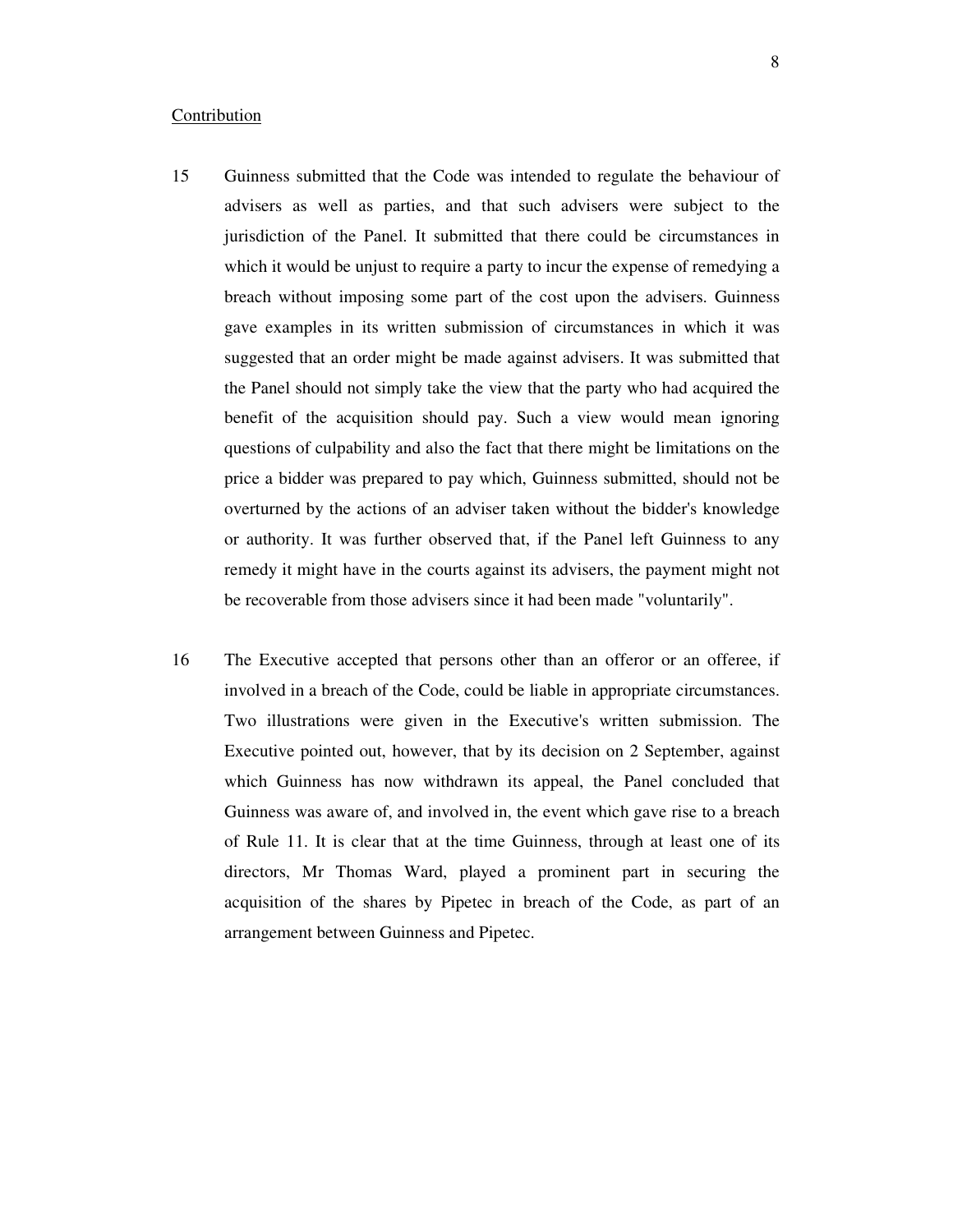- 17 We have already observed that Mr Mayhew of Cazenove and Mr Seelig, formerly of Morgan Grenfell, are awaiting prosecution on charges which relate to the Pipetec transaction. In such circumstances it would be inappropriate for the Panel to seek to explore at present in more detail than we did on 2 September the involvement of either of them in the arrangements which led to a breach of the Code.
- 18 It is possible that any claim which Guinness may have against its advisers may more appropriately lie in the courts than by claim for contribution before the Panel. We cannot evaluate whether as a matter of law any suggestion that the payment was "voluntary" would avail any such advisers. We consider, however, that in such proceedings Guinness would be entitled to point to the fact that, if it failed to comply with the ruling of the Panel, the Panel would have no alternative but to seek against Guinness some or all of the sanctions which are available to it. These could include an application to The Stock Exchange that the shares of Guinness should be de-listed, or that no listing should be granted for any new shares, or an invitation to the statutory regulatory authorities to require that the financial advisers under their jurisdiction must "cold shoulder" Guinness. So, in practice, it would seem commercially unrealistic to describe any such payment as voluntary.
- 19 We nevertheless accept the submission for Guinness that it might be possible for it, after full evaluation of the facts, to establish a claim that the advisers should be required by the Panel to make a contribution. If, at the conclusion of the criminal prosecutions, Guinness chooses to raise this matter further, we will consider it on its merits.
- 20 We are, however, satisfied that the primary liability to remedy the breach rests upon Guinness, and that it should make redress without any further delay. Guinness argued that this was not justified merely by the fact that it had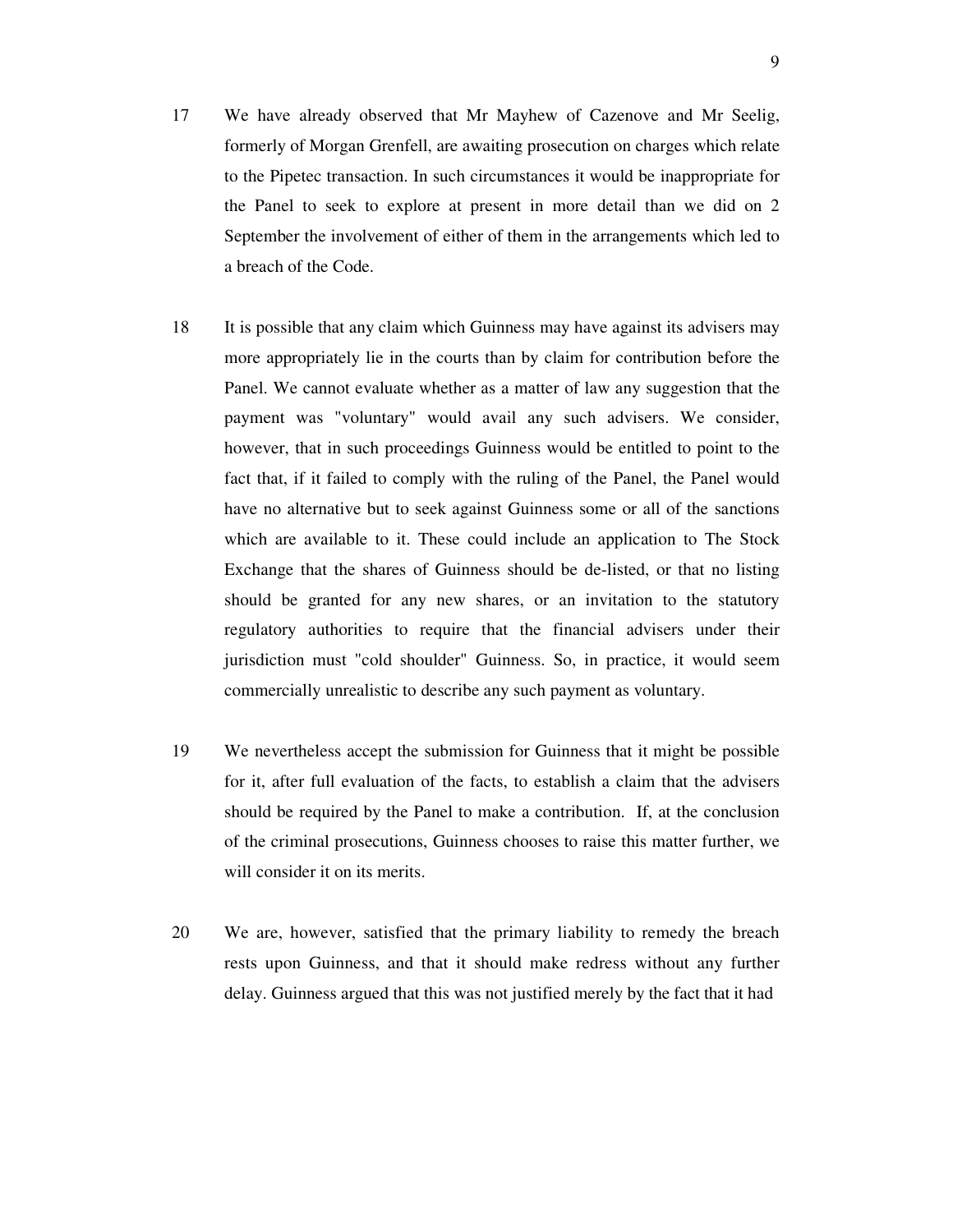received the benefits of the acquisition. Such a course would leave it with only an uncertain prospect of recompense at a later stage and would prevent the conduct of the advisers being taken into consideration in fixing the nature of any remedy. Guinness also submitted that it was unfair on advisers who might later be required to contribute not to be represented at the hearing which fixed the overall quantum of any payment. However we are wholly convinced that it would be wrong for any such payment to be deferred because of the possibility that Guinness might have a claim for contribution against others. Whilst this might be appropriate in the highly theoretical case where an offeror was wholly in ignorance of a breach which had been committed, the Panel must consider all the circumstances, including the interests of the Distillers shareholders for whose benefit the remedy is being provided.

Having regard to Guinness ' own involvement in the breach of the Code, the Panel considers that it is undoubtedly right to look to Guinness directly and immediately to remedy its breach of the Code. As we have said, it is clear from our reasons for the decision of 2 September that Mr Ward, acting as a director of Guinness, was instrumental in bringing about the arrangement which gave rise to the breach. Moreover it is Guinness which has enjoyed the benefit of ownership of Distillers. We can see nothing unfair in requiring Guinness, as the company which has benefited from its own actions taken in breach of the Code, to remedy the breach now and thus belatedly ensure fairness to shareholders. Whatever rights Guinness may have against advisers, Guinness should make redress without delay to those shareholders who are entitled to a further payment. It is true that the advisers might subsequently suggest that the remedy should not have been as great as we order. Guinness has, however, the same legitimate interest as advisers in keeping the amount paid as low as is fairly possible and it has made very full submissions on this issue. This should ensure against any overpayment. The further delay implicit in postponing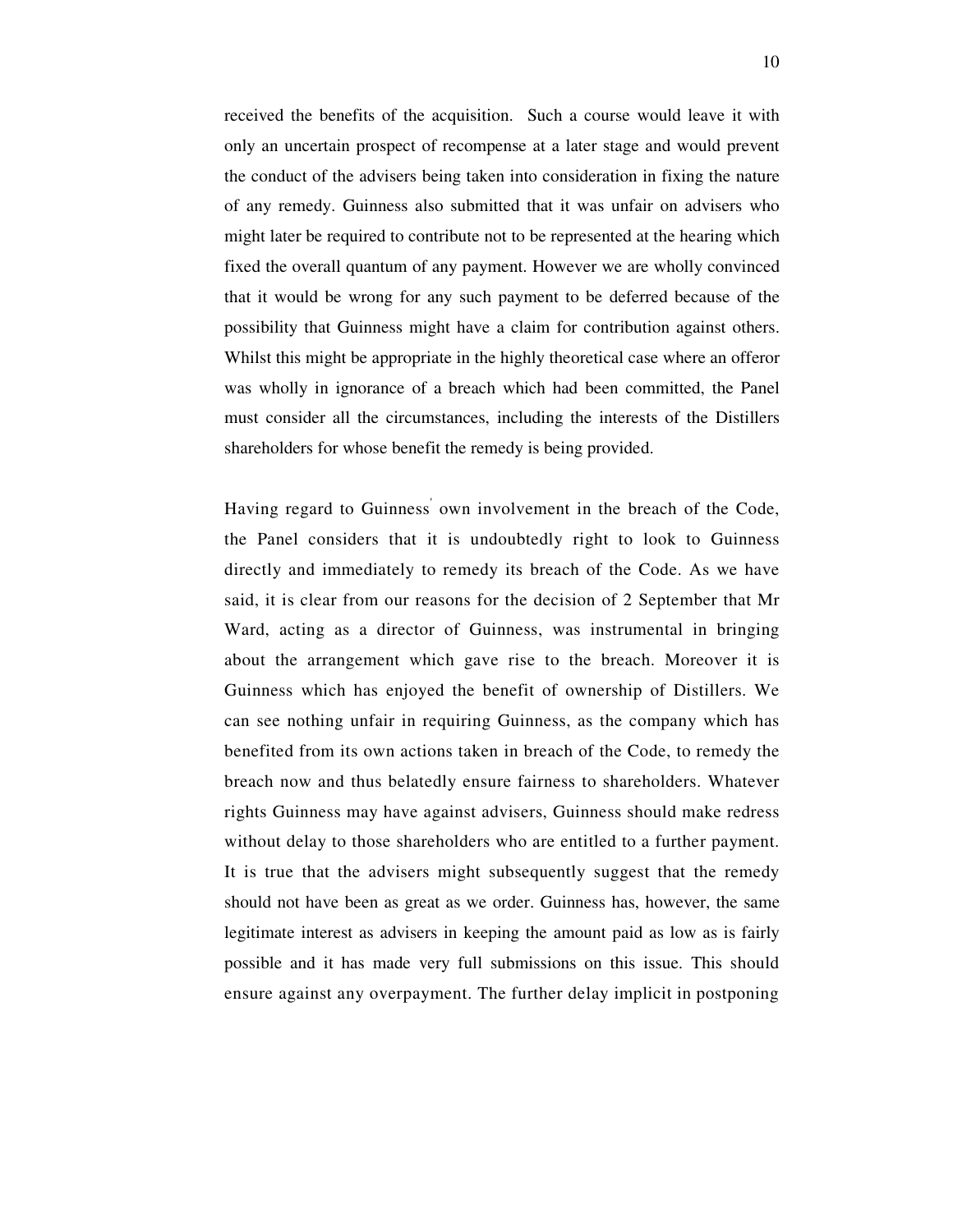consideration of Consequences until Guinness' former advisers could be present would, in the Panel's view, not be fair to shareholders and not acceptable as a remedy for the breach of Rule 11. As it is, the mechanics of the claims procedure will, as we subsequently indicate, mean that it may be up to a year from now before all claims have been paid.

### Other Code Breaches

- 21 In its submission, Guinness drew attention to a number of reasons why the calculation of a remedy should be made on a general and not an individual basis. Guinness submitted that it would be impossible to determine on a case by case basis what an acceptor might have done if Guinness had been required to make a higher cash offer in consequence of the purchase made in concert with Pipetec. Guinness also submitted that dealing with claims on an individual basis, requiring proof of what a shareholder would actually have done in the event of a higher cash offer, would impose an enormous burden on individual shareholders, Guinness and the Panel and would be impractical. Guinness suggested, and the Executive agreed, that any compensatory order would have to be made on a general basis. The Panel also agrees.
- 22 Guinness submitted that the Panel should take account of any other breaches of the Code committed during the takeover of Distillers. Guinness strongly urged that it would be inappropriate for it to have to face piecemeal hearings with possible further compensation orders. It considered that breaches of one particular rule of the Code might affect the appropriateness of a remedy ordered in respect of another breach. It pointed to the costs of administering a compensatory money order, and highlighted that subsequent orders could give rise to duplication of both cost and effort.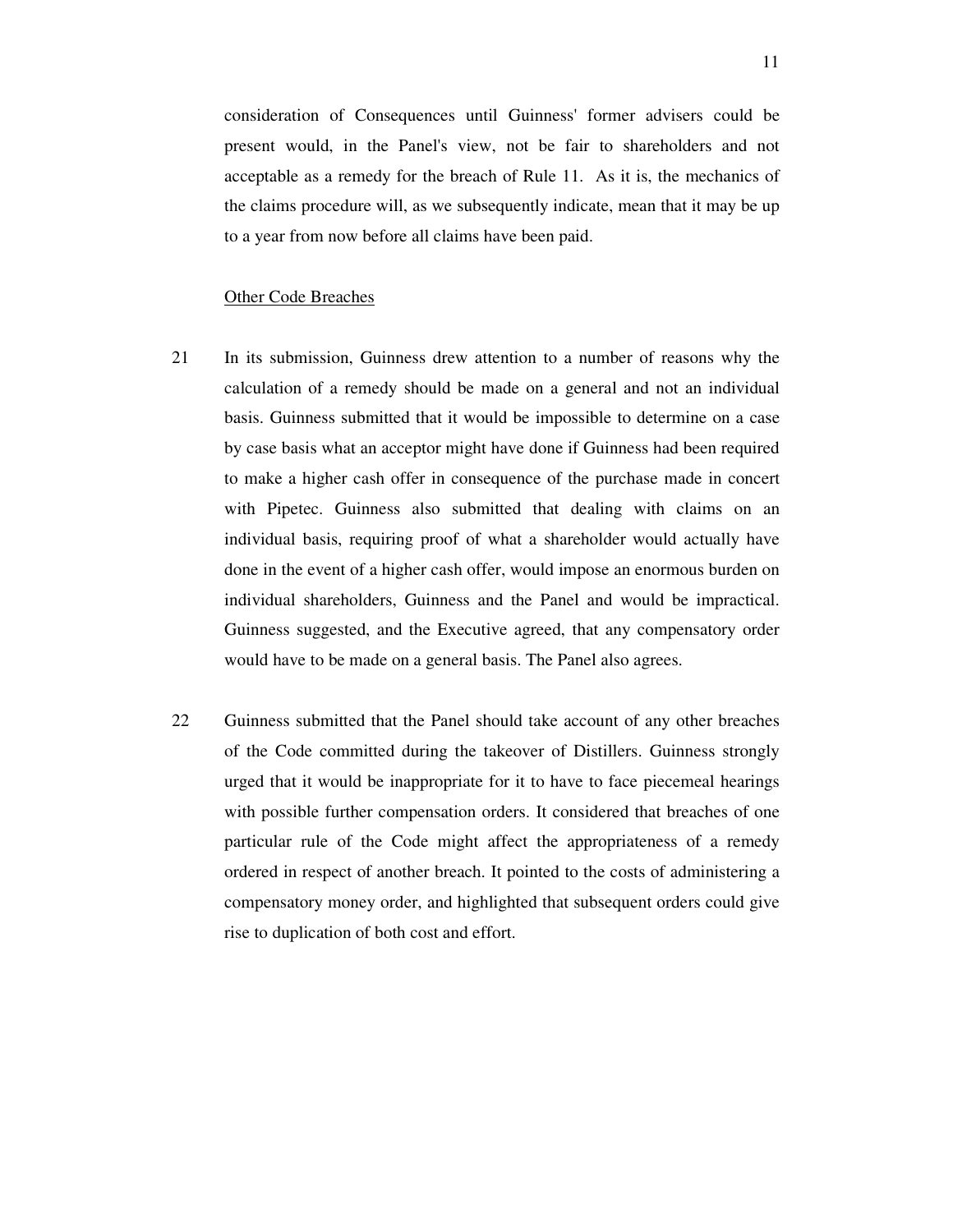23 The Panel has considerable sympathy with these submissions. It is clearly desirable as far as possible to deal with all breaches which can be considered at the present time. The Executive has indicated that, on the basis of its knowledge at present, which includes the Inspectors' interim report, it does not expect to take any action against Guinness seeking remedies for breaches of the Code during its offer for Distillers, except for breaches of Rule 11. The breach which would most call for consideration is alleged "share ramping" of Guinness shares during the offer period in breach of General Principle 6 and subsequent failure to disclose in breach of the disclosure obligations in Rule 8 of the Code. The reasons why the Executive considers it should not seek further remedies in regard to "share ramping" can be summarised as follows.

The Panel has made no ruling with regard to the question of share manipulation. In any event, assuming share manipulation were to be established, it is not a breach of the Code which would lead to any monetary remedy, unlike a breach of Rule 11. Moreover, it is impossible to say now with any precision what the value of the Guinness securities offer would have been if there had been no manipulation or if Rule 8 had been complied with, so that it would be difficult for the Panel reliably to calculate the effect of the breaches or establish a remedy for them. It is also arguable that the only Distillers shareholders who might have suffered a loss would be those who took Guinness shares and then sold them at prices less than the highest price which Guinness shares reached during the offer. If they did not sell, they did not suffer any loss in practice. If they sold at less than 335p per Guinness share prior to the appropriate cut-off date, they will receive some recompense under the Panel's Rule 11 ruling, as we subsequently explain. The highest price reached during the offer period was 353p, so that the only Distillers shareholders who might have suffered a loss which will not be recompensed will be those who sold for between 335p and 353p or those who sold at less than 353p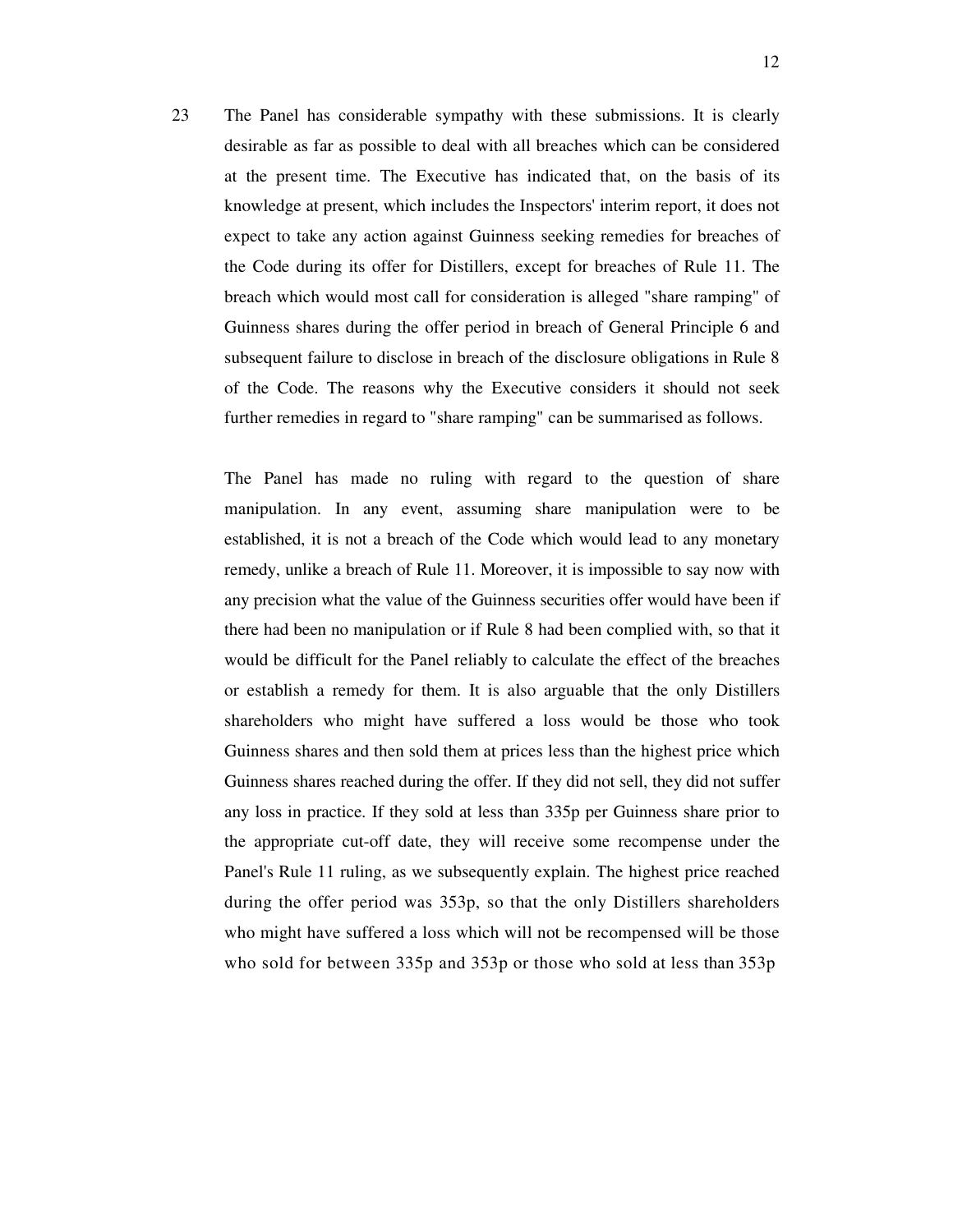after the chosen cut-off date for the Rule 11 ruling. Since it is impossible to determine to what extent the effect of any manipulation was responsible for the share price reaching 353p the Executive submitted that a solution in which sellers up to 335p are recompensed would be reasonable. The Panel considers, in the light of these arguments, that it can endorse the approach taken by the Executive. We would therefore not propose of our own initiative to raise an issue as to whether Guinness should make redress to any shareholders for breach of the disclosure obligations in Rule 8.

- 24 This approach must, however, be subject to a number of qualifications:-
	- (a) the Executive must remain entitled at the appropriate time to take disciplinary proceedings against any of those involved with the offer; and
	- (b) the Executive should not be prevented from considering any Code issues which may arise in the light of any facts which subsequently appear, but are as yet not revealed.

With these provisos, which the Executive itself made, we agree with the reasons given as to why no further action should be taken against Guinness either by the Executive or on the initiative of the Panel itself.

25 We should add, however, that the Panel does not consider it can bind itself to deny a third party an opportunity to present claims that there have been breaches of the Code without hearing evidence or argument on the merits of such claims. In regard to any breaches other than those of Rule 11 referred to in the Inspectors' interim report, albeit that the Executive may have cogent reasons for making no complaint, we cannot shut out a shareholder from raising a complaint before us. In such event, we would have to take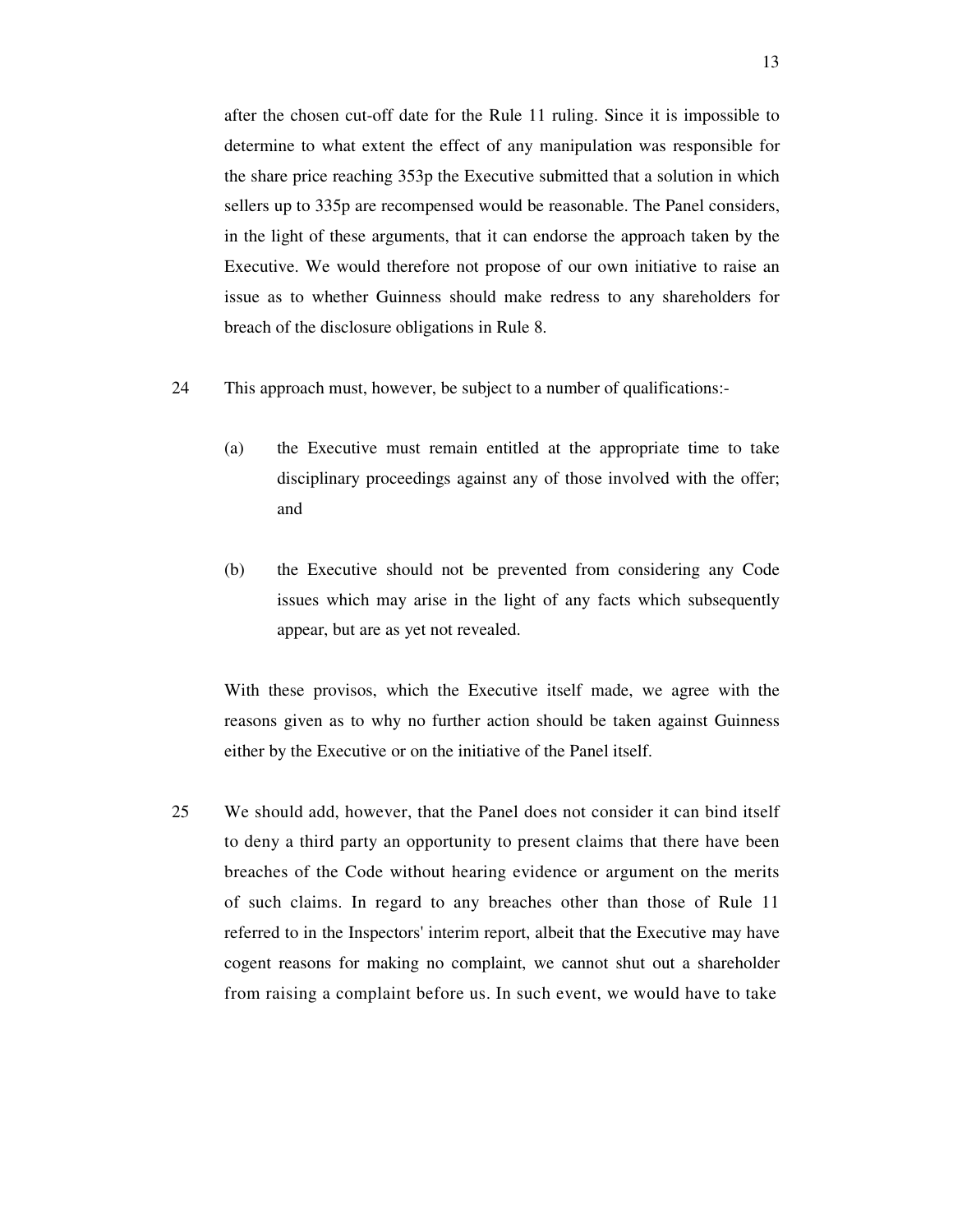account of all arguments which might be advanced. We would have to reconsider those factors which led the Executive to conclude that it would not be appropriate to make any payment in respect of Rule 8 breaches. We are not in any way encouraging shareholders to put forward such a claim, but simply indicating that they are not precluded from doing so.

26 In regard to Rule 11 breaches, the Panel has not separately conducted any enquiry into the allegations of acting in concert which concern the undisclosed concert parties other than Pipetec. So, without the consent of Guinness, the Panel could not be dealing with those breaches as part of the present hearing. Guinness indicated during the course of the hearing that in determining the Consequences issue the Panel should take account of all known breaches of Rule 11. In the light of our general approach, we would not, in the absence of new facts, consider any further complaints by shareholders in regard to any breach of Rule 11.

#### Legal Release

27 Guinness submitted that, in consequence of a decision by the Panel on a general basis, former Distillers shareholders could either accept the payment on that basis or alternatively might decide that a better claim could be made at law against Guinness. This claim could be on some basis other than that determined by the Panel. So Guinness suggested that, where a shareholder felt that there was a better claim to be made at law, that shareholder should not be entitled to take the payment under the Panel remedy. Otherwise Guinness might be exposed to paying too much to any former Distillers shareholder whose claim at law was for less than the amount payable on the basis of the ruling of the Panel, whilst leaving Guinness at risk of paying more to those shareholders whose claim might be greater than such amounts. Guinness submitted that it should not be exposed to the risk of proliferation of claims, nor to the risk of being required to pay shareholders twice in respect of the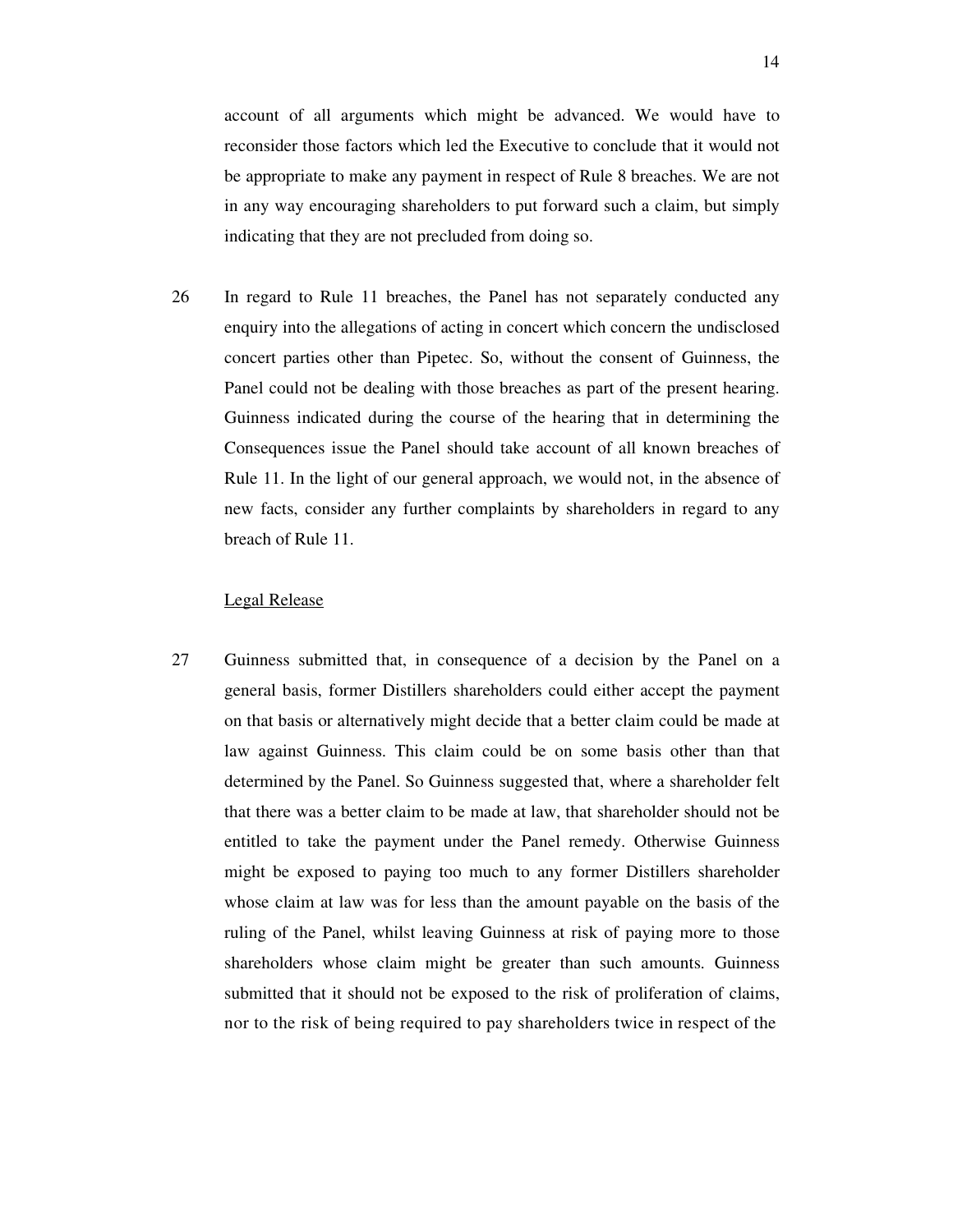same matter. So it was contended that Guinness should be entitled to require that any shareholder who accepted the Panel remedy should acknowledge that no further claim in respect of the Distillers takeover lay against Guinness.

28 The Executive sought advice from Leading Counsel on this question. In regard to the suggestion that shareholders should each sign an acknowledgment giving up any legal claims against Guinness which otherwise might be available to them, Counsel advised:-

"It is not for the Panel to adjudicate on third party claims arising at law, even if such claims arise out of matters which would otherwise fall within the Panel's jurisdiction."

Whilst this does not prevent the Panel from requiring shareholders to elect between a Panel remedy and any legal claims, we consider we should be slow to require a party to surrender any legal rights.

- 29 In regard to the concern expressed by Guinness that a shareholder who accepted the payment might achieve double recovery in court proceedings, Counsel indicated that the High Court would strive to avoid any such double recovery. The courts are unlikely to permit shareholders to recover twice for the same loss. Thus a shareholder could be expected to be required to give credit in court proceedings for any sum received under the Panel ruling. However, the position might be different where a claimant could show an additional category of loss entitling him to compensation, even if that additional loss flowed from the same breach.
- 30 Guinness acknowledged that the shareholder most likely to be affected by any requirement for a legal release is Argyll. Argyll has indicated a possibility that, at some stage in the future, it might pursue a legal claim against Guinness for damages for having been prevented from acquiring Distillers. The requirement of a general legal release would therefore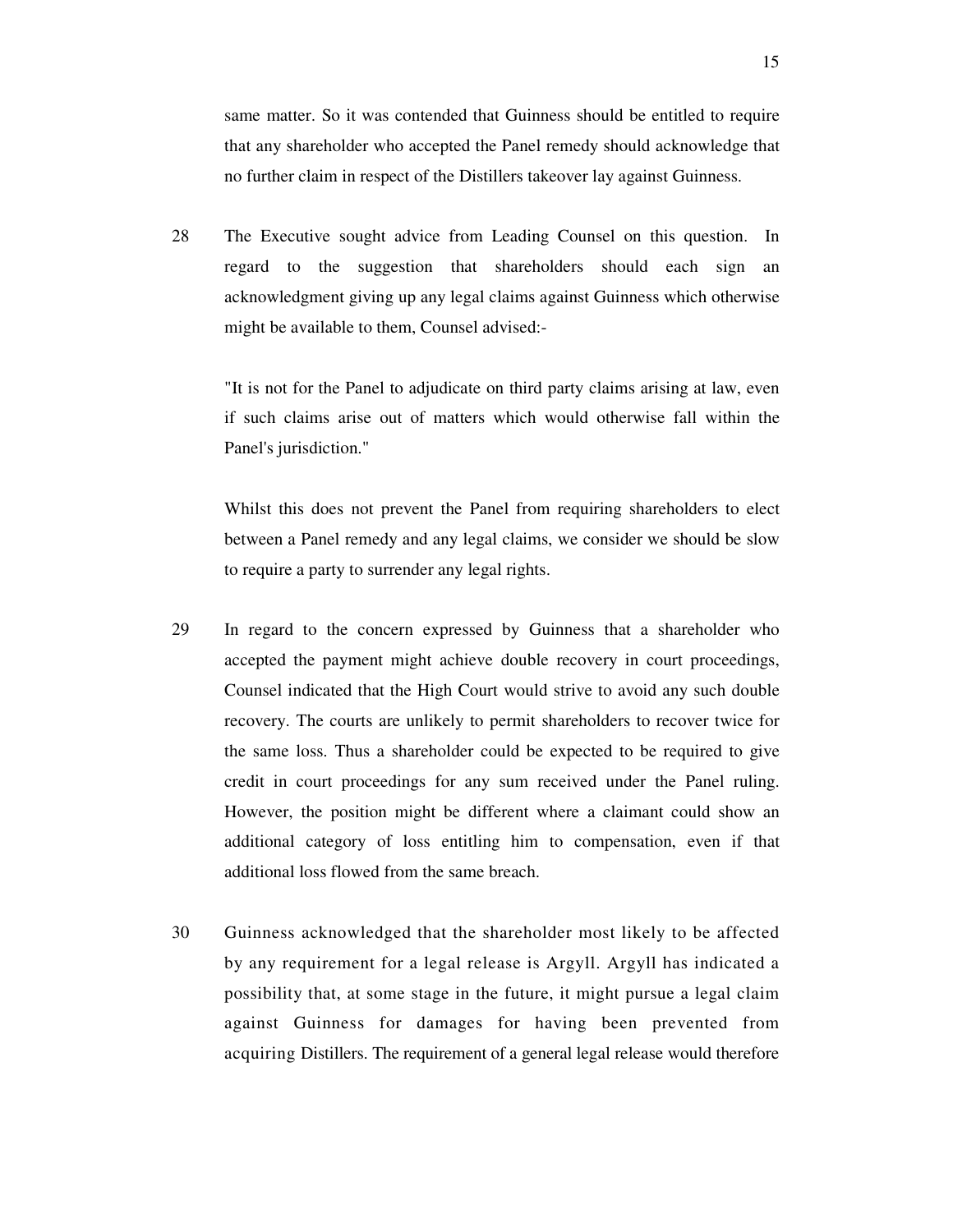force Argyll to choose between a payment now under the Rule 11 scheme and the prospect of receiving at some time in the future, subject to a complex and perhaps novel legal action, a greater sum. Guinness suggested that no differentiation should be made between Argyll and any other shareholder. All should be put to their election, even though only some of them might have a further category of loss. This, says Guinness, is reasonable, since the Panel is granting a general remedy to shareholders irrespective of the fact that, if the breach had been discovered at the time, Guinness might well not have been permitted to increase its alternative cash offer because the breach might have been dealt with in some other way.

- 31 The Panel concludes:-
	- (a) Guinness should be entitled to require shareholders accepting payment in their capacity as shareholders to give a legal release in respect of claims arising out of their failure to receive a higher cash offer as a result of the breaches of Rule 11 considered in this case. It is clearly proper to put shareholders to their election to this extent. These breaches have been fully taken into account by the Panel remedy.
	- (b) Shareholders should not be required to forego any claims in respect of other categories of loss arising out of breaches of the Code (including Rule 11) or of law in relation to the Distillers transaction. These claims have not been the subject of any proceedings before the Panel, nor does our order relate to them. In some cases, the facts supporting a claim may be as yet unknown to shareholders even if they may know of various allegations through general reports. Nor should Argyll be required as a condition of accepting its remedy to forego any claim it may have as a competitive offeror who failed to acquire Distillers. Insofar as Argyll has indicated an intention to pursue such a claim, any such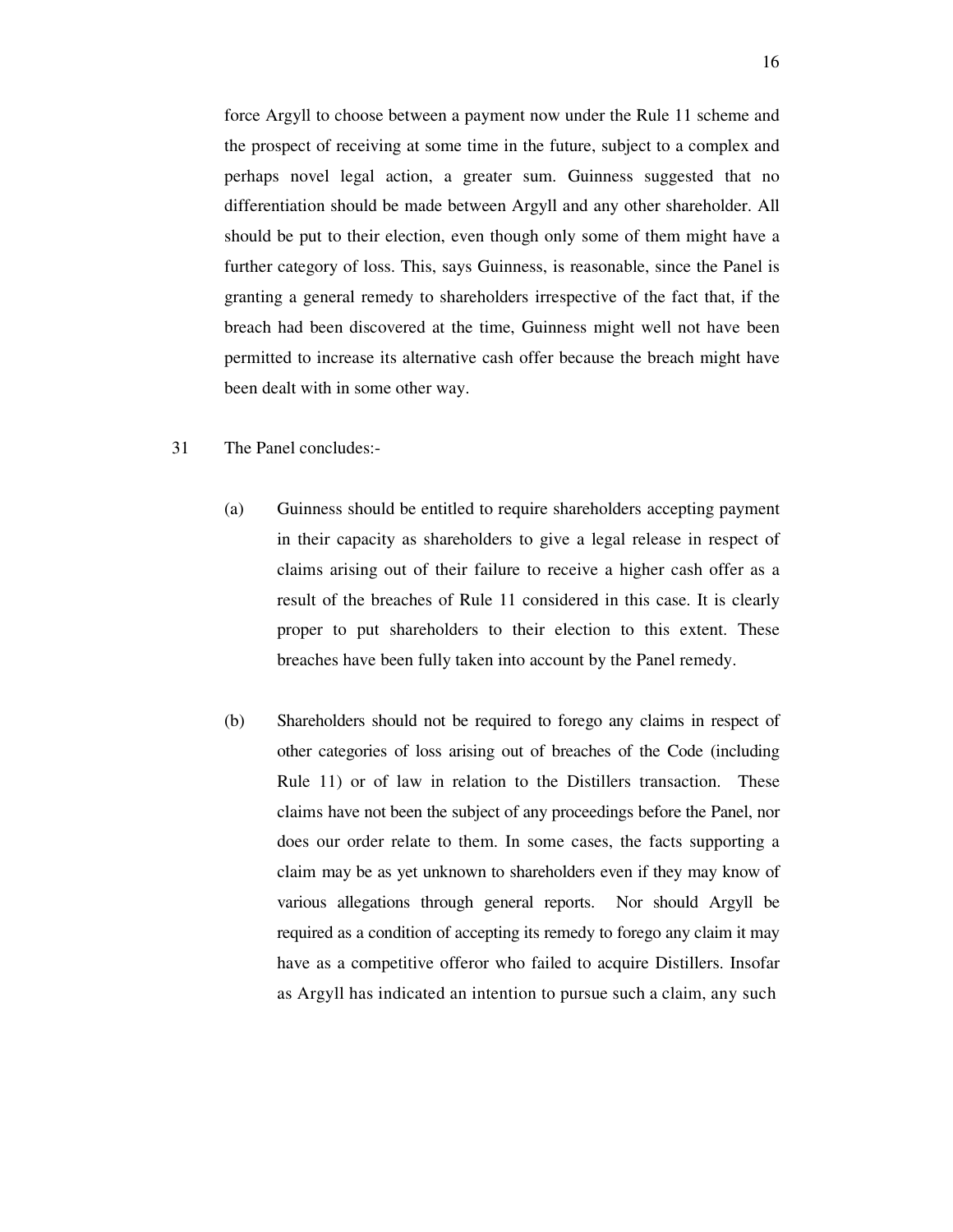condition would be treating Argyll differently from, and not equally to, other shareholders since it would be deprived of any rights which stemmed from its unique position as competitive bidder.

32 The discussion on this issue has highlighted one further point. It is important that Guinness, in informing shareholders of the payment offer pursuant to the ruling of the Panel, should invite all those who are considering the possibility of legal action against Guinness to consult their legal advisers before accepting any such payment. This is so that shareholders should satisfy themselves that acceptance of the payment will not adversely affect any such claim.

#### Computation of Remedy

- 33 We begin with the question of actual computation of the remedy on the basis that our approach should be a general one, and we should seek to put shareholders, so far as possible, in the same position as if Rule 11 had been complied with. This involves considering the terms of the Guinness offer. These were essentially that Distillers shareholders should receive five new Guinness stock units and 516p in cash for every three Distillers shares, or a cash alternative at 630.3p per Distillers share.
- 34 The highest price paid by Guinness or any of its concert parties for Distillers shares during the period relevant for Rule 11 was 731p. The cash alternative under the offer thus fell short of that which would have been required by Rule 11 by 100.7p per Distillers share.
- 35 There is no problem in providing a remedy for the Distillers shareholders who in fact accepted the cash alternative offered by Guinness. These amounted to holders of 0.49% of the Distillers shares. It is clearly reasonable to infer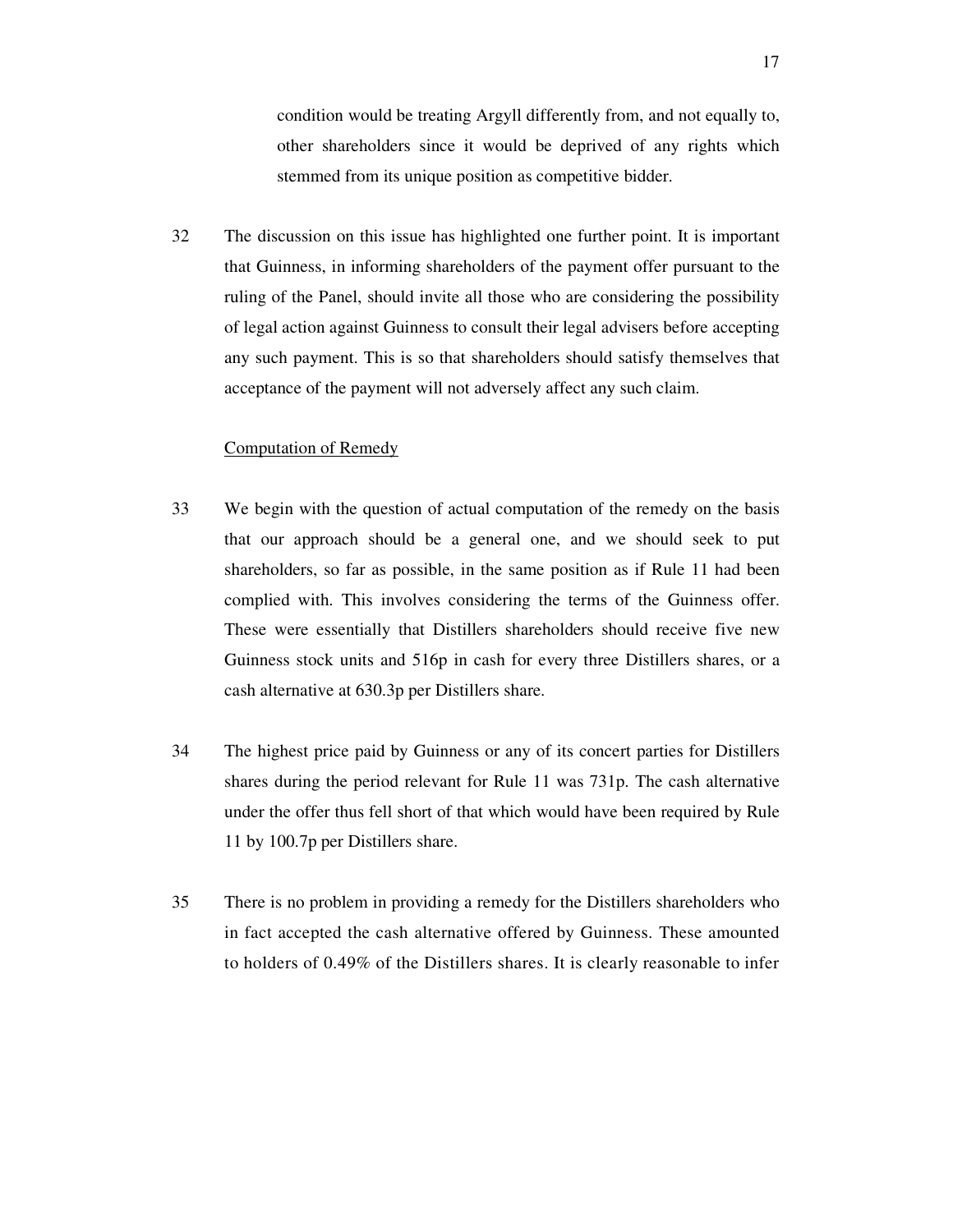that they would have accepted a higher cash alternative of 731p. All those shareholders should consequently receive 100.7p extra for every share.

- 36 The position is necessarily more difficult in regard to those shareholders in Distillers who accepted the basic Guinness offer of new shares plus cash. They did not have the opportunity of a cash offer of 731p per Distillers share. It is highly likely that, if such an offer had been available, some would have opted for cash at 731p rather than the basic securities exchange offer. In ordering a remedy in such cases the Panel necessarily is compensating such shareholders for not being offered 731p in cash without being able to be categorical as to whether they would have accepted this sum or would still have decided to take new Guinness shares.
- 37 The Panel agreed with the Executive's proposal, which was accepted by Guinness, that the proper approach to deciding which shareholders would probably have accepted a cash offer of 731p per Distillers share should be broadly as follows:-
	- (a) first, to establish the value which each Guinness share would have to possess to make the basic offer worth 731p per Distillers share. On this basis the Guinness shares would each have needed to be worth 335.4p;
	- (b) secondly, to go on to consider which former shareholders in Distillers sold their new Guinness shares before the first time when a price of 335.4p, or higher, reasonably became available;
	- (c) to the extent that they have done so, it is reasonable to infer that had 731p in cash been available, these shareholders would have accepted such an offer.
- 38 We consider that the approach we intend to adopt is further justified by considering separately the position of the following categories of shareholder:-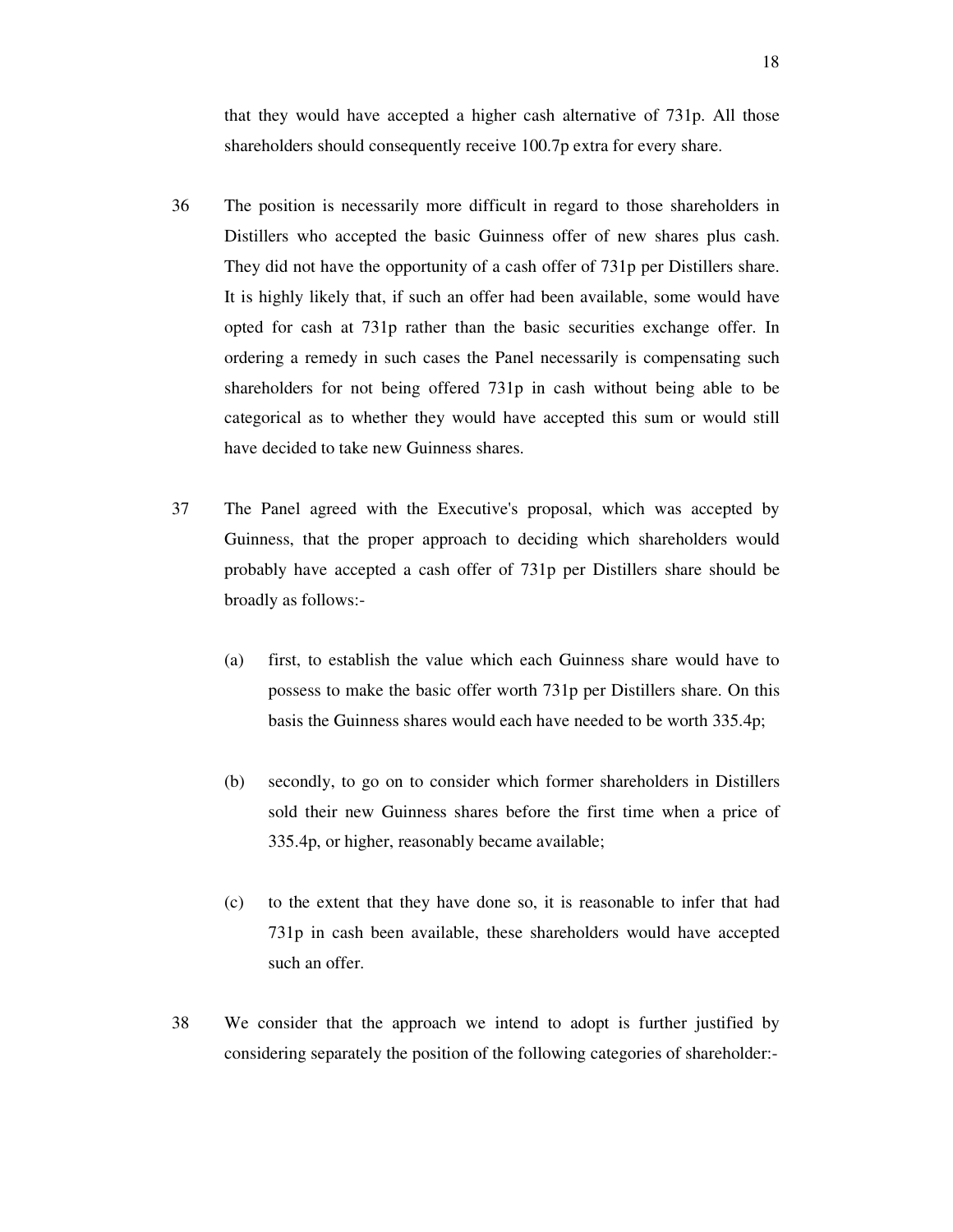- (a) A Distillers shareholder who still retains the Guinness shares received under the offer. In such a case there have been numerous opportunities to realise in excess of 335.4p per Guinness share by selling in the market, but these opportunities have not been taken. Such shareholders have not in the event been deprived permanently of the opportunity of receiving an equivalent of 731p per Distillers share.
- (b) A person who received Guinness shares under the offer but sold at a price in excess of 335.4p per share. In the same way, these shareholders have in the event realised more than the equivalent of 731p per share.
- (c) Those shareholders who did not take the first reasonable opportunity to sell their Guinness shares at a price which was the equivalent of 731p or more per Distillers share. It could be suggested that they should receive the difference between 335.4p per Guinness share and the lesser amount at which the shares were sold. However, such shareholders will have ignored an opportunity to sell at 335.4p (or more) at a time when such a price was reasonably available in the market. In such a case, it cannot be said, with confidence, that those shareholders would have accepted a cash alternative of 731p per share because, when the opportunity to obtain the equivalent first arose, they decided not to do so. It would therefore be difficult to say that such shareholders have suffered from the breach.
- (d) Those shareholders in Distillers who sold Guinness shares which they received under the offer at less than 335.4p at a time before it was first reasonably possible to receive 335.4p per Guinness share in the market. We consider it right to take the view that those shareholders would probably have accepted the equivalent of 731p per Distillers share, and therefore that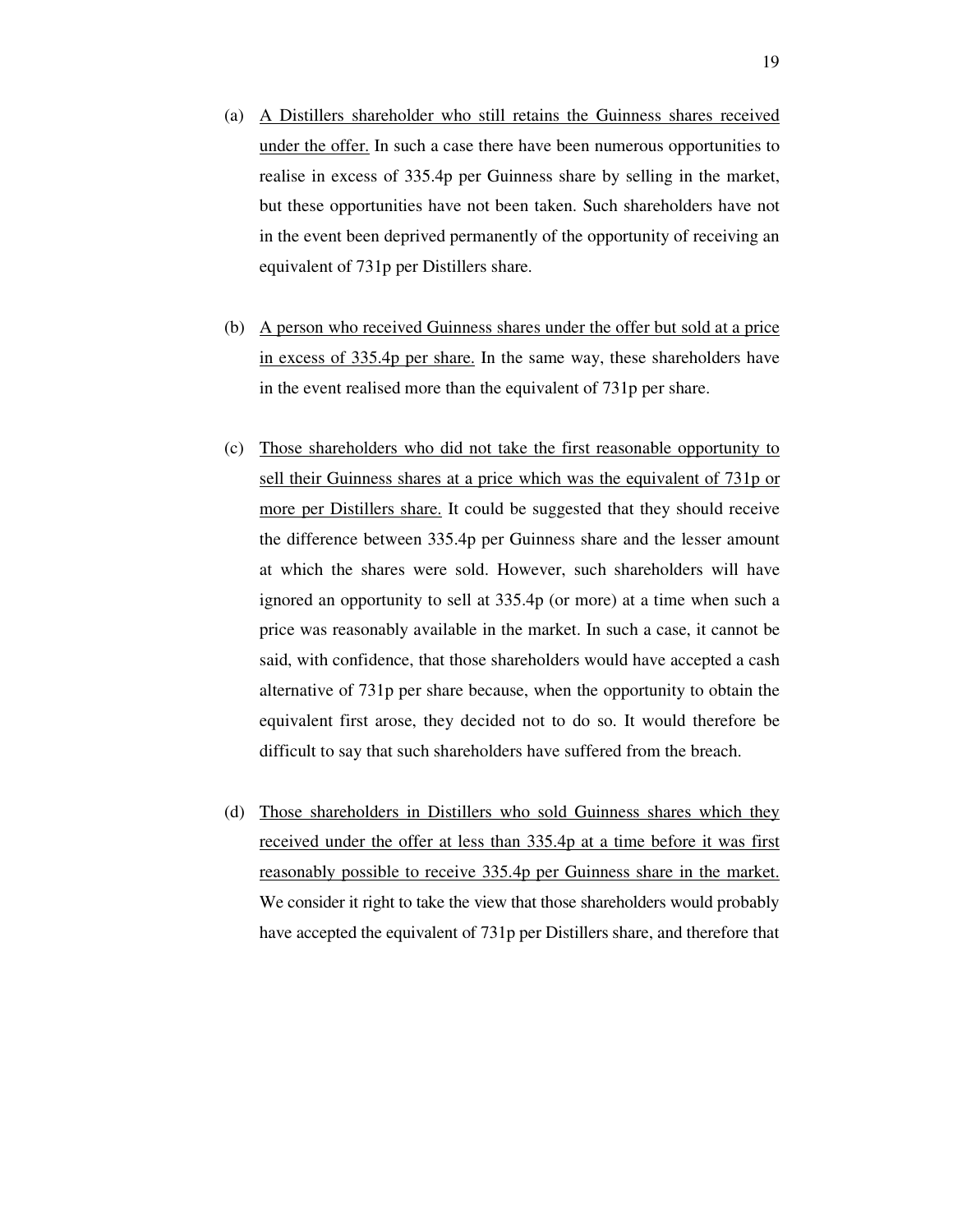Guinness should offer them the difference between 335.4p per Guinness share and the price at which they actually sold those shares.

- 39 We turn next to consider the period during which sales by shareholders for less than 335.4p per share demonstrate, on the basis described above, that they would have accepted 731p per share. The table appended as Appendix B shows that, on the basis of mid-market prices, the Guinness share price did not reach 335p between 18 April (being the date upon which the offer went unconditional as to acceptances) and 10 July. For two days, on 10 and 11 July, it rose to 340p or above. It then dropped to below 335p and did not rise above that level until 21 August, after which it remained higher for a period of over a fortnight. We consider that it would be adopting too rigorous an approach, especially to small investors, to conclude that they had a reasonable opportunity to sell in the very short period in July when the price of 335p was exceeded. We regard it as fairer to all shareholders that the remedy should be granted to those shareholders who sold on or before 21 August. Any who sold in the next fortnight when the price was steadily above 335p would have suffered no loss. In this computation, we have ignored the fact that those who remained shareholders in Guinness after 30 June 1986 received an interim dividend of 2.24p net per Guinness share. It is possible that an alternative investment would similarly have yielded them some income, and we do not think that this should be taken into account in comparison of the sale proceeds. We have, however, taken note of the fact that 335p was the middle market price and will on average be higher than the price achievable by sellers.
- 40 We should refer, for the sake of completeness, to the fact that the Guinness basic offer, which included an element of 516p in cash, gave Distillers shareholders the option to receive further Guinness stock units or new Guinness convertible preference shares in lieu of that cash element.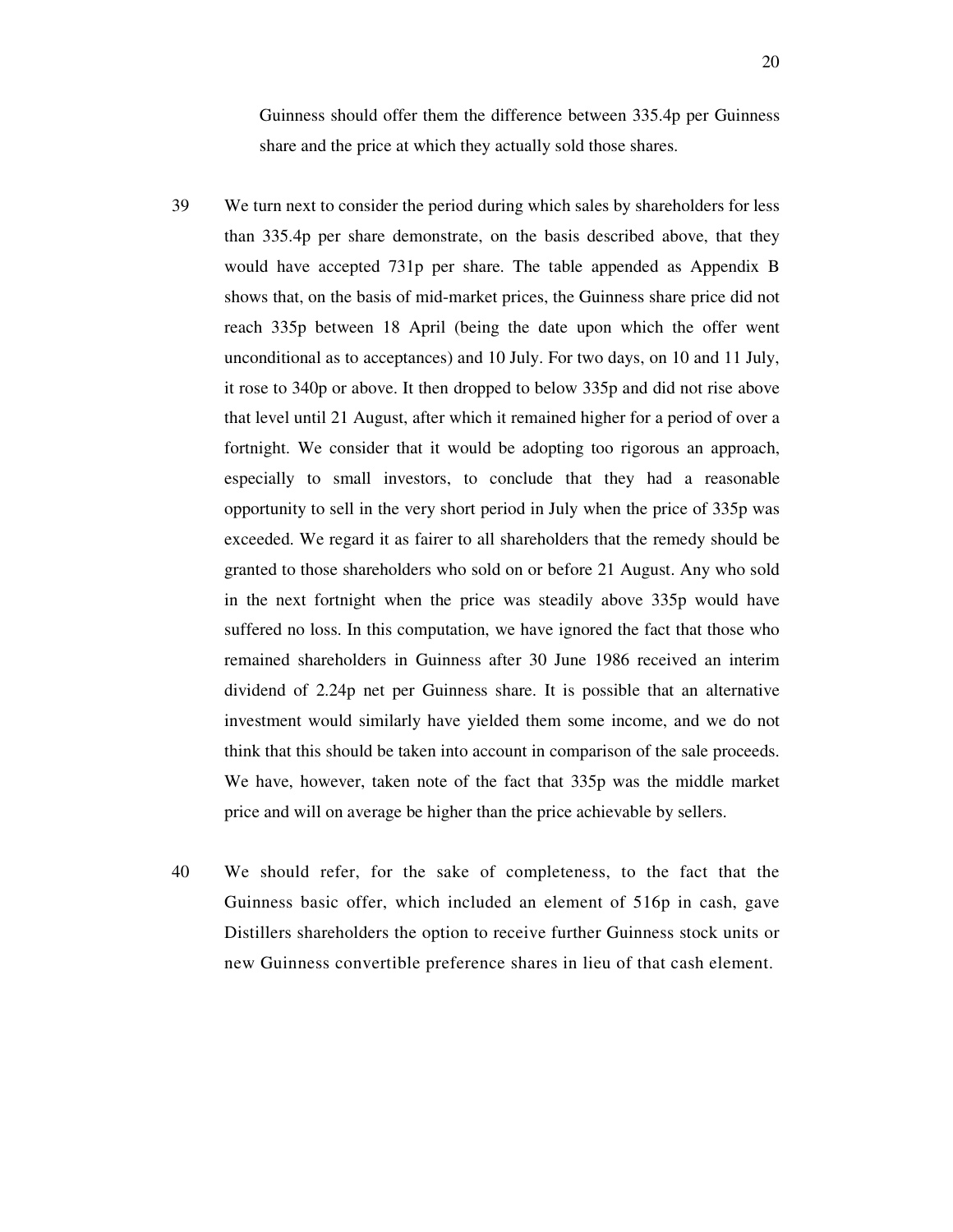We do not consider that any such elections should be regarded as eligible for payment. They replaced the opportunity to have 516p in cash for every three Distillers shares. Electors therefore can be regarded as having received their 516p in cash, satisfied by securities. This position is not affected by the fact that, if Guinness had complied with Rule 11, the cash alternative offer would have been 731p instead of 630.3p.

- 41 The commencement date for eligibility is to be the morning of 15 April 1986, the day after Rule 11 was triggered. We do not think it appropriate to include those who sold their shares between 3 April, the date on which Guinness announced it would not increase its second offer, and the subsequent triggering of Rule 11. Whilst those sellers would have believed that neither the Guinness offer nor the Argyll offer could be increased, and so might not have sold at the time had they known the facts now before the Panel, there had been no breach of the Code before 14 April and, accordingly, we consider that any such sale should be ignored. We do, however, consider that those Distillers shareholders who sold in the market at less than 731p per share from the morning of 15 April onwards should be entitled to receive the difference between their sale price and 731p. This is because, on the assumption that there had been compliance with Rule 11, Guinness would have announced its 731p cash offer immediately after triggering the Rule on the previous day. The market price would have responded accordingly and such sellers have in this way suffered from Guinness ' breach.
- 42 We have considered whether any remedy should extend to include holders of Distillers traded options. The Executive submitted and we agreed that, although options are securities whose value is derived from the value of the underlying shares, traded options are market instruments not issued by the company concerned and not required to be the subject of an offer under Rules 14 or 15 of the Code. Therefore they do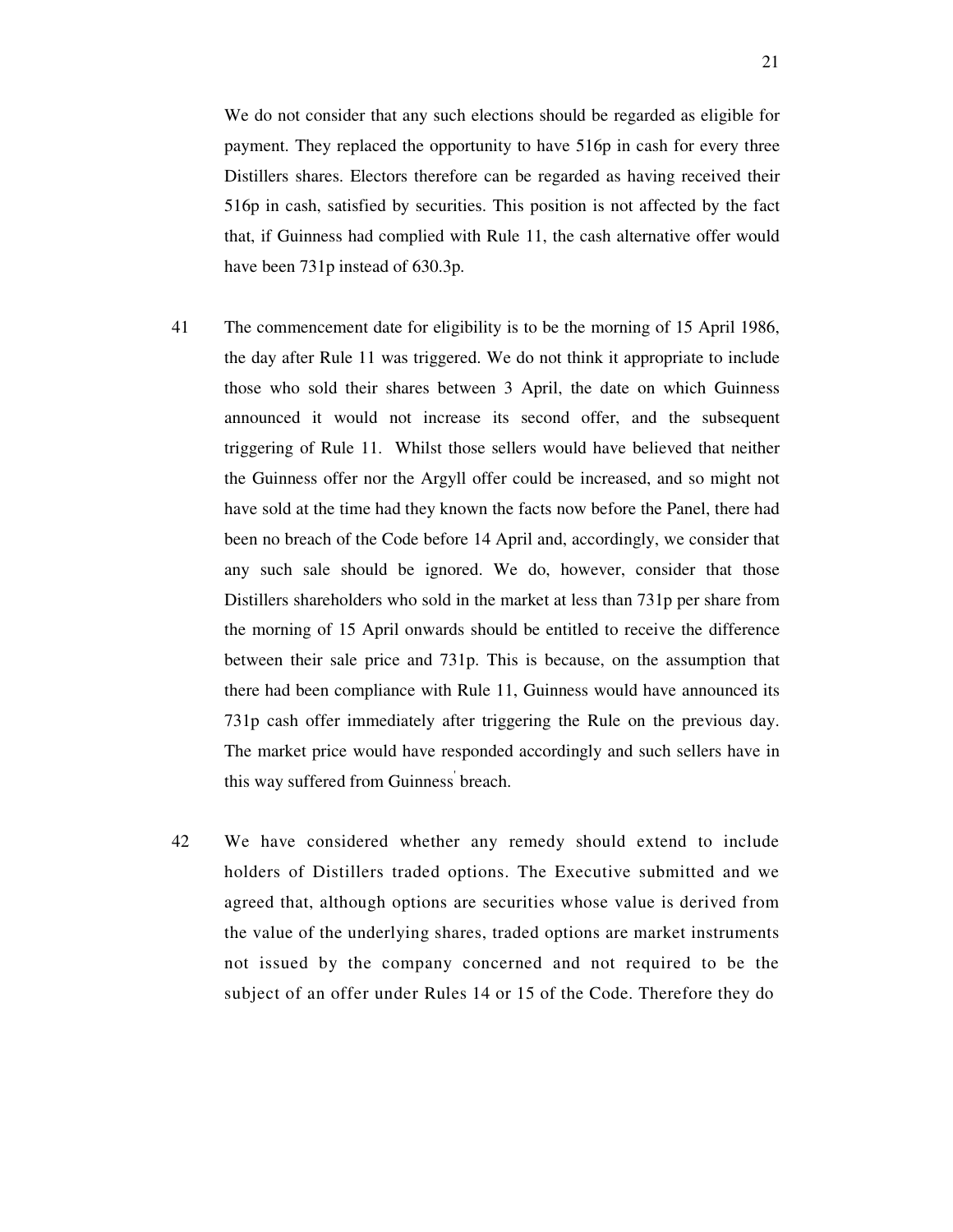not fall within the provisions of Rule 11. Therefore the remedy for the breach of Rule 11 should not extend to holders of Distillers traded options. We agree.

- 43 So the Panel considers that the following categories of shareholders in Distillers, who owned shares at the opening of business on 15 April, should be compensated:-
	- (a) those who sold their Distillers shares at less than 731p between 15 April and 21 August 1986 (although most who had not sold by or soon after 21 April, when the offer went unconditional, would have accepted it);
	- (b) those who accepted the Guinness cash alternative; and
	- (c) those who received Guinness shares under the offer and sold those shares on or before 21 August 1986.

In each case, the claimant should receive such sum as equals the difference between their sale proceeds and those proceeds calculated on the basis of 335.4p per Guinness share (or 731p per Distillers share).

The remedy does not apply in respect of the following categories:-

- (a) Guinness shares acquired otherwise than by acceptance of the offer;
- (b) Guinness shares acquired by acceptance of the offer but in respect of Distillers shares acquired on or after 15 April 1986;
- (c) Distillers shares acquired on or after 15 April 1986 (including, for this purpose, Distillers shares sold "short" and covered by purchases made on or after 15 April 1986);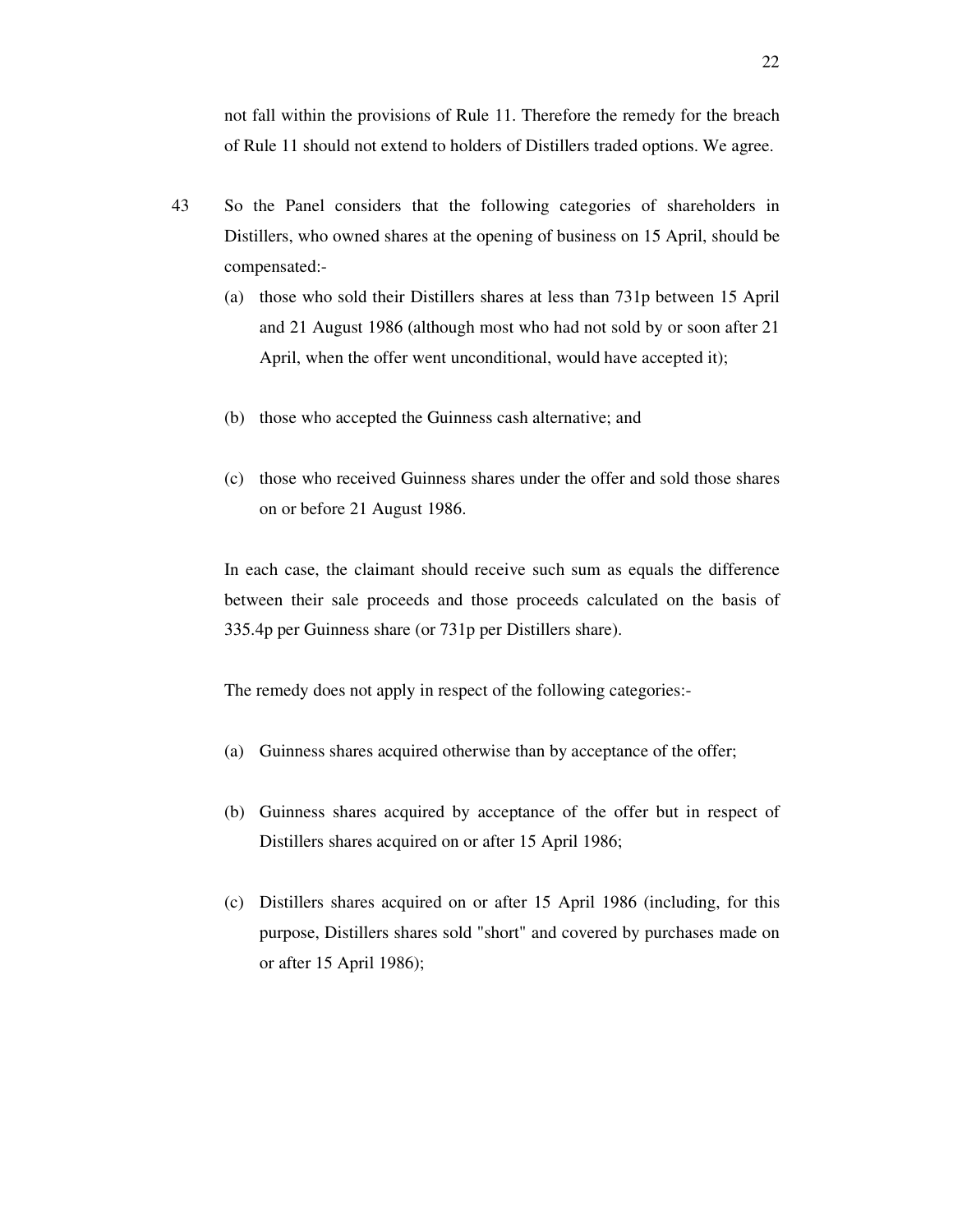(d) Distillers shares sold on 14 April 1986 by way of "early bargains" for 15 April.

Categories (b) and (c) have been excluded because the shares in question were in each case acquired at a time when the market was not reflecting the increased offer that Guinness should have announced (if Rule 11 was to be complied with) and the purchase price paid will have been lower accordingly. By contrast the persons from whom such shares were purchased will be entitled to claim. On this basis Guinness is protected against paying twice in respect of the same holding.

- 44 We exclude from this remedy any former shareholders in Distillers who acted in concert with Guinness. Guinness has informed the Executive that it is not aware of any undisclosed concert parties who purchased Distillers shares other than those referred to at the hearing on 12 April. In the event that any other party may reasonably appear to Guinness as an undisclosed concert party in the future, Guinness should be entitled to reject a claim from such shareholders. Any such shareholder who claimed not to be a concert party would have a right of appeal to the Panel. Similarly if it appeared that there were any undisclosed concert parties whose purchases had the effect of triggering Rule 11 earlier than 14 April, the Executive would be entitled to apply to the Panel to substitute an earlier date for the commencement of the period during which shareholders who sold are entitled to a remedy. No such purchases are, however, disclosed in the Inspectors' interim report.
- 45 There remains for consideration one important issue raised by Guinness. Guinness has co-operated constructively with the Executive in seeking to establish the proper basis for a remedy. It accepts, as Mr Agius put it, that there should be a fair and pragmatic solution to an anomalous and highly unusual problem. It accepts that in attempting to arrive at an equitable solution it is sensible to start with the price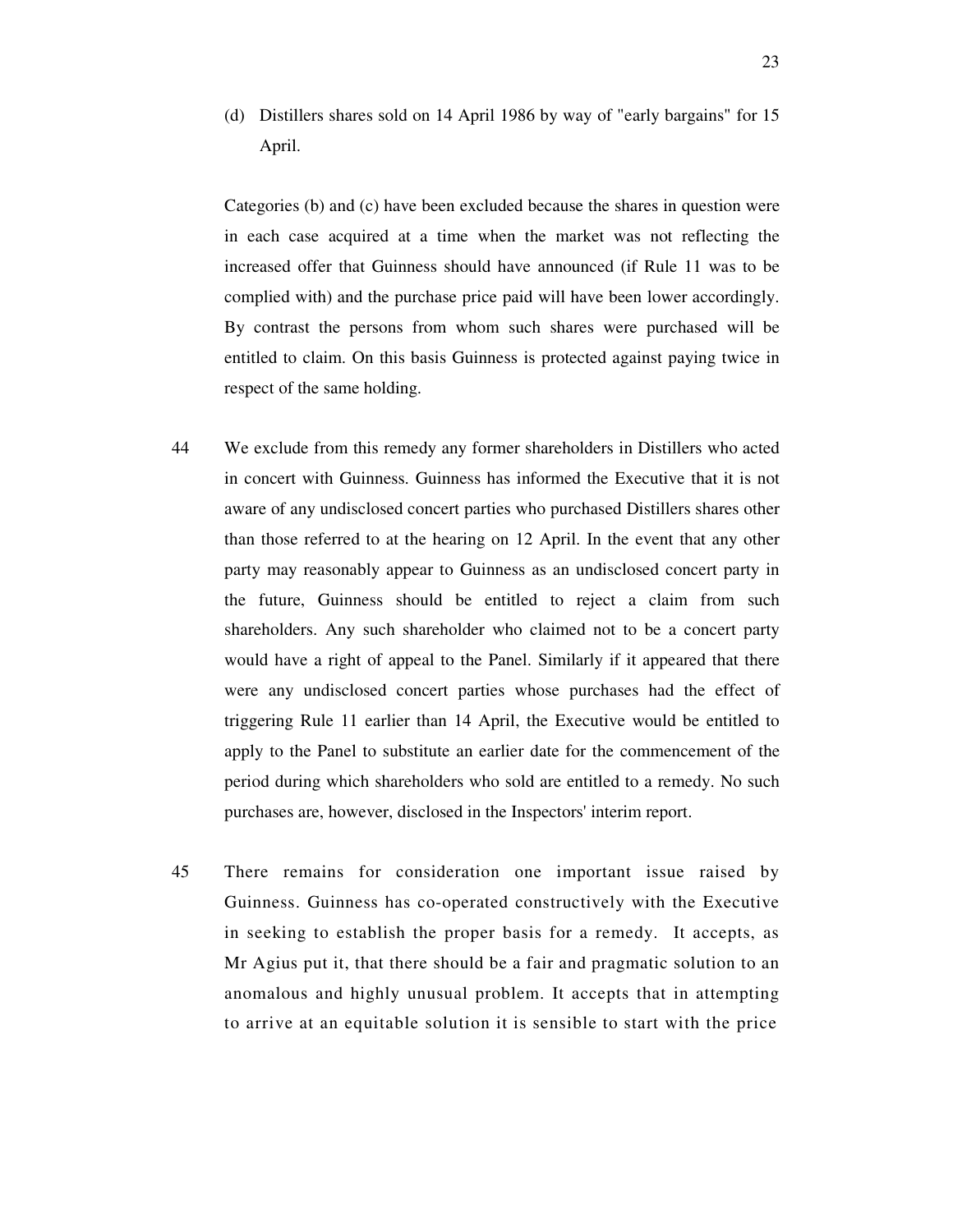of 731p per Distillers share. It also accepts the basic approach of the Panel towards determining which shareholders should be compensated, although it submitted that the period should end in July 1986. Guinness does, however, submit that there should be a discount in calculating the amount of the payment because it cannot be certain that those who sold shares in the market during that period would necessarily have accepted the price of 731p. Guinness suggests that there is uncertainty as to the following factors:-

- (a) as to what would have happened if the breach of Rule 11 had been discovered during the course of the offer;
- (b) as to the reasons why each particular shareholder may have accepted the basic Guinness offer and may have sold during the relevant period; and
- (c) as to the extent to which each particular shareholder may have been disadvantaged by the breach.
- 46 We deal briefly with the first of these suggestions. We have already indicated that we cannot now determine what the Panel would have ordered in the event that Guinness had disclosed details of the undisclosed concert party purchases. The Panel can now only achieve fairness to shareholders by requiring Guinness to make such payment as can provide a remedy to shareholders for not having received the higher cash alternative offer. This is the only way of achieving the equality of treatment required by the Code.
- 47 Guinness also submits that the position of former Distillers shareholders who sold their shares before the date on which the Guinness offer was declared wholly unconditional, 21 April 1986, was different from that of shareholders who sold subsequently. Before 21 April there could be no certainty that the Guinness offers would be declared wholly unconditional. Even if the higher cash alternative had been offered, the Distillers shares might still have stood at a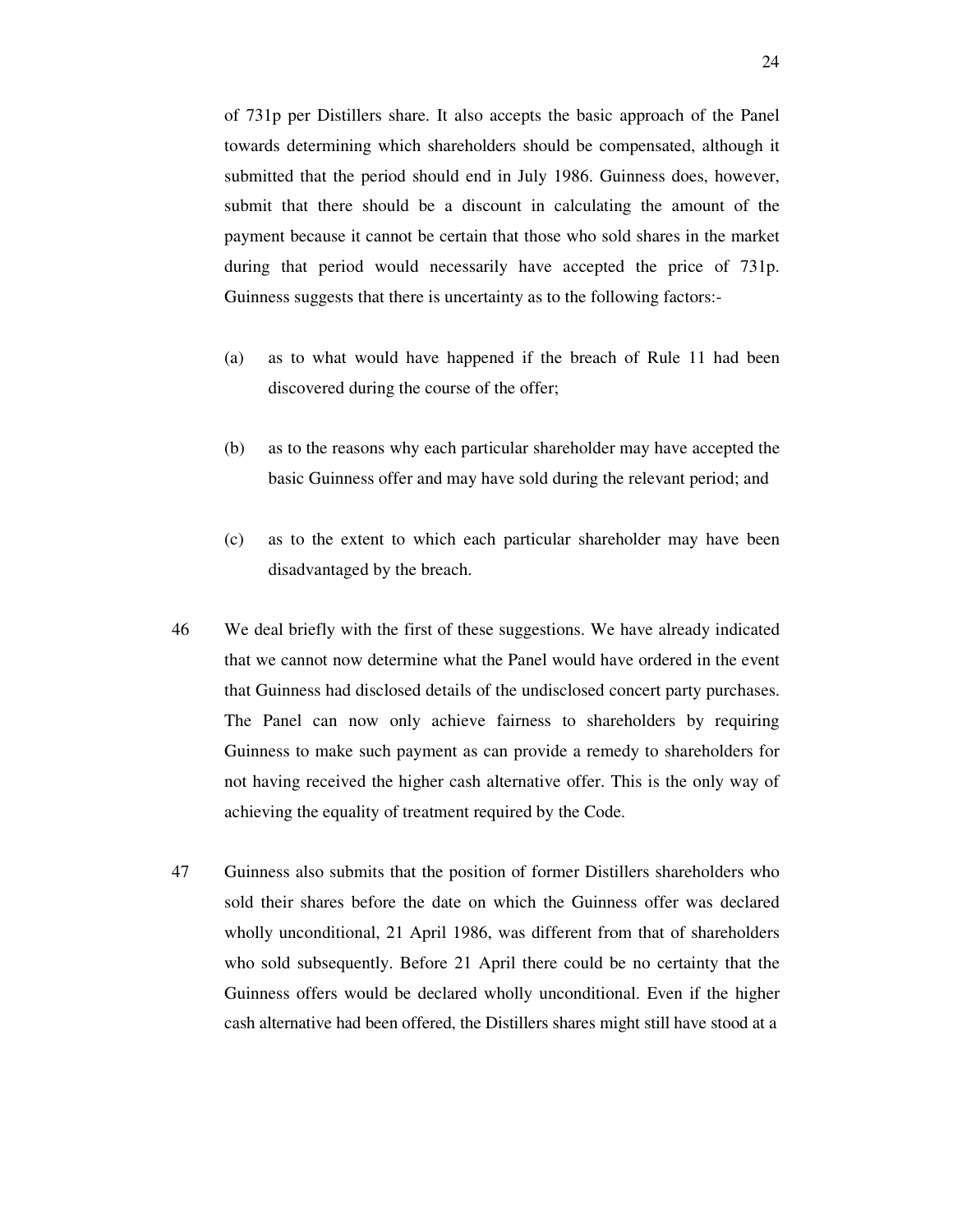discount from that offer to reflect the uncertainty which existed at that time. Accordingly there could be no guarantee that the shareholders who sold would have achieved a full cash alternative of 731p.

- 48 The Panel does not consider that it should speculate as to whether, if a higher cash alternative had been available, the Distillers price would have stood at a discount. There were competing offers, and in such a situation the price may well stand at, or at only a slight discount to, the bid price.
- 49 Guinness also submits that it is impossible now to be certain that all shareholders who sold at a level of 335.4p or less during the relevant period would necessarily have accepted the cash alternative. Guinness points to the fact that the market price of shares was below that level for a period of several months after the completion of the takeover. It contends that some shareholders might during that period have changed their investment attitude to the merits of holding Guinness shares as distinct from cash or some other form of investment. Thus it is argued that this subsequent sale of shares does not necessarily mean that the sellers would have accepted an earlier cash offer of 731p.
- 50 We recognise that it cannot be categorically assumed that all those who sold during the period between 14 April and 21 August would, as a matter of certainty, have accepted the cash alternative. There must be a possibility that some of them might have accepted the Guinness share offer but then subsequently sold after forming a different view of the investment merits. We do not consider, however, that this should be regarded as a strong possibility, and are concerned that any discount could be unfair to all those shareholders who would have been highly likely to accept the cash alternative. It is, after all, equally possible that there are some who would have taken a higher cash offer, but nevertheless subsequently changed their investment stance and chose not to sell in the market, thus disqualifying them from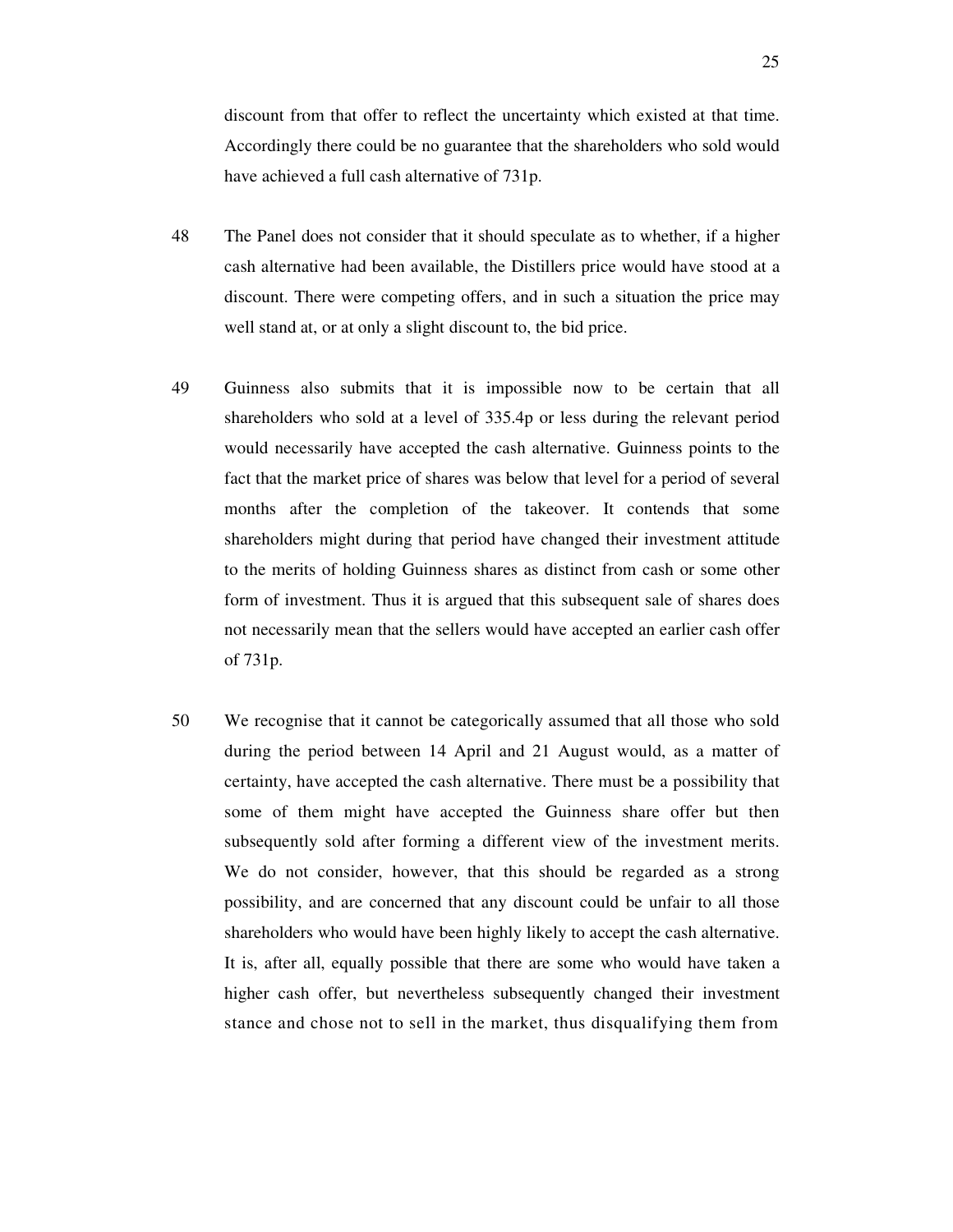participating in the Panel remedy. We do not think it right to make any discount. There is no way we can achieve certainty as to what would have happened. We can only sensibly act on the probabilities and, as is agreed, on a general basis.

- 51 The Panel also considers that, as Guinness always recognised might well be appropriate, interest should accrue on the sums outstanding for any former shareholder in Distillers until the date of payment. The rate of interest agreed between the Executive and Guinness is 10% (gross) per annum, approximately reflecting grossed up average Building Society deposit rates for large amounts over the relevant period. The commencement date for the payment of interest will be as follows:-
	- (a) for those shareholders who accepted the cash alternative, the date when they received their cash consideration; and
	- (b) for those who sold their shares, 21 August 1986.

We are conscious that, strictly speaking, there is an argument in the latter case for awarding interest from the actual date of sale. It leaves those shareholders who sold before 21 August with some slight lack of redress, but we believe this decision is fair, taking everything into account. As we have already indicated, there was a possibility that some shareholders who sold at below 335.4p per Guinness share might not necessarily have accepted the cash alternative of 731p per Distillers share and our whole approach to remedy has to be based on probabilities and not certainties. So we think that, taking the position as a whole, it is not unfair to fix one commencement date for the payment of interest in the case of those who sold shares.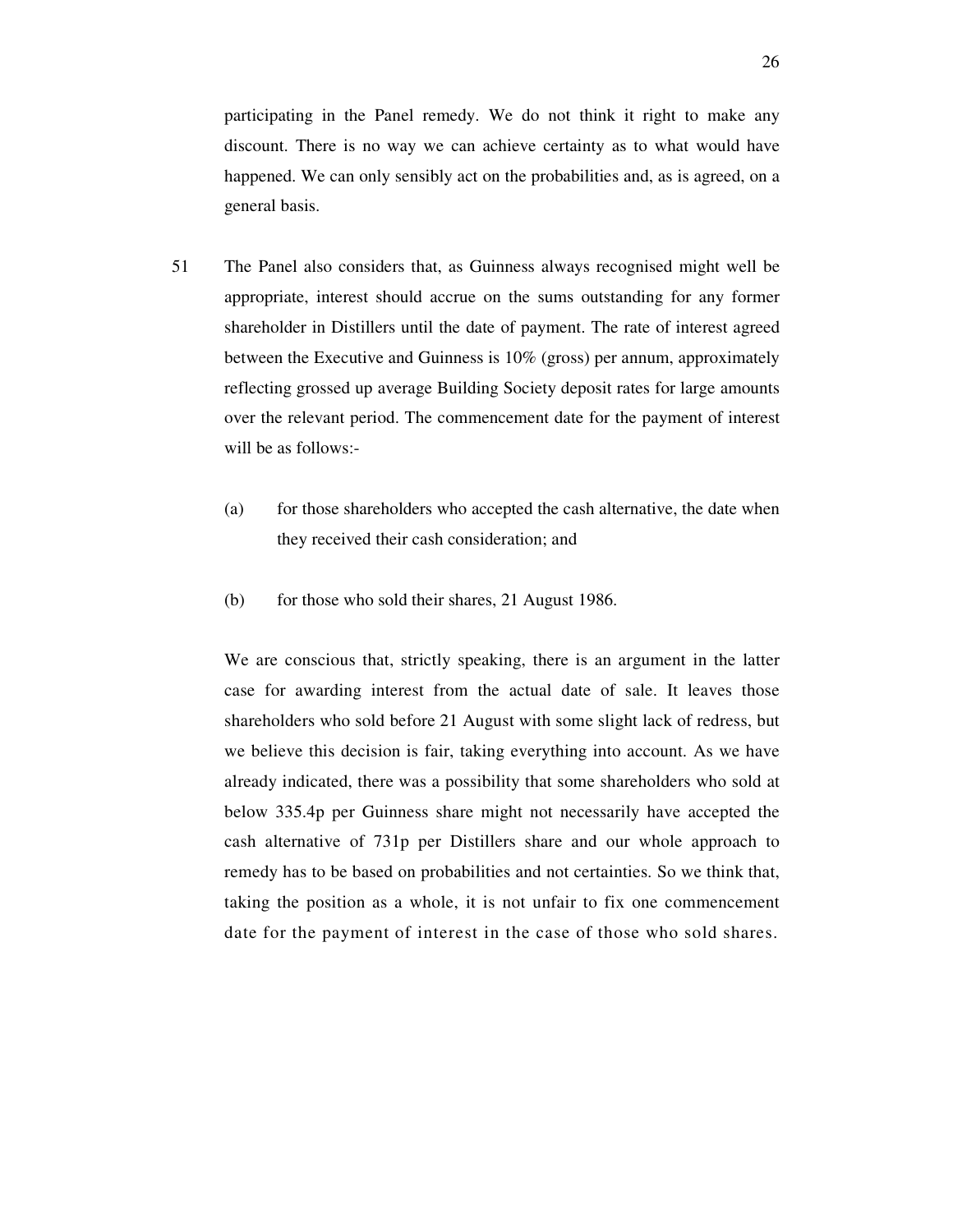- 52 During the course of the hearing, Guinness indicated that, following an order of the Panel, it intended to proceed by way of a letter to shareholders seeking authority to make payment on the basis of a recommendation from its Board. The Executive indicated that, in the exceptional circumstances of this case, it was understandable that the directors should take this view rather than, as is usual, simply complying with the order of the Panel. The Panel wishes, however, to make it plain that our order is simply that Guinness should remedy the breach of the Code in accordance with this ruling. If, for any reason, including the refusal of its shareholders to grant the authority sought of them, Guinness failed to do so, the Panel would have no alternative but to seek the sanctions of the market for non-compliance with its ruling. Any letter to shareholders should make this point. Any such letter should be submitted in draft form to the Executive for its comment. References in the letter to the Panel will need the approval of the Executive.
- 53 With regard to the mechanics of payment. Guinness and the Executive have co-operated to devise a system for receiving, evaluating and quantifying the claims of former Distillers shareholders. In doing so, they will be assisted by Price Waterhouse on behalf of Guinness and, if necessary, by Ernst & Whinney on behalf of the Panel. We wish to record the co-operation which Lazards, and the management of Guinness, have given in the establishment of a mechanism for dealing with this complicated operation.
- 54 On the question of the appropriate timetable to be followed by Guinness in implementing the settlement, Guinness indicated to us that it would use its best endeavours to complete the procedures as soon as practicable. Indeed, Mr Dowling of Guinness informed us that Guinness wants this resolved as quickly as possible. Even so the entire process might take a year. In response to our request, Guinness undertook to review this timetable with Price Waterhouse and to submit to the Executive an indication as to what might be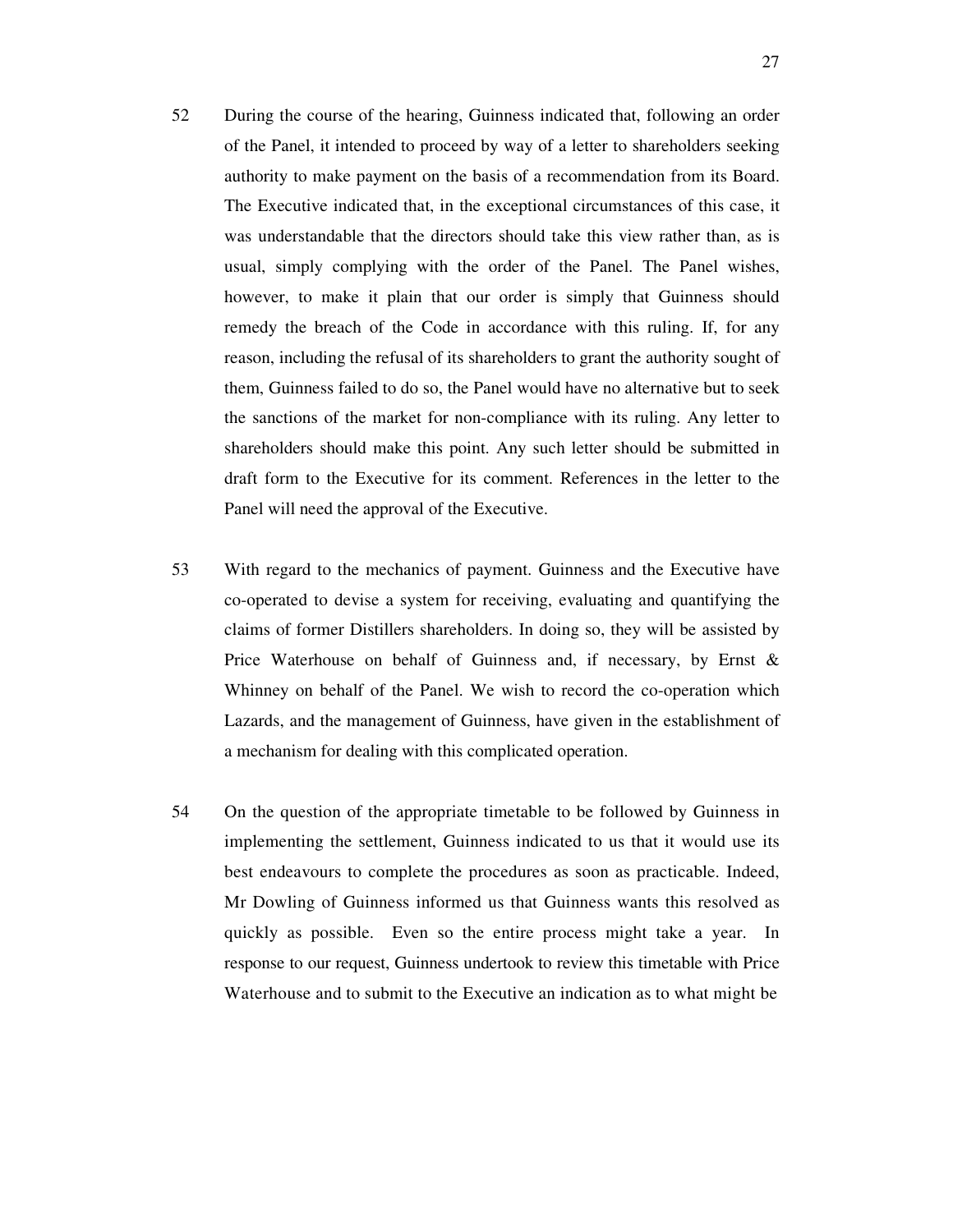the minimum feasible timescale. We anticipate that the Executive and Guinness will be able to resolve any timetable between themselves, without coming back to the full Panel. The essential point of principle is that, whilst the procedures to be followed are undoubtedly complex, they should be completed as quickly as possible, consistent with a balance of fairness to Guinness and Distillers shareholders. As regards the period which shareholders should have within which to make claims, Guinness submitted that 3 months would be reasonable. We agree that some limitation would be appropriate, but consider that 6 months would be more acceptable.

- 55 Guinness submitted that the Panel should bear the costs of Ernst  $\&$  Whinney, whose role would be to investigate any queries by Distillers shareholders about the operation of the settlement arrangements. Whilst we do not question the efficiency and scrupulousness with which Guinness and Price Waterhouse will operate the system and which will reduce the number of those who might otherwise have queries, the Panel does consider that there is a need for Ernst  $\&$ Whinney to be involved in resolving queries, if for no other reason than that the Executive does not have the resources to commit the time which may be necessary. The need to involve Ernst  $\&$  Whinney flows directly from the breach of the Code committed by Guinness. Therefore the costs should not be borne by the Panel, and thus indirectly by other users of the Panel and of the market, but should be borne by Guinness.
- 56 In the course of its submissions, Guinness several times observed that the majority of its shareholders were former shareholders in Distillers. It was pointed out that much of the burden of making payment to other former shareholders of Distillers would fall on those who had themselves once held shares in that company. We have already explained why we consider it appropriate that the only former shareholders in Distillers who should be compensated are those who accepted the cash alternative or who sold their shares during the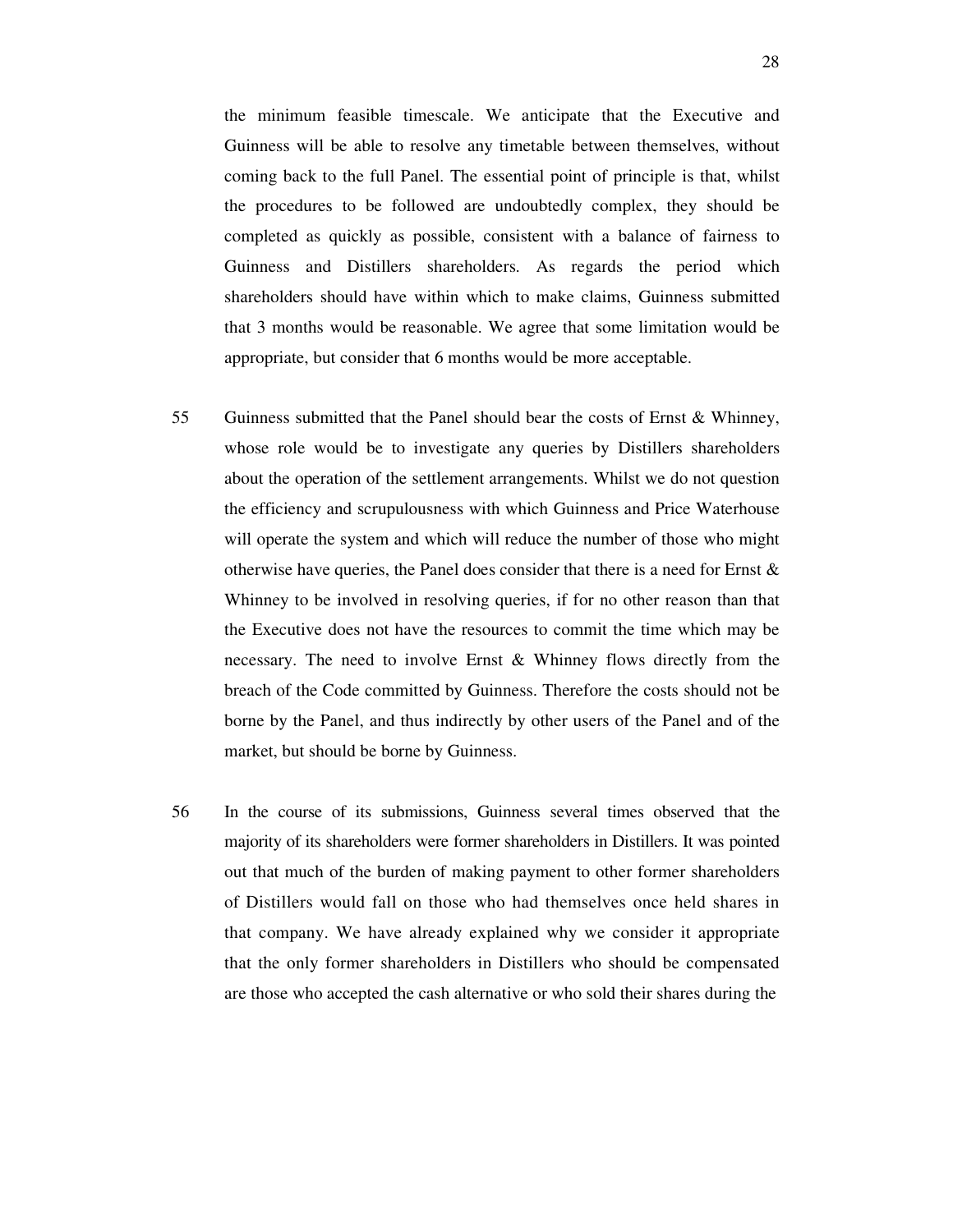relevant period, and who therefore could have been expected to accept the cash alternative. It is those former shareholders in Distillers, and only those, who have suffered from the breach and are therefore entitled to remedy. The fact that part of the cost of this remedy will be borne by those other former shareholders in Distillers, who have not themselves suffered from the breach but chose to continue as Guinness shareholders and thus to enjoy the benefit of the acquisition of their company by Guinness, in no way renders it unfair to compensate those who by contrast have suffered from the breach.

- 57 It was also suggested by Guinness during the course of argument that it might be difficult for Guinness ' Board to accept that any payment should be made to Argyll, because Argyll was contemplating a claim against Guinness arising out of the failure of its competitive offer. We have already sought to explain that the remedy we provide to Argyll is solely because, as a former shareholder of Distillers, it is entitled to a remedy reflecting the failure to achieve a higher cash alternative. The fact that Argyll may have a claim in law as a competitive bidder does not prevent its being entitled now to the same remedy as other shareholders in regard to the failure to make the higher cash offer. Whether such payment should fall to be taken into account in any proceedings at law which Argyll brings would be for the courts to decide. We are satisfied that, on usual principles, courts will be vigilant to avoid any double counting.
- 58 We understand the instinctive reluctance of the Board of Guinness to make a payment to Argyll. We have considered carefully the concerns of the Board which were expressed to us by Guinness. We are satisfied, however, that fairness and a rational approach do not support the Board's concerns. As part of the remedy for the breach of Rule 11, Argyll should be compensated like all other shareholders for their failure to receive a higher cash offer. Argyll is as much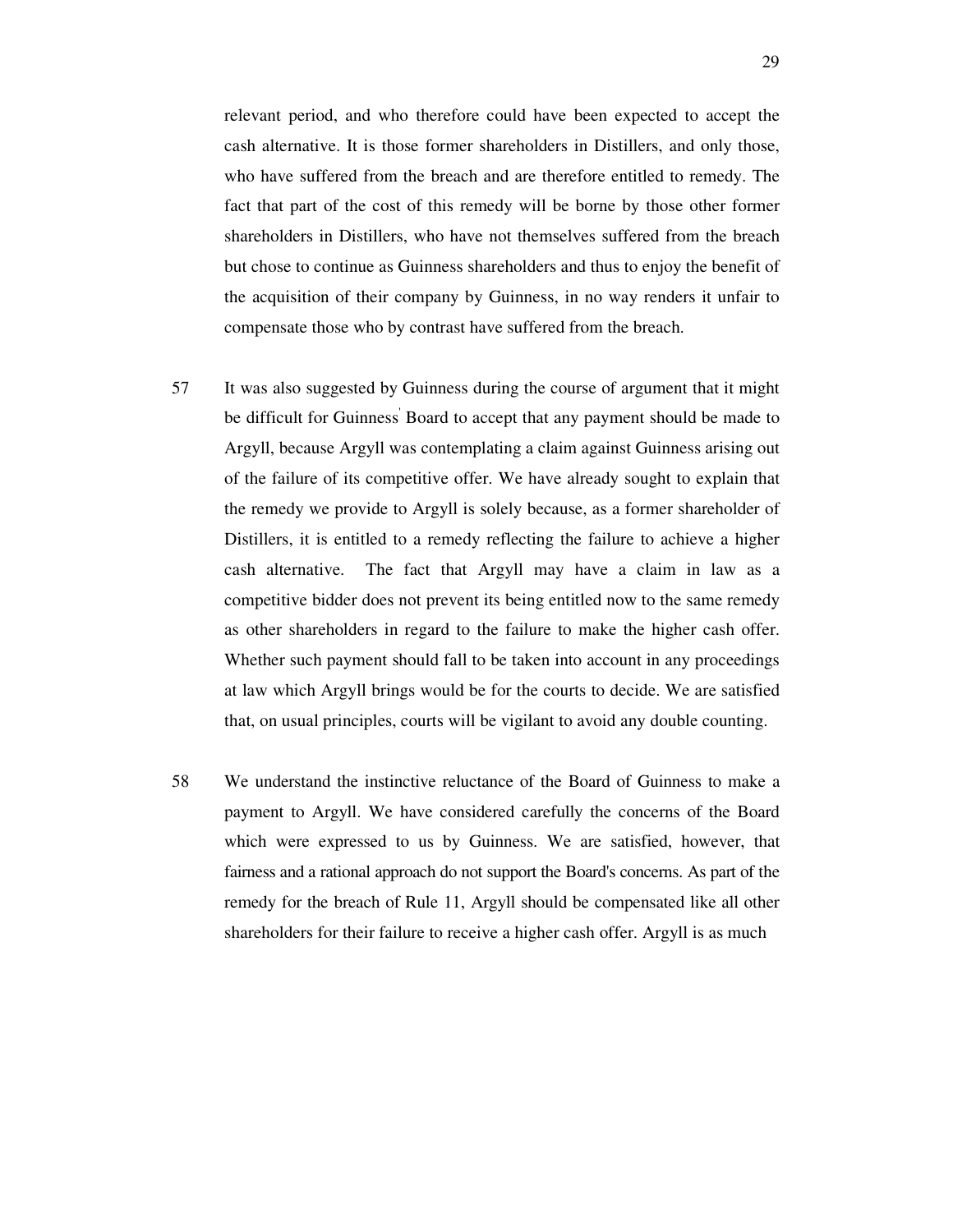entitled to a fair remedy for failure to receive a higher offer as is any other shareholder. This is illustrated by taking one possibility in regard to Argyll's potential litigation. If the Argyll claim in the courts turns out to be misconceived and therefore fails, it would be wrong for Argyll not to have received the same Panel remedy as other former Distillers shareholders.

- 59 The Panel therefore rules that:-
	- (a) it is entitled to order Guinness to remedy its breach by making payment to former shareholders in Distillers;
	- (b) such payment should be made by Guinness without delay, and without regard to any liability of any advisers to contribute to any such payment whether at law or otherwise;
	- (c) the order should take into account all breaches of Rule 11 by Guinness referred to in the interim report of the Inspectors, and neither the Executive nor the Panel will initiate any claims for remedy of any other breaches of the Code arising out of any facts presently known to them. The Panel cannot, however, bind itself not to hear and determine any claims by third parties arising out of any other breaches of the Code;
	- (d) except as regards losses flowing from failure to receive a higher cash offer as a result of the breaches of Rule 11 considered by the Panel, Guinness should not be permitted to require Distillers shareholders to execute a legal release as a condition of payment;
	- (e) all Distillers shareholders who accepted the Guinness cash alternative should be paid 100.7p per share by Guinness;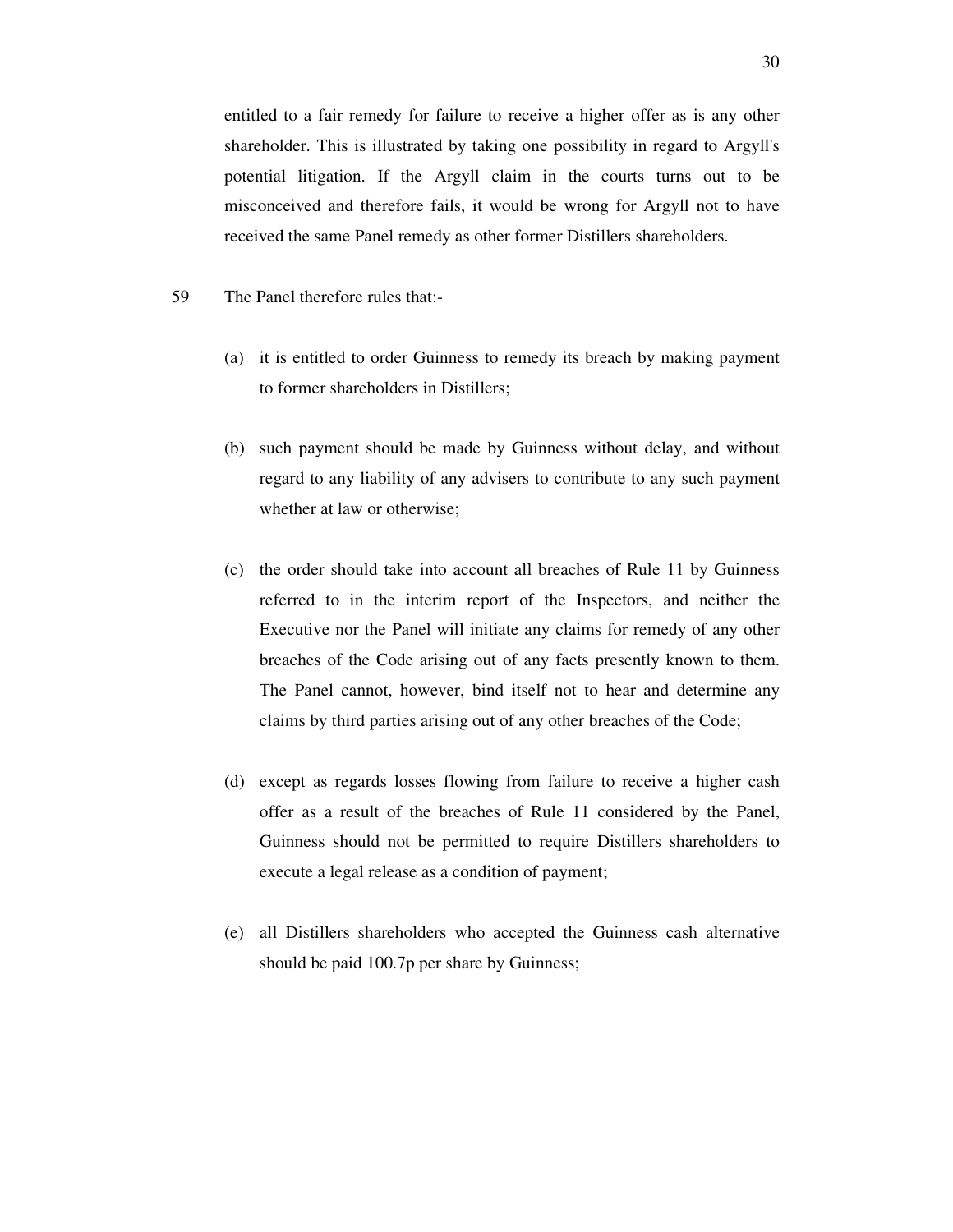- (f) all Distillers shareholders who owned Distillers shares at the opening of business on 15 April and who accepted the Guinness securities offer and then sold their Guinness shares at less than 335.4p per share on or before 21 August 1986 should be paid by Guinness the difference between their sale price and 335.4p;
- (g) all Distillers shareholders who owned Distillers shares at the opening of business on 15 April and who sold Distillers shares from the commencement of business on 15 April 1986 until 21 August 1986 at less than 731p per share should be paid by Guinness the difference between their sale price and 731p;
- (h) interest at the rate of 10% (gross) per annum should be paid by Guinness as follows (in each case until the date of payment) :-
	- (i) for those who accepted the cash alternative, from the date when they received their cash consideration;
	- (ii) for others, from 21 August 1986;
- (i) Distillers shareholders who acted in concert with Guinness should not be entitled to make any claim;
- (j) no account should be taken of elections made under the offer by accepting Distillers shareholders;
- (k) no claim should be available in respect of Distillers traded options;
- (l) Distillers shareholders who accepted Guinness shares but sold after 21 August 1986, or retain those shares, have suffered no loss as a result of the breach (or have not taken an opportunity to avoid any loss by selling in the market)and so should receive no payment;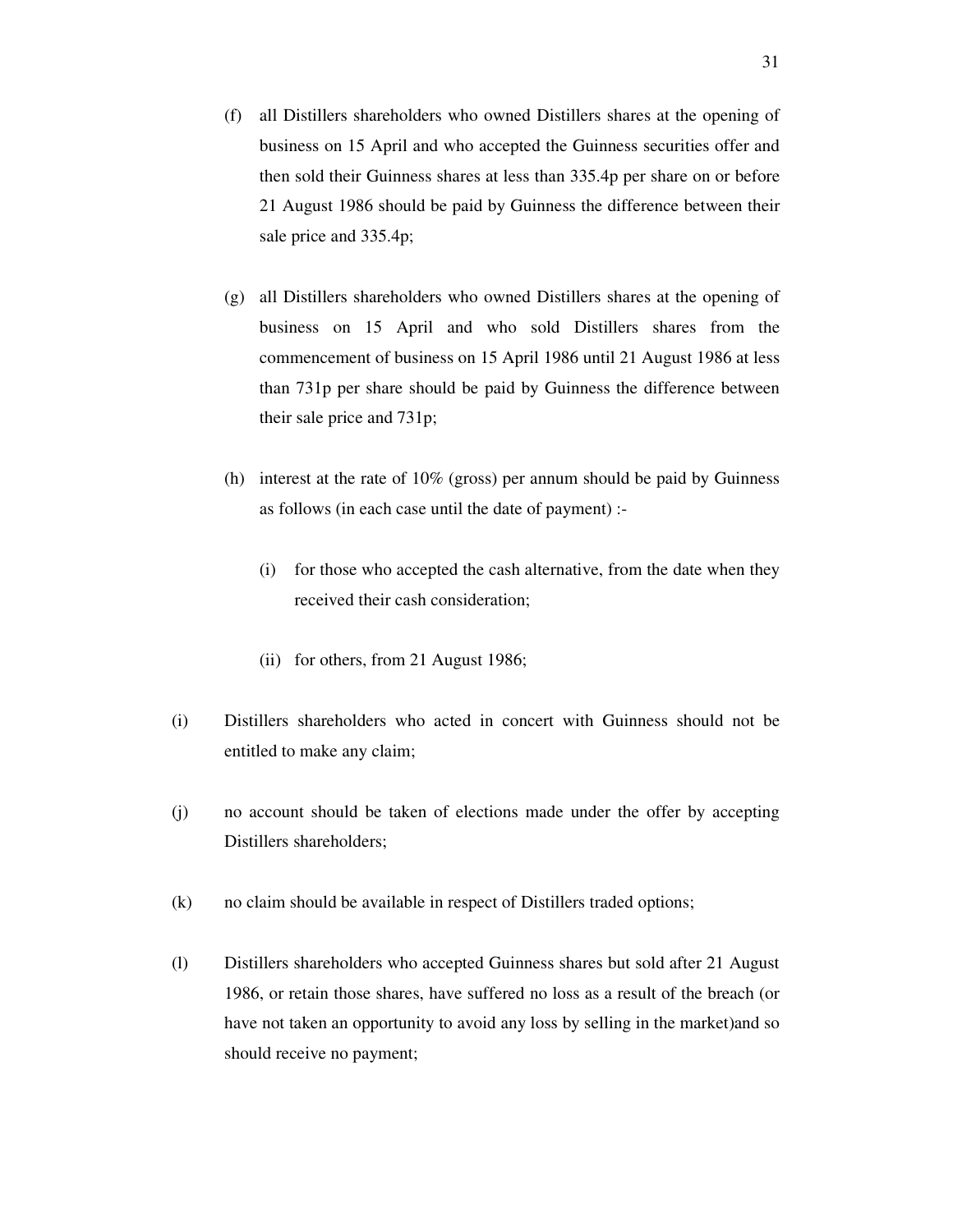(m) the costs of Ernst & Whinney should be borne by Guinness.

May 1989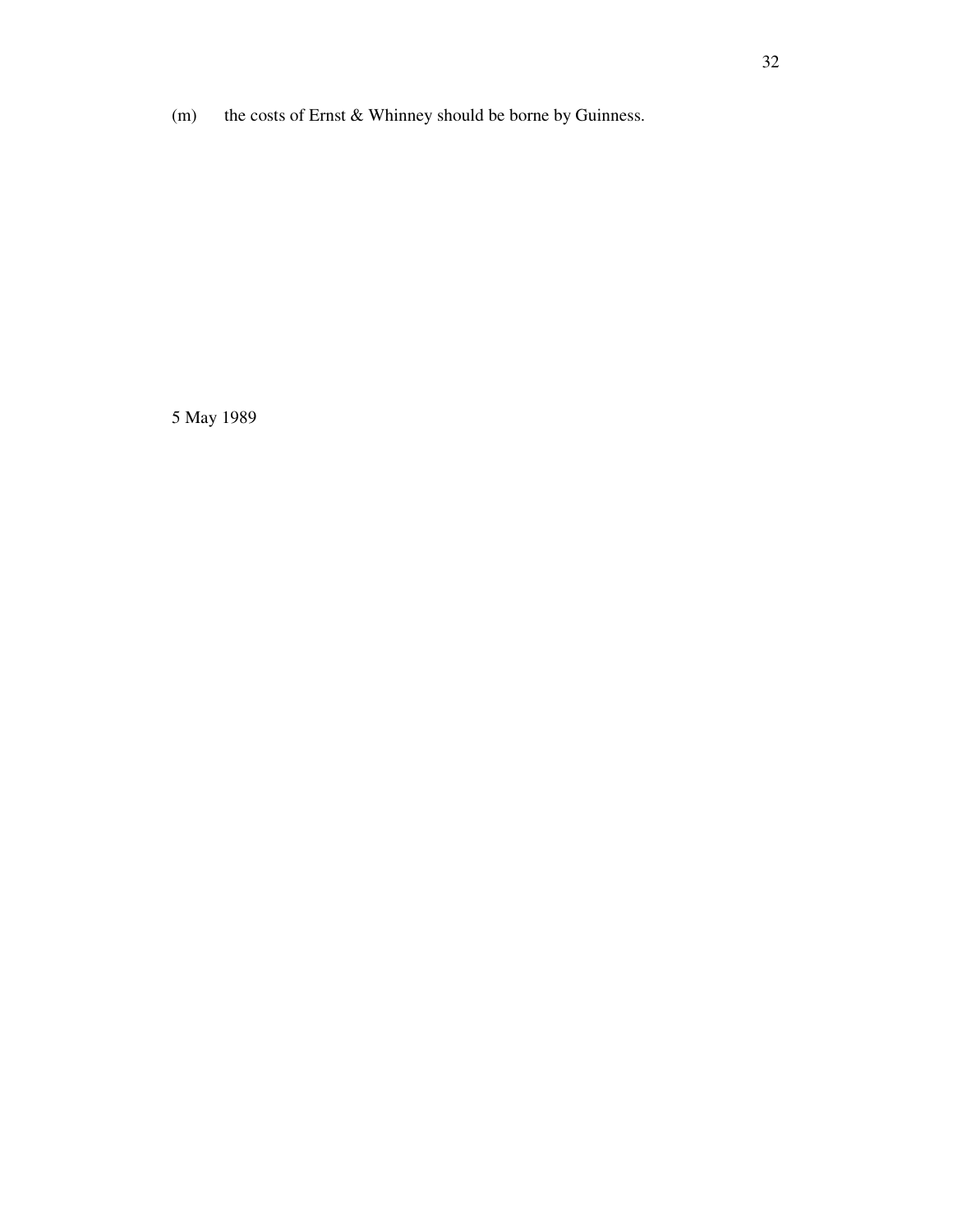## **APPENDIX A**

(See previous document in this folder)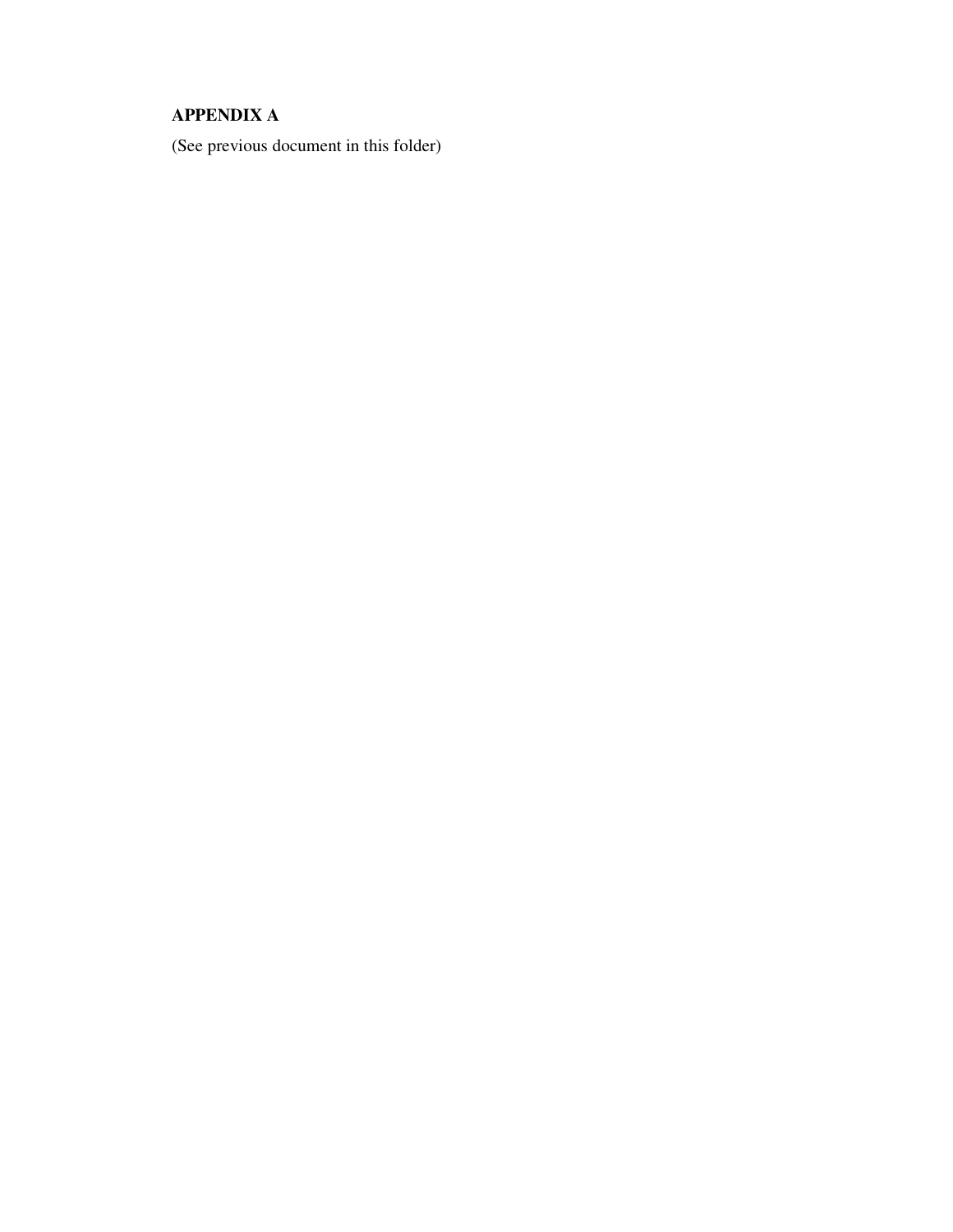## **TABLE OF MID-MARKET PRICES OF GUINNESS ORDINARY STOCK OF 25P FROM 4 APRIL 1986 TO 26 AUGUST 1987 (ALL NUMBERS EXPRESSED IN PENCE PER SHARE)**

| Week           |           |                          |                          |                          |                          |        |  |
|----------------|-----------|--------------------------|--------------------------|--------------------------|--------------------------|--------|--|
| ending         |           | Monday                   | Tuesday                  | Wednesday                | Thursday                 | Friday |  |
| 1986           |           |                          |                          |                          |                          |        |  |
| $\overline{4}$ | April     | $\overline{\phantom{0}}$ | $\overline{\phantom{0}}$ | $\overline{\phantom{0}}$ | $\overline{\phantom{0}}$ | 351    |  |
| 11             | April     | 348                      | 346                      | 340                      | 351                      | 353    |  |
| 18             | April     | 351                      | 342                      | 336                      | 336                      | 320    |  |
| 25             | April     | 306                      | 308                      | 305                      | 300                      | 298    |  |
| $\overline{2}$ | May       | 296                      | 313                      | 315                      | 308                      | 315    |  |
| 9              | May       | 315                      | 313                      | 308                      | 310                      | 310    |  |
| 16             | May       | 313                      | 316                      | 313                      | 310                      | 298    |  |
| 23             | May       | 298                      | 300                      | 300                      | 300                      | 298    |  |
| 30             | May       | 298                      | 295                      | 310                      | 306                      | 303    |  |
| 6              | June      | 301                      | 301                      | 301                      | 303                      | 301    |  |
| 13             | June      | 301                      | 298                      | 296                      | 298                      | 300    |  |
| 20             | June      | 303                      | 306                      | 316                      | 321                      | 325    |  |
| 27             | June      | 323                      | 321                      | 326                      | 328                      | 333    |  |
| $\overline{4}$ | July      | 333                      | 333                      | 331                      | 331                      | 331    |  |
| 11             | July      | 335                      | 326                      | 333                      | 343                      | 340    |  |
| 18             | July      | 333                      | 330                      | 331                      | 326                      | 310    |  |
| 25             | July      | 303                      | 305                      | 313                      | 313                      | 313    |  |
| 1              | August    | 313                      | 310                      | 311                      | 310                      | 310    |  |
| 8              | August    | 308                      | 310                      | 306                      | 303                      | 301    |  |
| 15             | August    | 308                      | 313                      | 331                      | 328                      | 328    |  |
| 22             | August    | 330                      | 330                      | 335                      | 340                      | 343    |  |
| 29             | August    | 343                      | 346                      | 346                      | 343                      | 345    |  |
| 5              | September | 350                      | 346                      | 343                      | 343                      | 338    |  |
| 12             | September | 331                      | 336                      | 336                      | 336                      | 331    |  |
| 19             | September | 333                      | 325                      | 328                      | 333                      | 328    |  |
| 26             | September | 328                      | 326                      | 323                      | 318                      | 316    |  |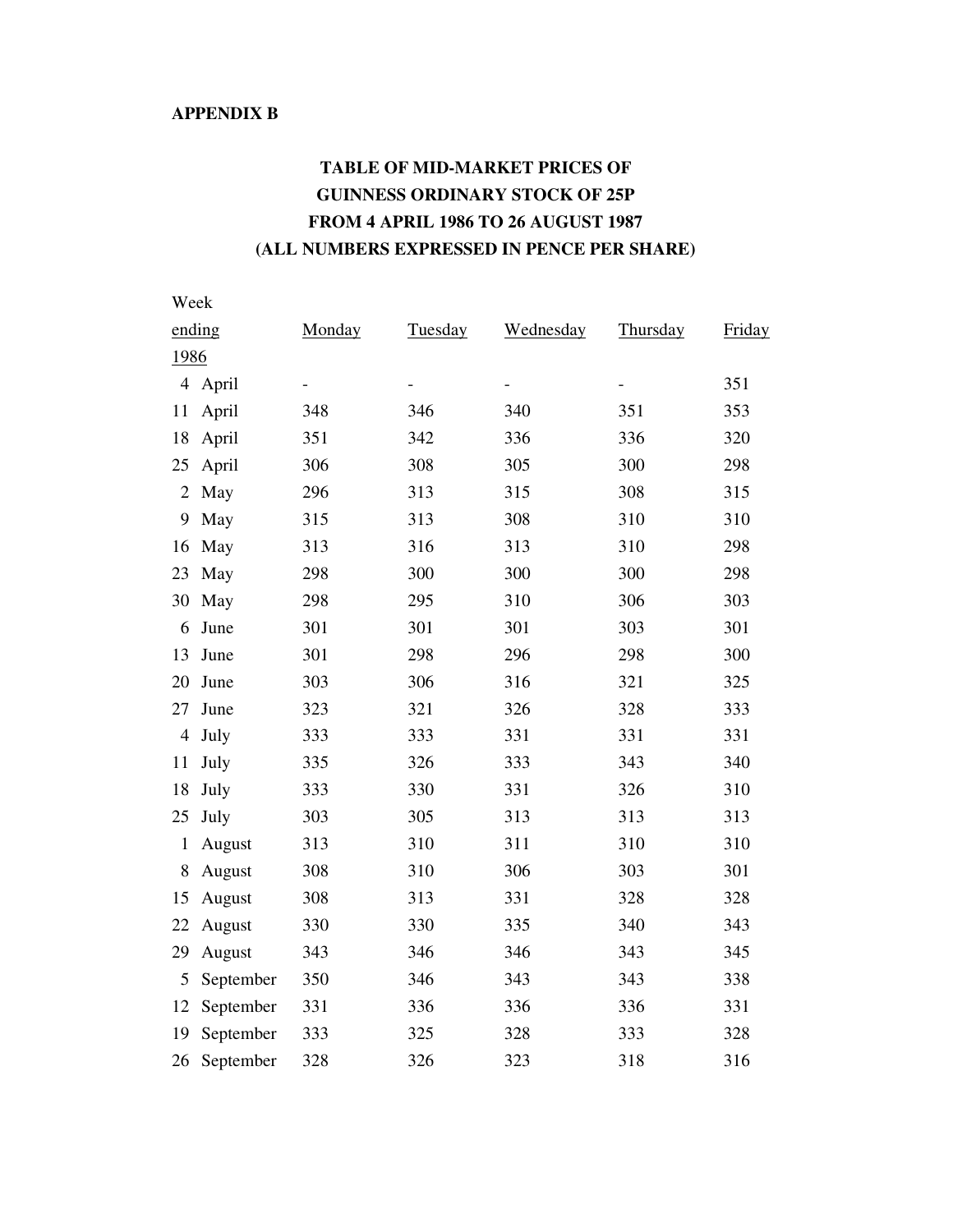# Week ending Monday Tuesday Wednesday Thursday Friday 3 October 308 313 320 316 311 10 October 313 318 315 316 318 17 October 316 316 318 316 318 24 October 313 311 308 306 308 31 October 315 318 325 333 337 7 November 337 334 328 335 345 14 November 345 343 338 335 343 21 November 333 327 327 320 326 28 November 327 320 329 327 330 5 December 298 287 278 285 298 12 December 287 289 289 298 298 19 December 298 295 297 280 285 26 December 280 282 282 282 282 1987 2 January 290 294 290 290 297 9 January 295 298 294 297 307 16 January 300 295 288 288 271 23 January 268 263 266 270 278 30 January 277 289 288 286 292 6 February 294 290 290 288 297 13 February 297 290 308 301 298 20 February 304 306 304 308 314 27 February 308 304 315 323 337 6 March 329 327 325 318 325 13 March 319 318 317 327 320 20 March 315 320 315 321 331 27 March 330 337 333 333 330 3 April 317 319 317 322 320 10 April 320 317 318 312 313 17 April 314 323 318 323 323 24 April 323 319 324 330 322 1 May 321 323 325 325 330

8 May 330 327 326 326 329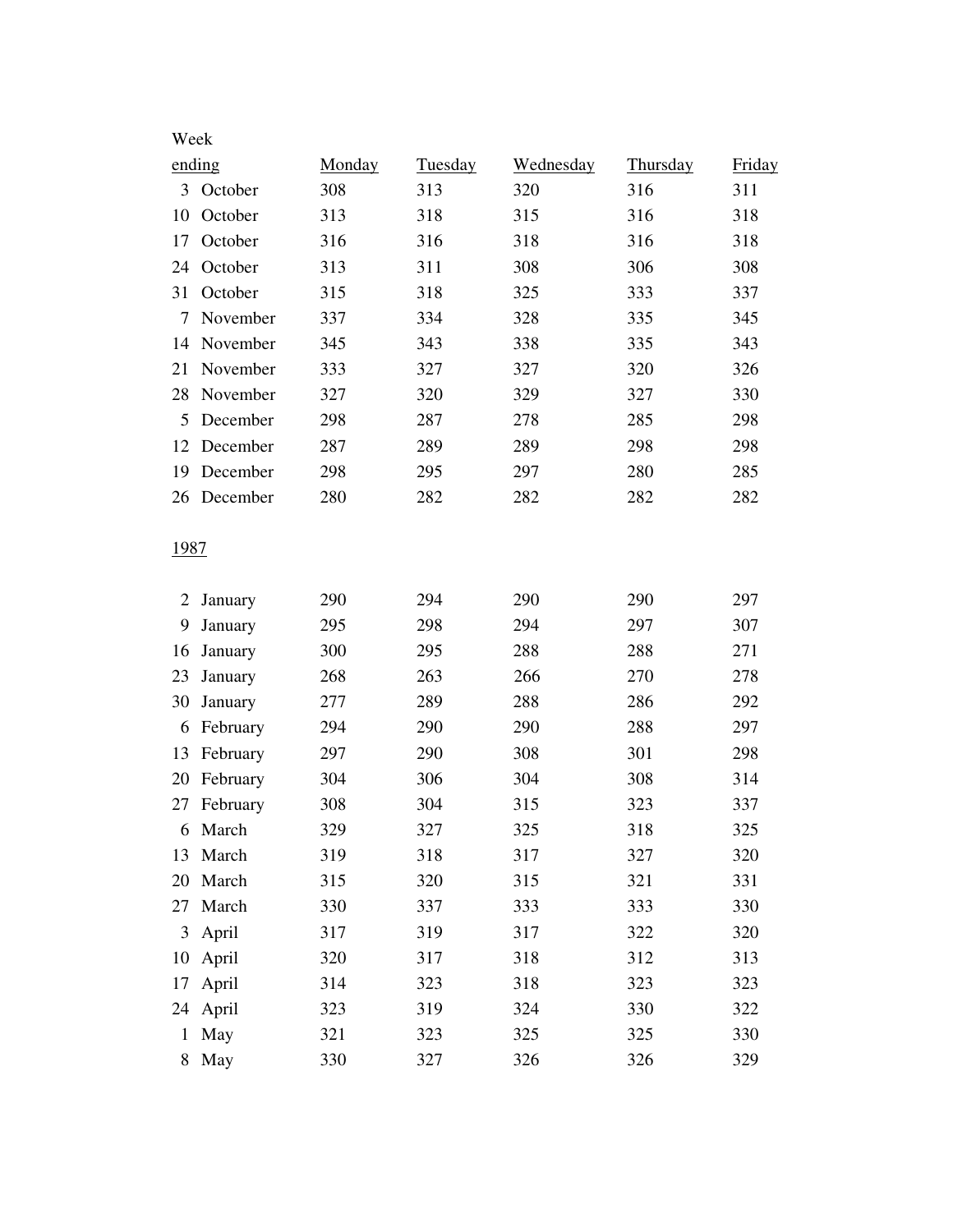| Week   |        |        |         |           |          |        |
|--------|--------|--------|---------|-----------|----------|--------|
| ending |        | Monday | Tuesday | Wednesday | Thursday | Friday |
| 15     | May    | 333    | 332     | 339       | 338      | 345    |
| 22     | May    | 345    | 359     | 359       | 355      | 358    |
| 29     | May    | 358    | 358     | 355       | 355      | 356    |
| 5      | June   | 357    | 356     | 368       | 365      | 365    |
| 12     | June   | 365    | 377     | 375       | 377      | 388    |
| 19     | June   | 386    | 385     | 380       | 373      | 362    |
| 26     | June   | 357    | 360     | 371       | 367      | 365    |
| 3      | July   | 362    | 363     | 360       | 365      | 367    |
| 10     | July   | 370    | 367     | 362       | 365      | 365    |
| 17     | July   | 360    | 365     | 370       | 378      | 378    |
| 24     | July   | 366    | 368     | 363       | 367      | 372    |
| 31     | July   | 364    | 368     | 375       | 375      | 374    |
| 7      | August | 366    | 360     | 358       | 353      | 342    |
| 14     | August | 344    | 353     | 347       | 350      | 355    |
| 21     | August | 354    | 347     | 342       | 337      | 344    |
| 28     | August | 350    | 356     | 356       |          |        |

Source: Datastream from The Stock Exchange Daily Official List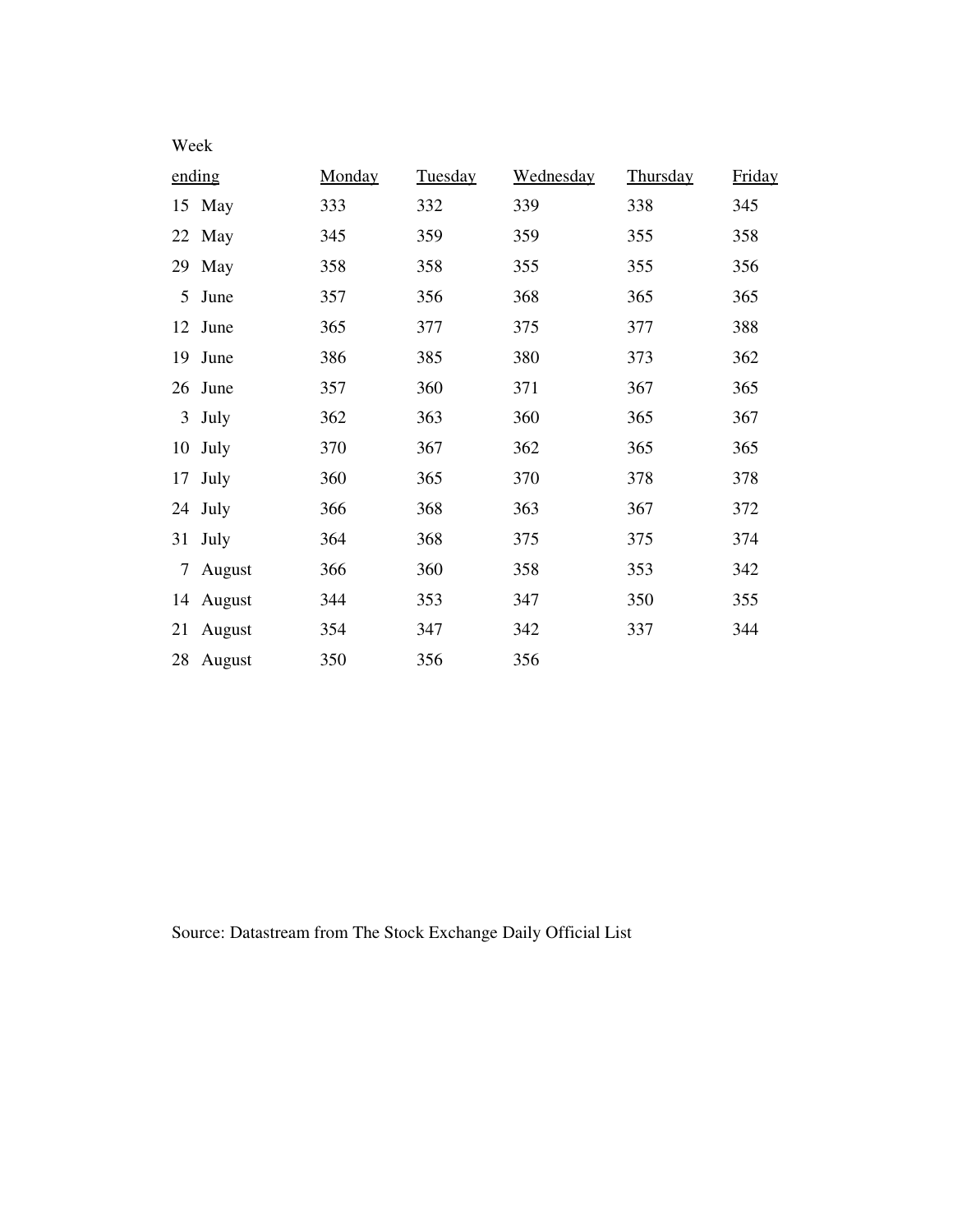**The reasons of the Appeal Committee of the Takeover Panel (The Right Honourable The Lord Roskill, Chairman, Sir Martin Jacomb and Mr Ian Butler) for its decisions after the hearing of the appeal by Guinness plc ("Guinness") from the decisions of the Takeover Panel dated 5 May 1989 after hearings before the Panel on 12 and 20 April 1989.**

- 1 Guinness, being dissatisfied with certain of the decisions of the Panel on 5 May 1989, with the leave of the Panel, appealed to the Appeal Committee. The hearing of the appeal took place on 13 June 1989. The Panel in its reasons dealt with five matters. Guinness accepted the decisions on two of those five. But they appealed on the remaining three which can conveniently be dealt with under three separate headings: Contribution, Computation of Remedy and Legal Release. Under the last of these headings we shall deal with a related matter which arises in connection with the suggested special position of Argyll Group plc ("Argyll"). In this connection Guinness made a new submission to us which was not advanced before the Panel, and upon which therefore we have not had the benefit of the Panel's view. For brevity we shall call that new point "the escrow point".
- 2 It is not necessary for us to relate the long-running history of this dispute. It has been related more than once in previous decisions of the Panel, of the High Court and of the Court of Appeal. It is related yet again in the opening paragraphs of the reasons for the decisions against which this appeal is brought. Our reasons for our determination of this appeal must be read in conjunction with the relevant reasons for the Panel's decisions of which complaint is made. This should avoid unnecessary repetition. Suffice it to say that Guinness no longer disputes the finding of the Panel on 2 September 1987 that there had been a breach by them of Rule 11 of the Takeover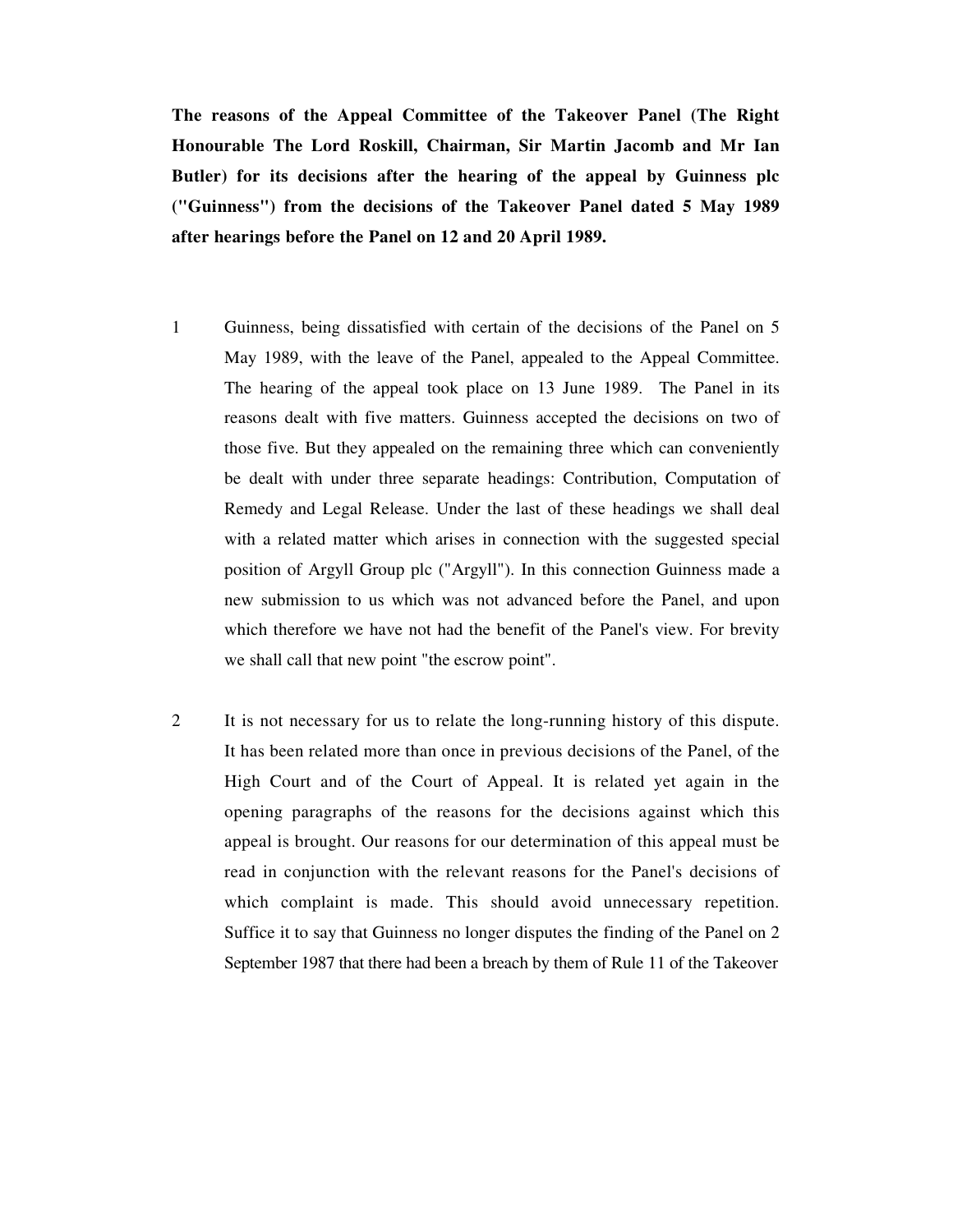Code. The remaining question was as to the manner in which former shareholders in the Distillers Company plc ("Distillers") should be compensated for the now-admitted breach.

- 3 As the Panel stated, and as was repeated on behalf of Guinness before us, the situation which faced the Panel was unusual for the reasons given in paragraph 9 of its reasons. The breach was only discovered after the takeover of Distillers by Guinness had been completed. Indeed, the breach was only finally acknowledged very much later. Guinness and their concert parties ought not to have bought shares at a price above the cash alternative, Guinness having, as stated by the Panel, already made a "no increase" statement. Guinness having done this, in breach of the Code, the Distillers' shareholders ought to have been, but were not, given the benefit of a cash offer of 731p for each Distillers share as the highest price paid by any of the Guinness concert parties. It is now impossible to determine with absolute certainty what would have happened, and in particular what action shareholders in Distillers would or might have taken had the requirements of the Code been complied with, or had the now-admitted breach of the Code been disclosed or discovered as soon as it had taken place.
- 4 The initial submission by Guinness that the Panel had no jurisdiction to make any order for compensation after the completion of the takeover was rejected by the Panel. That submission was not repeated before us. It was however said that Rule 11 was directed to a current bid, and was applicable only at the time of an offer capable of acceptance. In one sense, this is of course correct. But the problem is how, when an admitted breach of Rule 11 is revealed only after the takeover has been completed, the consequences of that breach are to be dealt with. It seems to us clear, as it seemed to the Panel, that, in order to secure fairness, those injured by the breach must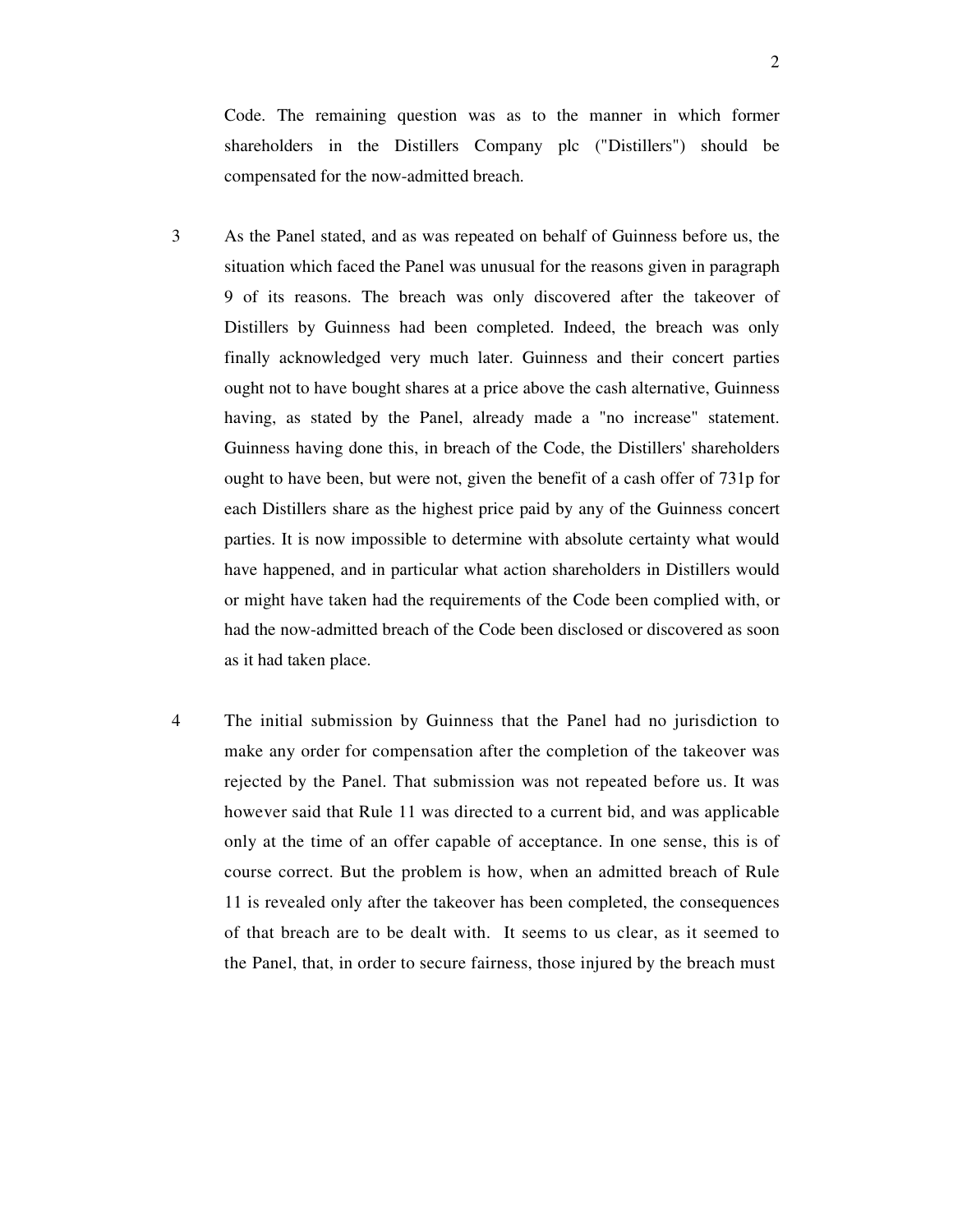be duly compensated for the benefit of which they have been unjustly deprived. It was said before us that the Panel had sought to resolve the problem in a "simplistic and mechanistic way" with resulting unfairness to Guinness. Fairness to both sides was, it was said, essential, since any compensation would fall upon the present shareholders of Guinness, some of whom were former shareholders in Distillers.

- 5 We unhesitatingly agree that, so far as is now humanly possible, a result which is fair to all concerned must be sought even in difficult circumstances which, it must be said, were of the making of Guinness and not of the shareholders whom it is now sought to compensate. In support of the complaint that the Panel had been unfair, it was said that, as a result of the compensation which the Panel ordered, some former Distillers shareholders would or at least might recover compensation for a loss which in truth they might not or indeed would not have suffered.
- 6 Guinness put in the forefront of their submissions that though they now accepted that some compensation should be paid, a full evaluation of Guinness ' responsibility and thus of the extent of their individual responsibility could not be made and determined until the extent of any involvement by any of Guinness ' advisers had also been determined, so that the respective alleged responsibilities of each had been made known. It was said that unless and until this step was taken the extent of Guinness' own individual involvement could not properly or fairly be determined.
- 7 The Panel rejected the submission. We have no hesitation in agreeing with the Panel. It was the breach of the Code which gave rise to the obligation on Guinness to make a higher cash offer. That obligation was not fulfilled. The resultant liability falls directly on Guinness. We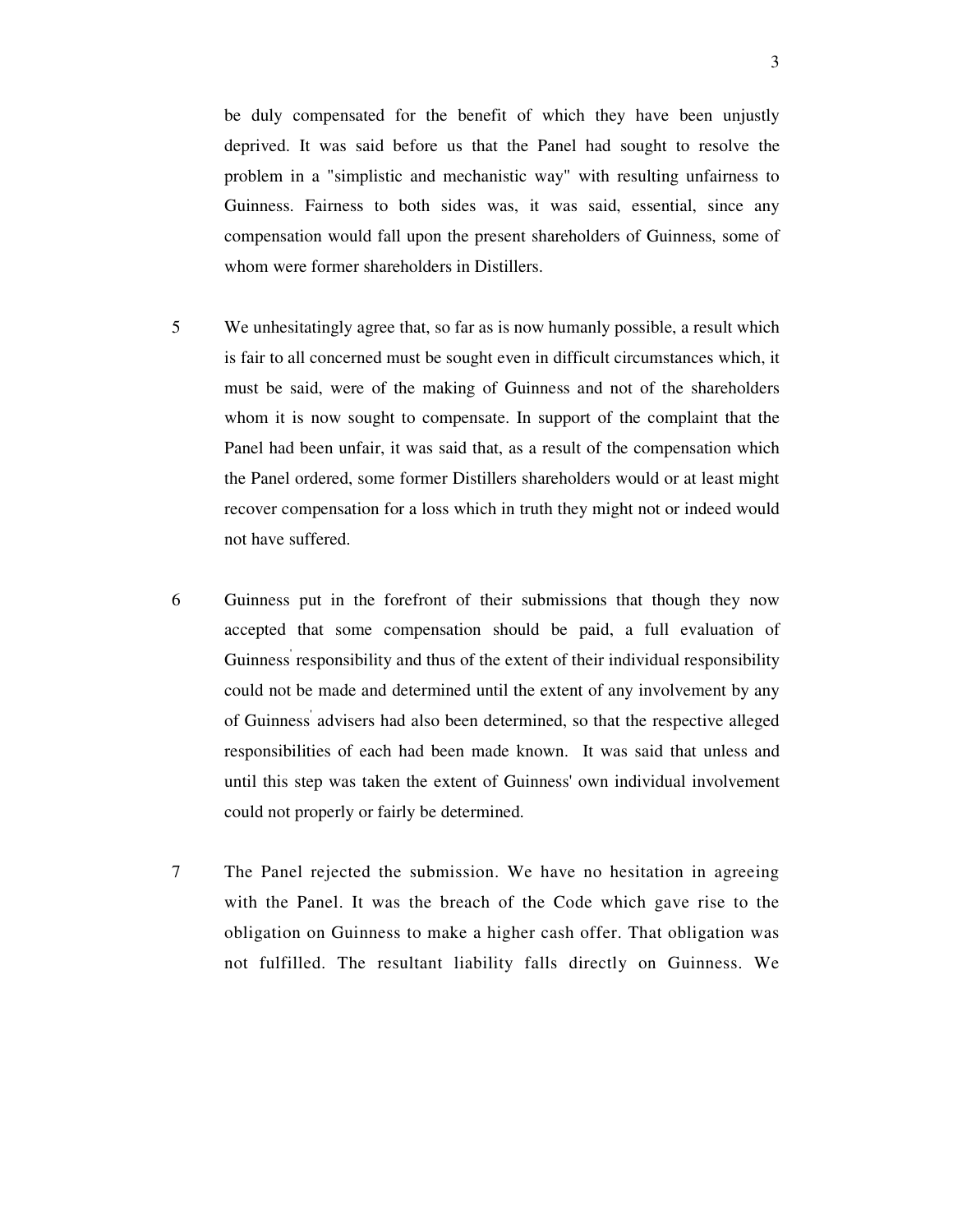agree with the Panel that the primary liability is of Guinness. The redress should be given by Guinness without further delay. We express no view as to any further recovery by Guinness against any of its advisers or as to any forum in which such recovery, if due, might be effected. We therefore uphold the relevant part of the conclusions in paragraph 59(a) and (b) of the Panel's reasons and dismiss that part of the appeal.

- 8 We now turn to consider the question of the computation of the remedy. The Panel ordered payment of compensation on the various bases set out in paragraph  $59(e)$  (f) and (g) of its reasons. The gravamen of the attack on the Panel's decision was that the Panel had allowed no discount on the sums ordered to be paid as compensation in respect of what were called "the uncertainties". It was suggested that it was uncertain if there ever would have been a higher cash offer, or if there were, whether any such higher cash offer would or might have been accepted. Which sales should be used to determine which Distillers shareholders would probably have accepted the higher offer were also extremely uncertain.
- 9 Guinness relied on the well-established legal principle that courts, in assessing damages, whether for breaches of contract or for tort, will resolve questions of future uncertainties by making an allowance or discount for the possibility that certain events anticipated at the time of the assessment of damages might not ultimately take place. A contract broken by a defendant might, if not so broken, have subsequently failed in performance for some extraneous and quite unforeseeable reason. An injured passenger in a car accident claiming damages for loss of future earnings might, had the accident not taken place, not have attained his then expectation as to his future for some wholly extraneous reason. By parity of reasoning, it was argued that the Panel ought to have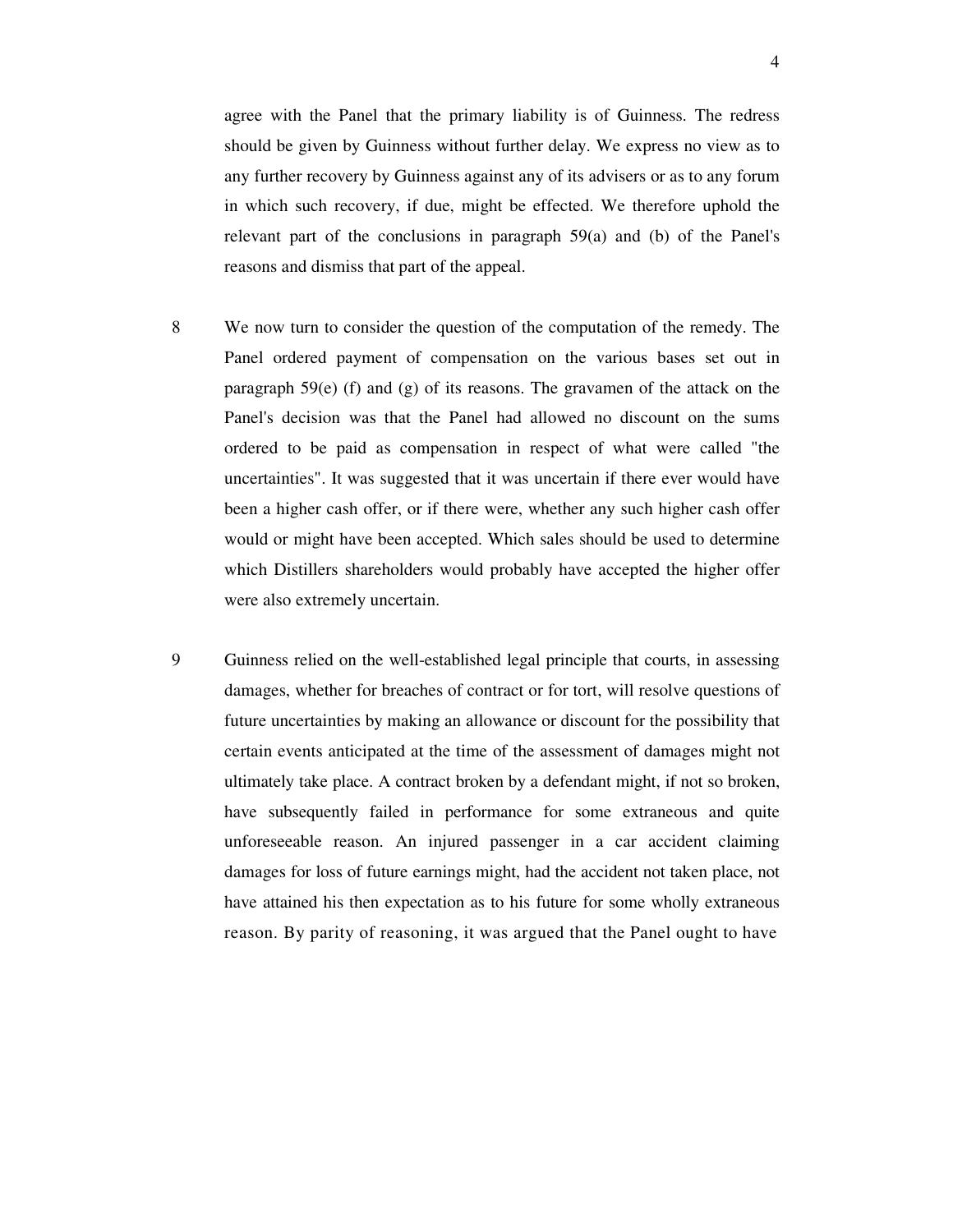allowed a discount, as much it was suggested as 50% or even 60% in order to compensate for the uncertainties of the various kinds which were put before us in argument.

- 10 This approach has obvious attractions, and it was, if we may say so, attractively advanced. But we think that the suggested analogy is imperfect. It does not truly reflect the nature of the exercise in which the Panel was engaging and in which we now have once again to engage. Our concern, like the Panel's, is to compensate for a failure in performance of an obligation which, had Rule 11 not been broken, should have resulted in a higher cash offer. It seems to us therefore, that purely as a business proposition, the most effective way to secure proper compensation is to assume that such an offer had been made and at least to put the injured non-recipient of that offer in the nearest possible position to that which he would have achieved had the offer been so made. Subject therefore to the question of dates, we think that in principle the Panel's conclusion in paragraph  $59(e)$  (f) and (g) was correct on the facts of this particular case.
- 11 As regards dates, the Panel took 21 August 1986 as the cut-off date. Guinness had sought an earlier cut-off date. The 10th and 11th July 1986 were canvassed as possible alternative cut-off dates. Complaint was made that the Panel had ignored that the Executive had at one time accepted the July cut-off date. But we accept that this proposal was part of a withoutprejudice negotiation for an overall settlement of the dispute, and we reject this part of Guinness submission. The Panel rejected the argument for 10 or 11 July, saying it would involve "adopting too rigorous an approach, especially to small investors". See paragraph 39 of the Panel's reasons. Guinness also complained that the Panel had ignored the effect of the interim dividend of 2.24p per share net after 30 June 1986. It was suggested that adding this dividend to the price would have meant that between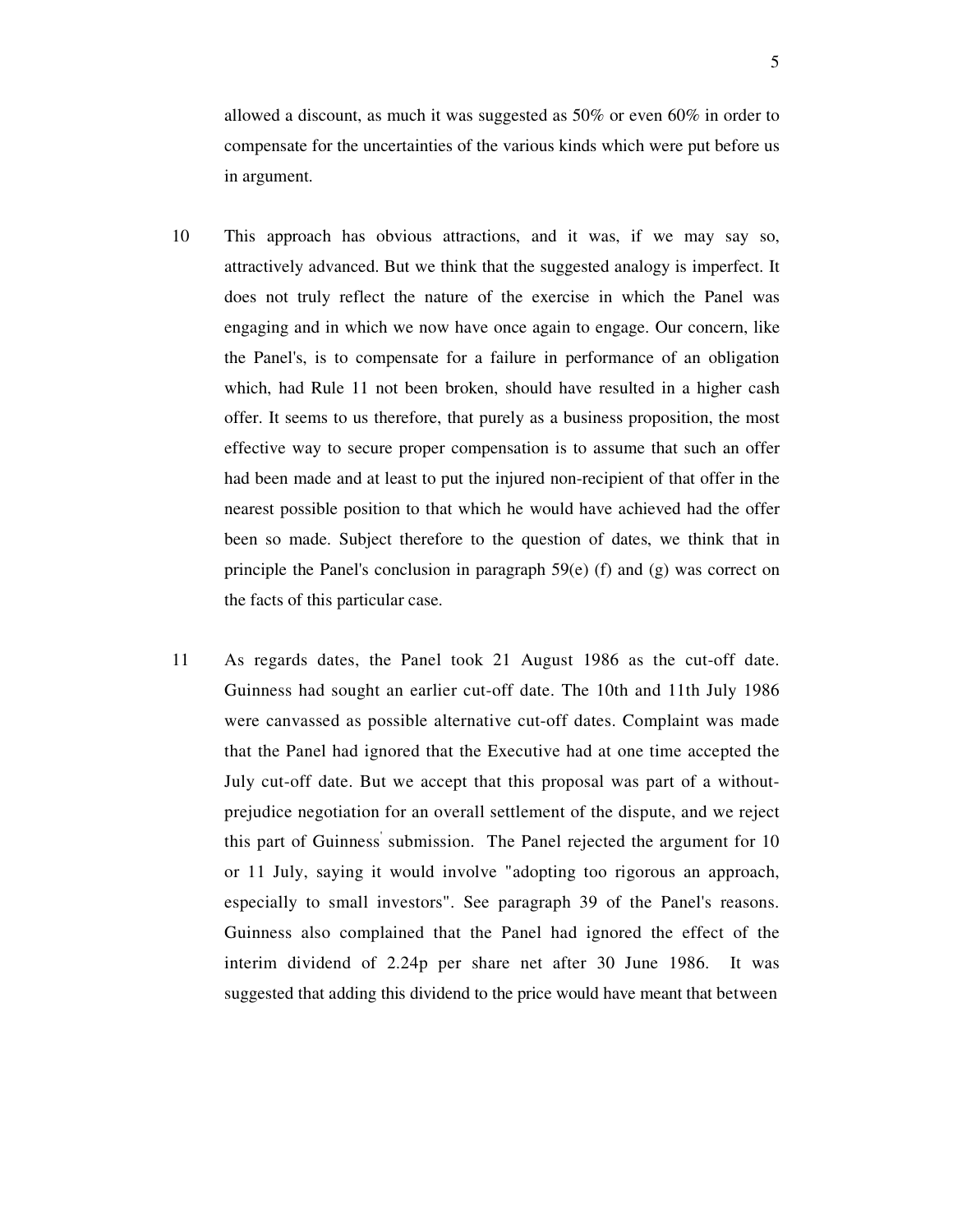27 June and 14 July 1986 there was a good chance of a sale at as high a price as prevailed after 21 August. In our view the Panel were right to ignore the dividend. We have given much consideration to this part of Guinness complaint, but our ultimate conclusion is that overall fairness demands the adoption of the 21 August 1986 cut-off date. In the result, we dismiss the appeal against the conclusions in paragraph  $59(e)$  (f) and (g) of the Panel's views.

12 We now turn to the last question - what legal release should be demanded from all the shareholders who have to be compensated? It is understandable that Guinness should seek as wide a release as they can obtain from those shareholders whom it becomes their duty to compensate. They do not want to comply with the Panel's decision only to be faced with further actions in the courts by aggrieved shareholders who may think, rightly or wrongly, that they may receive further sums and thus expose Guinness to a possible risk of double-payment. But the Panel was and we are dealing only with remedies under the Code for the breach of Rule 11. We do not think it right to use the necessity for Guinness to compensate for that breach as a means of obtaining a release from other claims not necessarily arising from this breach of the Code. We of course sympathise with Guinness ' anxiety to avoid paying twice. But we have difficulty in accepting that a payment made by order of the Panel affirmed on appeal can really be regarded as a "voluntary" payment having regard to the drastic and damaging sanctions which can be applied for noncompliance with rulings of the Panel. Moreover the courts have always leaned heavily against double-recovery, and we do not find it easy to envisage a situation in which the courts would allow what in effect, whatever the legal technicalities, would be compensation to be extracted twice over.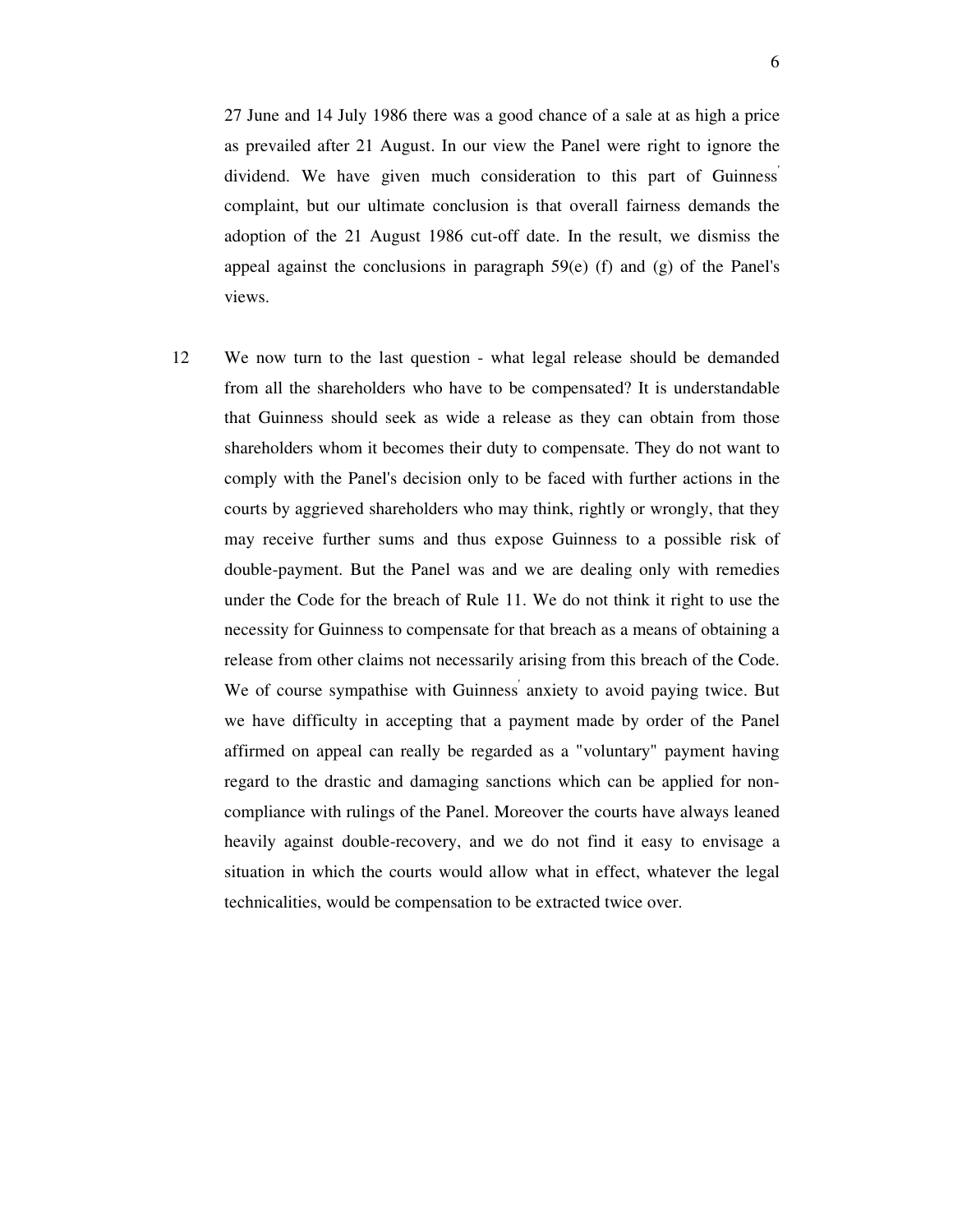- 13 Subject therefore to the separate question of the position of Argyll, we agree with the conclusions reached by the Panel in paragraph  $31(a)$  and (b) of its reasons and with the ruling in paragraph 59(d). We do not read paragraph 31 (a) as dictating the precise language of any release, but rather as stating the limitations upon the scope of such release. The wording of any proposed release should be agreed between Guinness and the Executive.
- 14 We now turn to consider the special position of Argyll. Like the Panel, we understand Guinness ' reluctance to make payments to Argyll and members of their concert party. See paragraph 58 of the reasons of the Panel. We fully appreciate the point made in paragraph 21 of Guinness' submissions as to the magnitude of the sums involved of which they gave us details. But Argyll was at the relevant time a shareholder. So were the members of Argyll's concert party. In principle, we feel unable, as did the Panel, to distinguish between Argyll and their concert party on the one hand, and all other shareholders on the other. If Argyll have some other claim which they believe they can enforce, we do not see how they can properly be required to abandon such other claim as the price of obtaining the compensation to which they, in common with other shareholders, are entitled in that capacity. We do not think that the conclusion expressed in paragraph 58 of the Panel's reasons can be faulted.
- 15 It was no doubt for this reason that Guinness raised "the escrow point" before us. We of course see the attractions of this proposal from Guinness' point of view. But with great respect to its ingenuity, we think it is misconceived. If Argyll and their concert party are to be treated in the same way as all other shareholders as the Panel have held and as we have agreed, we cannot accept that it is right to impose this additional restrictive condition upon any payment otherwise due to them. Moreover, to make the Panel one of the ultimate arbiters